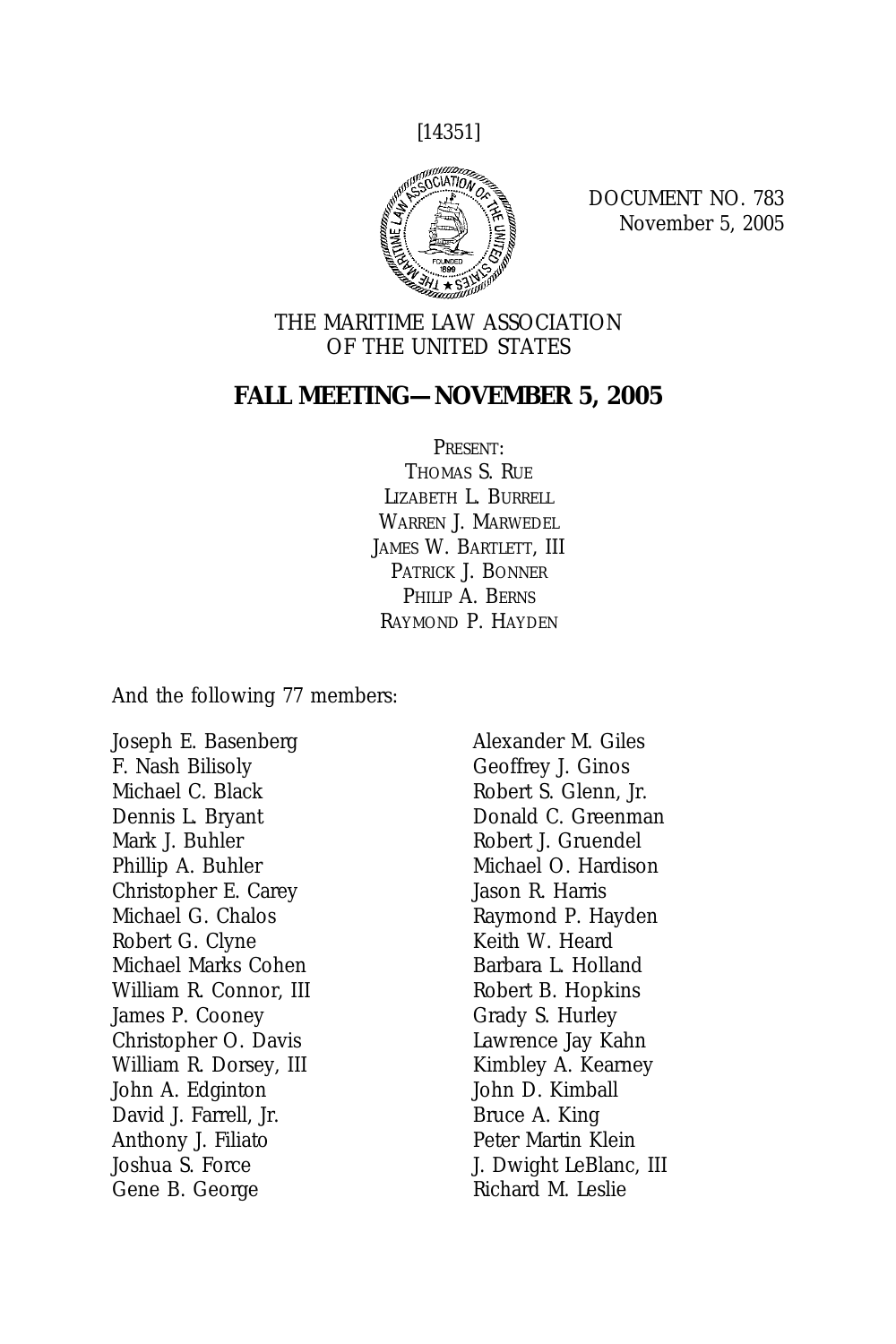#### [14352]

Raymond T. Letulle John T. Lillis, Jr. Marc G. Marling Janet W. Marshall Raymond L. Massey Douglas P. Matthews James L. McCulloch Marion E. McDaniel, Jr. Daniel G. McDermott Peter A. McLauchlan Michael F. Merlie Dennis Minichello Michael T. Moore James F. Moseley, Jr. Thomas O. Murphy George W. Nowell Kevin G. O'Donovan Christina Owen

And the following 4 guests:

Anthony Barker Michael J. Bird Peter J. Cullen A. William Moreira Armand M. Paré, Jr. Mary Elisa Reeves Charles T. Rekerdres Stephen V. Rible C. Kent Roberts John M. Ryan Michael J. Ryan Robert J. Ryniker John C. Scalia Charles E. Schmidt Steven L. Snell Michael F. Sturley Alan Van Praag Joseph A. Walsh, II James F. Whitehead M. Hamilton Whitman, Jr. John M. Woods JoAnne Zawitoski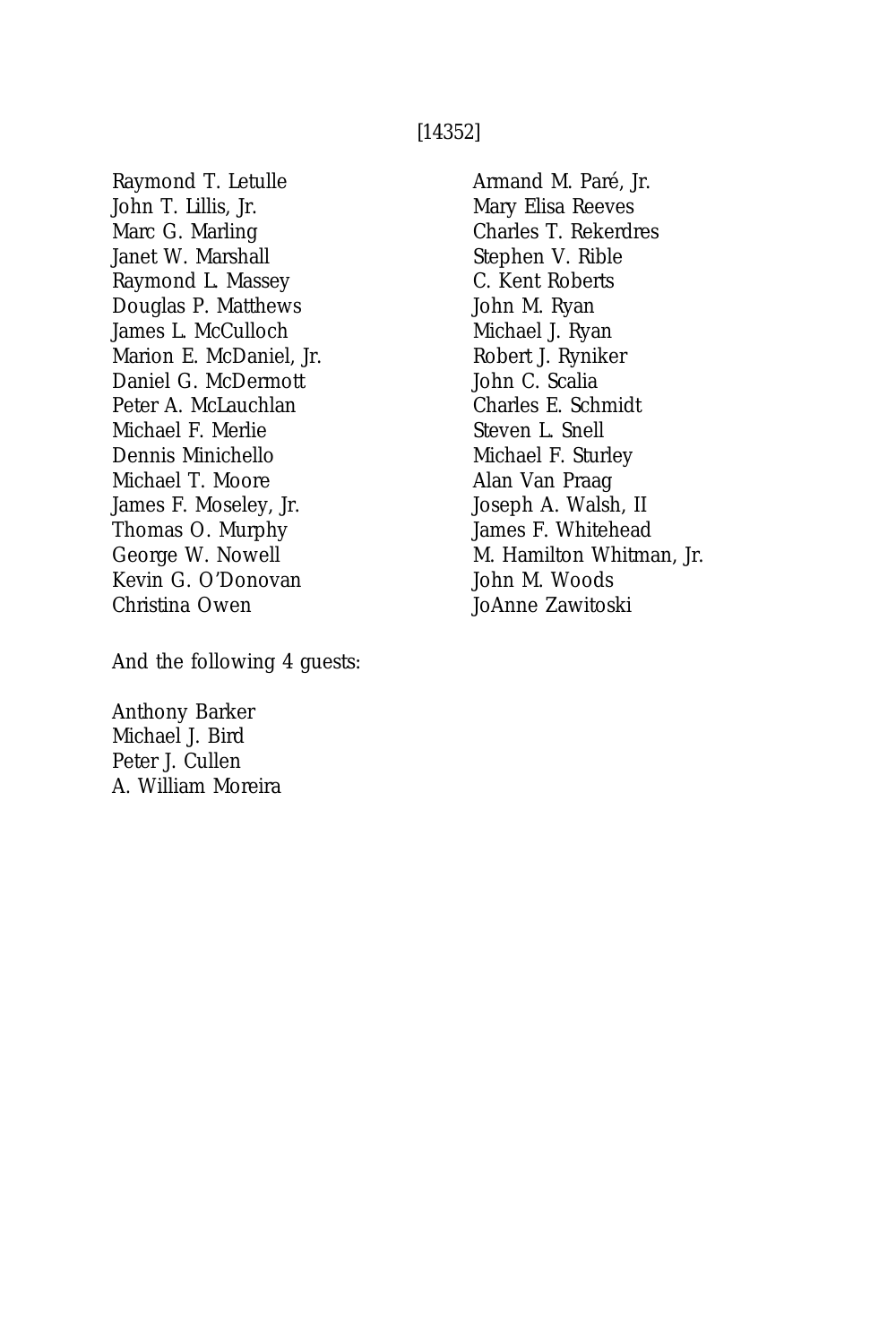## [14353]

## TABLE OF CONTENTS

# **Page**

| <b>Reports of Officers</b>                        |       |
|---------------------------------------------------|-------|
| Report of Secretary                               | 14355 |
|                                                   | 14356 |
| Report of Membership Secretary                    | 14357 |
| <b>Reports of Standing and Special Committees</b> |       |
| BIMCO Representative                              | 14361 |
| Ad Hoc Committee on Environmental Crimes          | 14363 |
| Arbitration and ADR                               | 14364 |
|                                                   | 14365 |
|                                                   | 14365 |
| International Organizations, Conventions,         |       |
|                                                   | 14367 |
| Marine Ecology and Maritime Criminal Law          |       |
| and Regulation of Vessel Operations               | 14369 |
| Ad Hoc Committee on the Codification of Title 46  | 14370 |
|                                                   | 14370 |
| Marine Insurance and General Average              | 14371 |
| Offshore Industries and Marine Torts              |       |
|                                                   | 14372 |
| Practice and Procedure                            | 14373 |
| Recreational Boating                              | 14374 |
| Stevedores, Marine Terminals, and Vessel Services | 14375 |
|                                                   | 14376 |
| American Bar Association Representative           | 14377 |
| Uniformity of U.S. Maritime Law                   | 14380 |
| Website and Technology                            | 14381 |
| Planning and Arrangements for the                 |       |
| 2005 Fall Meeting                                 | 14382 |
| Planning and Arrangements for the                 |       |
| 2006 Fall Meeting                                 | 14384 |
|                                                   |       |

## **Adjournment**

# **Formal Reports of Standing Committees**

|                                          | 14387 |
|------------------------------------------|-------|
| Marine Ecology and Maritime Criminal Law |       |
| and Regulation of Vessel Operations      | 14392 |
|                                          | 14394 |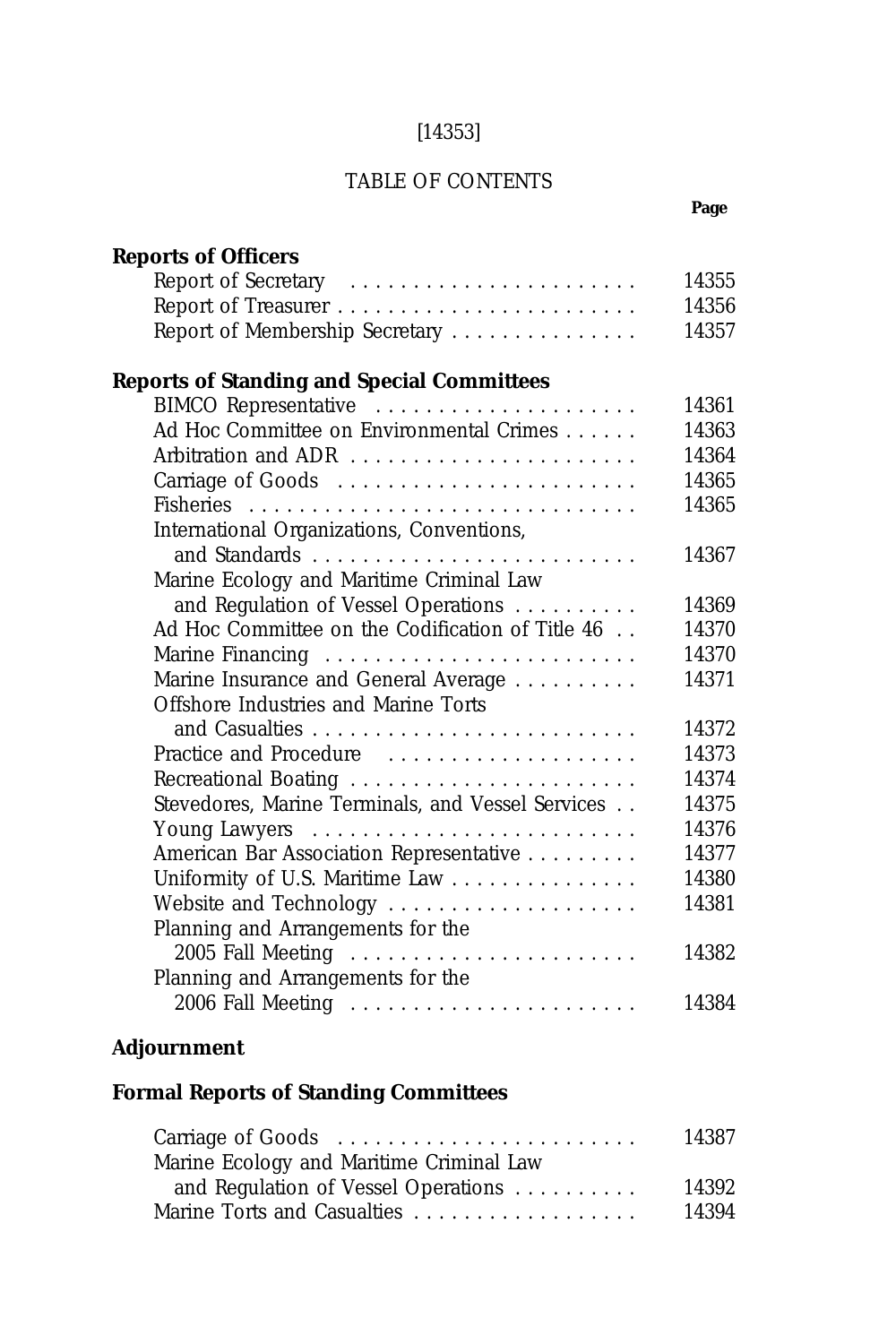# [14354]

| American Bar Association Representative           | 14403 |
|---------------------------------------------------|-------|
| Minutes of the Meetings of the Board of Directors |       |

|                                                              |  |  |  |  |  |  |  |  |  |  |  | 14417 |
|--------------------------------------------------------------|--|--|--|--|--|--|--|--|--|--|--|-------|
| November 3, 2005 $\dots \dots \dots \dots \dots \dots \dots$ |  |  |  |  |  |  |  |  |  |  |  | 14423 |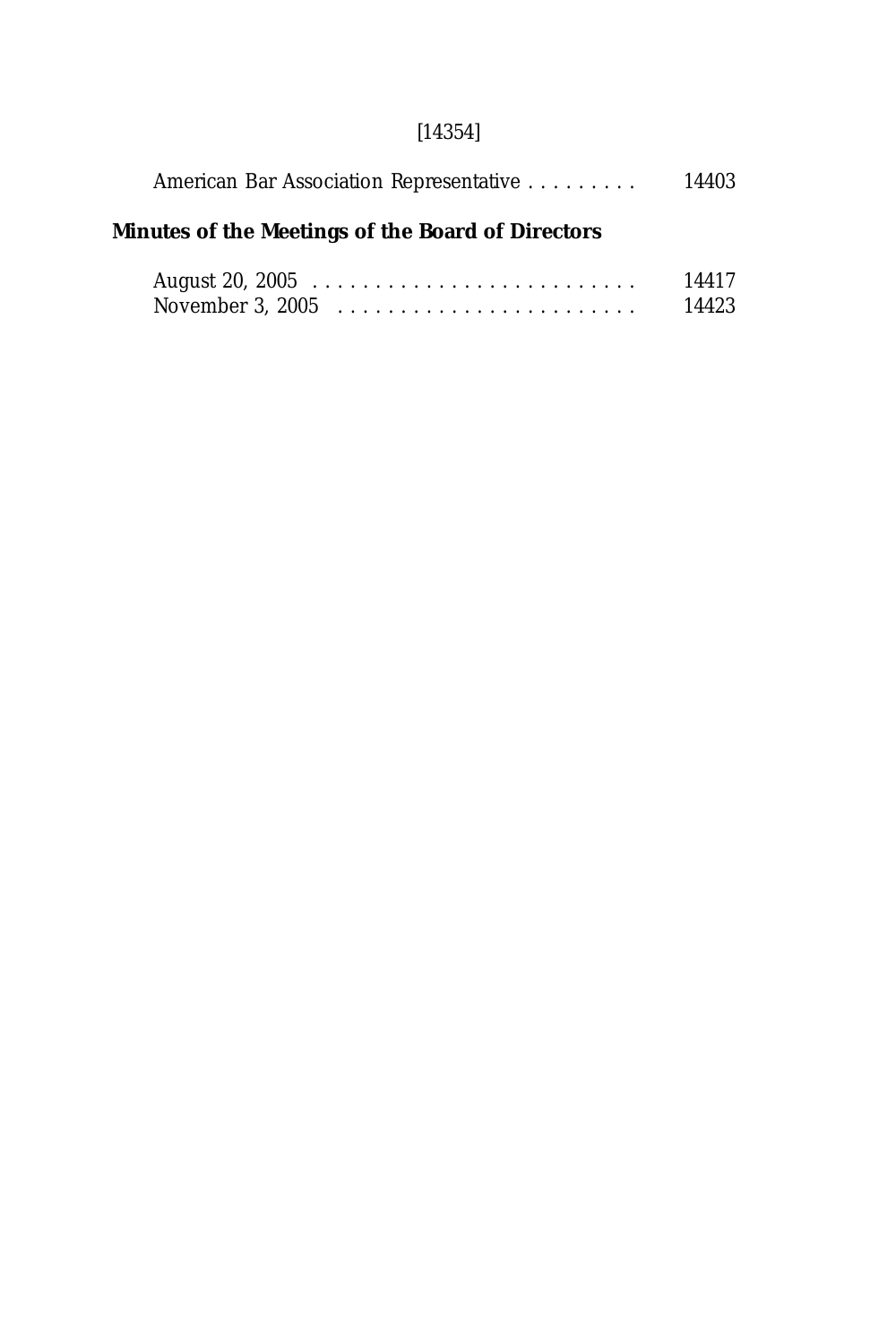### [14355]

### THE MARITIME LAW ASSOCIATION OF THE UNITED STATES

### FALL MEETING SCOTTSDALE, ARIZONA NOVEMBER 5, 2005

#### **PROCEEDINGS**

PRESIDENT RUE: Good morning. Welcome, again, to the Scottsdale 2005 Fall Meeting of the Maritime Law Association. It is a pleasure to have you here. Please let me remind you to turn your cell phones either off or to the silent mode.

Mr. Bartlett, may we have the Secretary's report, please.

MR. BARTLETT: Thank you, Mr. President.

I would like to remind everyone that the sign-in sheets are at the rear of the room, so make sure to sign your name on those sheets. Speakers, when you come forward to give your report, please give your card to the court reporter. The microphone and the court reporter are to my left.

The Board has met twice since our last General Meeting. The first Board meeting was at Chateau Montebello in Montebello, Québec in August, and we met again just two days ago here in Scottsdale. I will briefly report on some of the topics discussed, but, in many cases, there will be reports from others who will go into more detail.

We received a report from Dennis Bryant concerning the status of the Title 46 codification, and Mr. Bryant will be reporting this morning. We received a report from Jim Moseley concerning the proposed ABA resolutions on ocean policy, and Mr. Moseley will also be addressing us this morning. We received a demonstration relating to the new improved MLA website, and Mr. O'Donovan will be providing you with a report on that this morning.

The 2006 MLA Spring Meeting will be held May 2 to 5, 2006 with a dinner on Friday, May 5th at Pier 60 at 20th Street and the Hudson River. That will be a change of venue from the Marriott Marquis, where we have been holding our dinner the last few years, and we think it will be a wonderful event.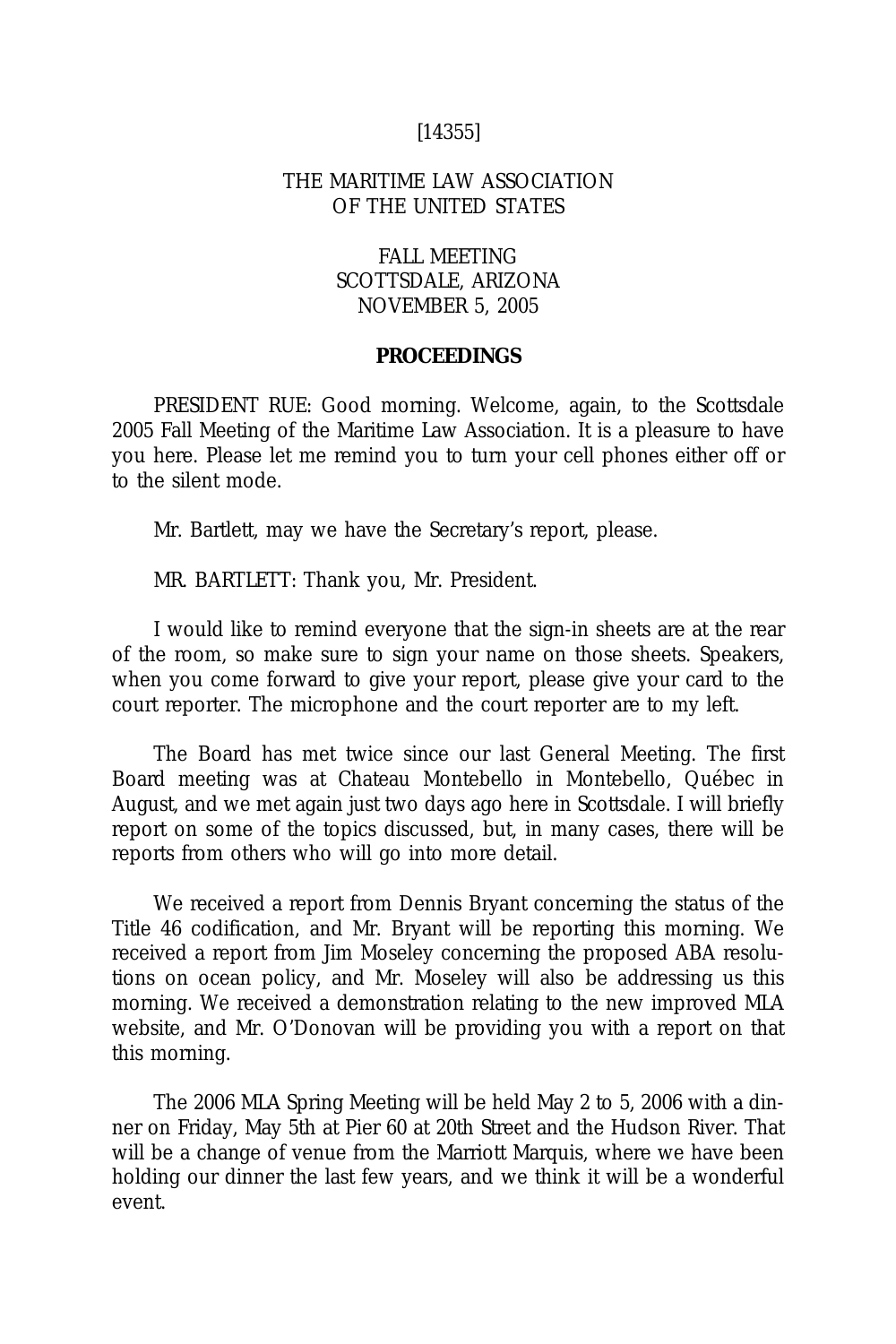#### [14356]

The 2006 Fall Meeting will be held in San Francisco October 3 to 7, 2006, and John Edginton will be reporting on that later this morning. As to the 2007 Fall Meeting, we received a report from the Site Selection Committee of Ben Reynolds and Dennis Minichello. They will be looking into that further and reporting to the Board.

We received a report on the status of the Hague Convention on the Exclusive Choice of Court Convention. On behalf of the MLA, Alan Van Praag attended a United States State Department Advisory Committee meeting last May. The Advisory Committee adopted the MLA position and that, in turn, was adopted by the State Department and has been incorporated into the Convention. That position was that contracts for carriage of goods and passengers at sea will be exempted from the draft Convention. Salvage contracts will will also be exempted, but all other types of marine contracts are included, including, and this is important, I'm told by Mr. Van Praag, insurance and reinsurance contracts.

On behalf of the MLA, President Rue attended the Average Adjusters meeting and dinner in London on May 12, 2005. He attended the SEALI seminar on June 24, 2005. He attended the MICA dinner and meeting on September 30 and October 1, 2005, and he attended the United States Average Adjusters meeting and dinner October 5 to 7, 2005.

Mr. President, that concludes my report and I move to its acceptance.

MR. RUE: Is there a second? Any discussion? All in favor please say aye. Those opposed, no. Motion carried. Mr. Bonner's report, please.

MR. BONNER: Thank you, Mr. President, members, and guests. As the Treasurer, I am always concerned on these away meetings that we're not going to make our guarantee and, again, the Planning and Arrangements Committee has come through. They deserve all our thanks for planning this great meeting and for coming in within budget.

Personally, I think W picked the wrong Locke, Liddell lawyer for the Supreme Court, but, you know, we benefited from that mistake, because we get to keep Marion and Mary.

Our finances remain strong. We have about \$240,00 in assets. It is a little bit less than last year, but we had paid some advances this year for this meeting, and we also had to pay an advance for Pier 60 for the May dinner, which should be well worth it. It is going to be a fabulous dinner,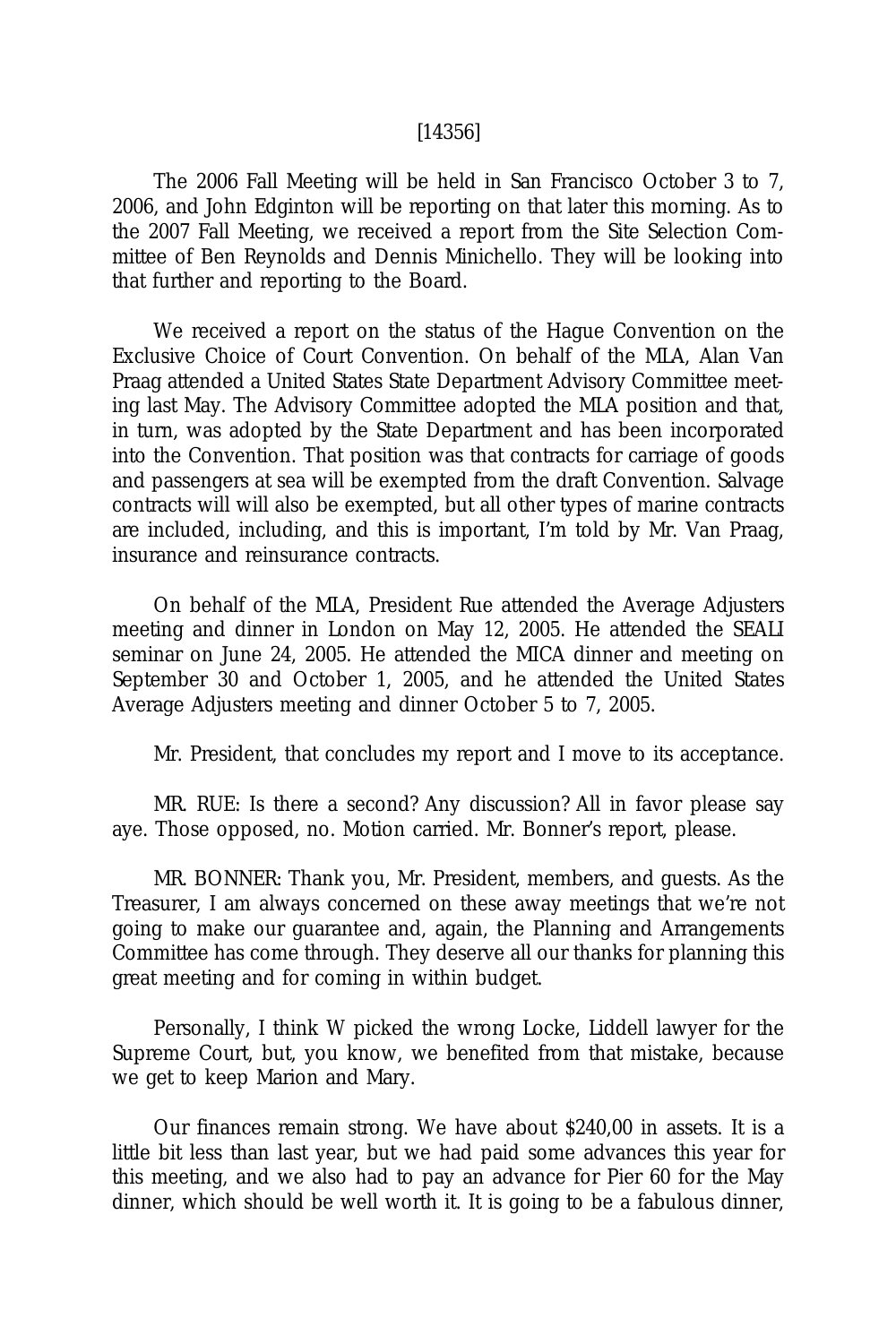#### [14357]

but it really breaks my heart to pay anything in advance. I just want you to know, we're all creatures of habit, and we're going to dispatch a team from the Young Lawyers Committee to go up to the Marriott Marquis to try to lasso up any maritime lawyers who think that the dinner is there this May. We told them to especially look out for middle-aged guys wearing tuxedos.

We had our annual audit again this year, and I think by either law or regulation, as a nonprofit, I think I have to tell you that our annual report is available. If you want to read it, just come and see me. On a bright note, I think our members have more things to do in their lives, because nobody has ever asked me to read it. I promise you that if you do ask me to read it, I am not going to tell anybody.

The last thing, when you checked in you should have received a password and a member code for our new website. That will enable you to get online and to correspond with your fellow members. I have notified eBay, ESPN, and certain adult websites that their traffic is going to be going down over the next month, as all the MLA members are going to be on the MLA website.

This concludes my report, and I move for its adoption.

MR. RUE: Let's hear a second. All those in favor, please say aye. Those opposed, no. Motion carried.

Mr. Berns, the Membership Secretary's report.

MR. BERNS: Well, I felt very comfortable the last report, reading it, until finding out it is by the same people who did Enron.

Mr. President, a few years back we met in Bermuda. It cost me 250 bucks a day, and every night somebody was breaking into my room, pulling down the covers, and leaving chocolates. This time it is costing 300 for someone to break into my room every night, pull down the covers, and not leaving chocolates. Our next meeting I expect it to cost 400 bucks a day, and they're going to steal the sheets.

Also, Charlie Schmidt has asked that I announce all the candies that are in these jars that are on your table—if you don't eat them, please leave them. They cost extra.

On August 20th, 2005 with the approval of the Board, with the admission of nine Associates, the reinstatement of a former member, and the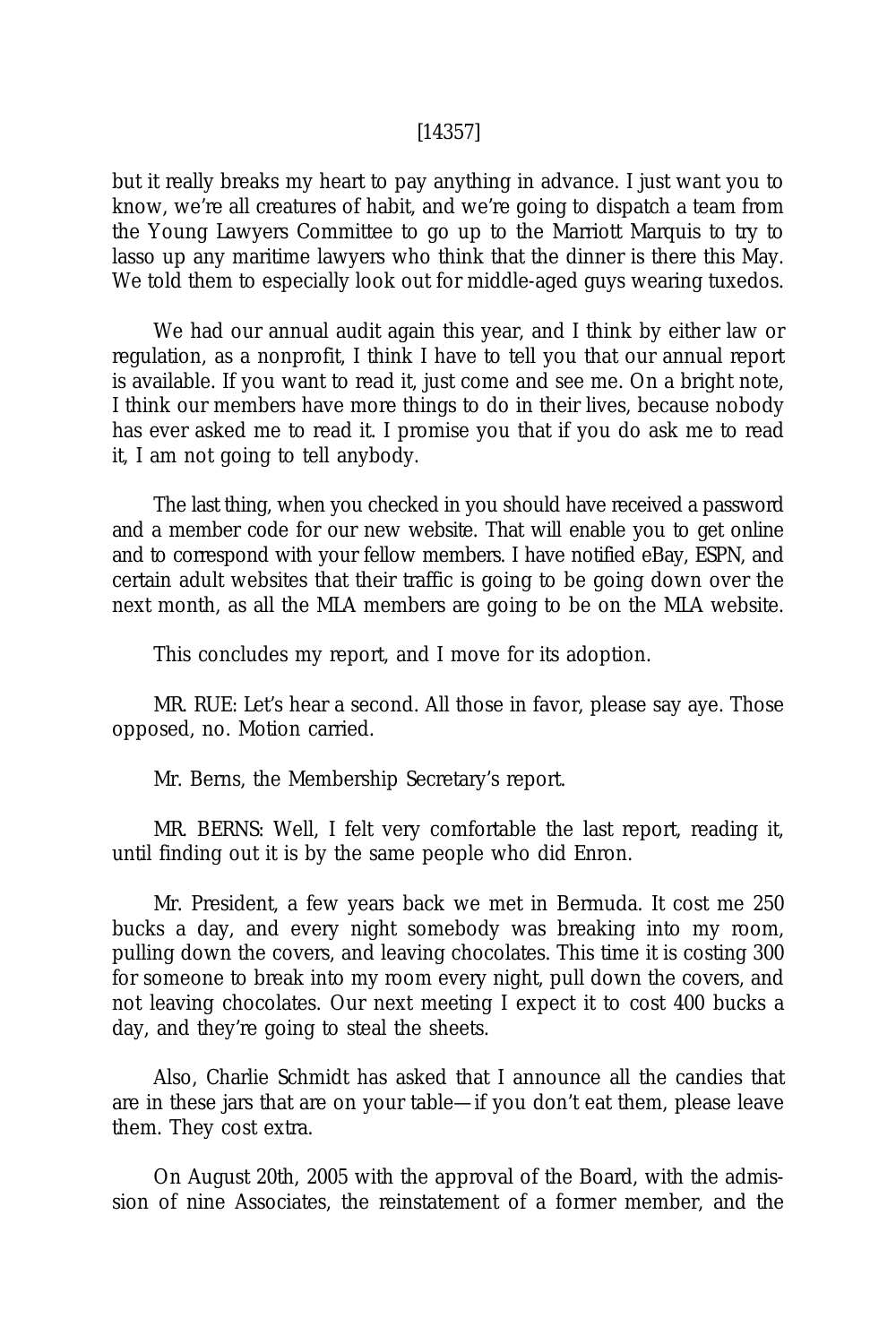#### [14358]

addition of one Judicial member, the Association membership totaled 3,117. Due to deaths, resignations, *et cetera,* as of October 10, 2005, the total was 3,113.

At our meeting here six Associate member applications for Proctor status were received, approved by the Committee, and approved by the Board on November 3, 2005: John A.C. Cartner, Anthony R. Filiato, F. Max Hardberg, Robert B. Hopkins, Christopher W. Nicoll, and Jason P. Waguespack.

Also, by special motion due to her exemplary work with the MLA, we approved the membership of Mary Helen Carlson with the immediate status of Proctor.

The Associate members—we had 18 lawyers who were nominated and approved, and I will not read all the names. I will send them individual notices. This is just to impress on you how many members we've gotten.

Non-lawyer members—on November 3, 2005 the Board approved the membership of three Non-lawyer applicants: James V. McGuire, John Stanley Poulson, Mark A. Cheglikov.

We had one application for reinstatement, Stephen J. Maher, and that application was approved. We also have a Judicial member who says he was not a member, but we have him listed as a member, but he definitely is now a member, and that is Honorable Richard Owen of the Southern District of New York. There were no applications from members.

I am also asking that in the future—we are still trying to get into the modern age—and that all applications and supporting documents for both membership and for Proctor status be presented by electronic means to me and to Robin. Her e-mail is mlaus.org. Mine is in there as well.

Everyone has scanning capabilities now. There should be no problem, and by receiving them in that manner, it makes it easier for me to forward them on and for Committees to review them. It would be appreciated. It will also be much appreciated—even though I am semi-retired, that we will not receive applications after the meeting for the meeting. They're coming in like a couple days before—and after. It just doesn't work that way.

I regret to report that the August 2005 Board meeting the following deaths were reported: Edward L. Tubens, M. Shea, the Honorable Morris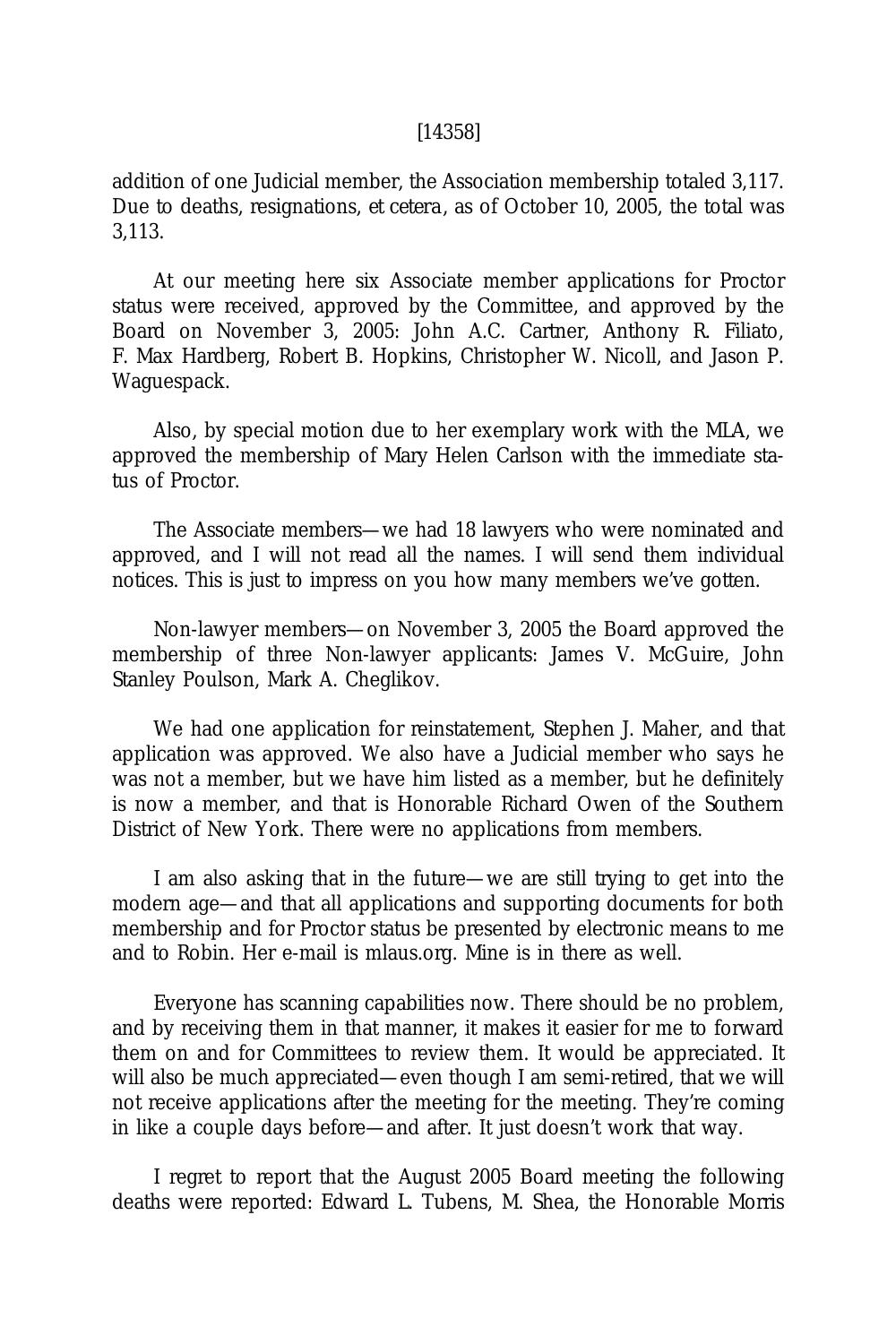#### [14359]

Lasker, and the Honorable Nina Gershon. Since that report, I regret to now report the death of the following member, the Honorable Constance Baker Motley. Mr. President, I ask for a moment of silence.

MR. RUE: Will the membership please stand. Thank you.

MR. BERNS: Also, at the August 2005 Board meeting I recommended that the printed directory be issued every two years. One reason was cost of the publication and mailing, but the major reason was something that I have talked on continuously. The day we print or mail the publication it is already obsolete. I get several changes, firms, *et cetera, et cetera,* which we put on the website within a week or two weeks after receipt of the notice of those changes or additions, which I request that you keep up to date with us.

At the same time we do like to have a printed directory. It was thought that once every two years should suffice. If we run across a problem, let that be considered, but at this time it will be every two years. We should get it out in August of next year, hopefully, because there's always something that comes up, usually at the last minute.

Again, I will remind you to keep your information current, and that should be done by e-mail. I am continuing do the report, review rather, to meet the recommended By-laws about the three membership rule on Committees of 90-day membership to vote.

I am asking all standing Committee Chairs to, again, submit their list, up-to-date list, of the members whom they feel are the members of that Committee.

The special committees are appointed by the President, and the members must be designated by the President. Those you do not become a member merely by walking in. Those you have to be appointed.

With the approval of the Board of the elevation of seven Associates to Proctor status, the admission of 18 Associates and three Non-lawyer members, addition of one Judicial member, addition or subtraction, am not sure, and the reinstatement of a former member, as presented above, the Association is constituted as follows. You can review the individual members in your own information. Ex-officio, 13; Honorary, 3; Judicial, 142; Academic, 59; Proctors, 1,488; Associates, 1,240, Non-lawyers, 198, for a total of 3,143.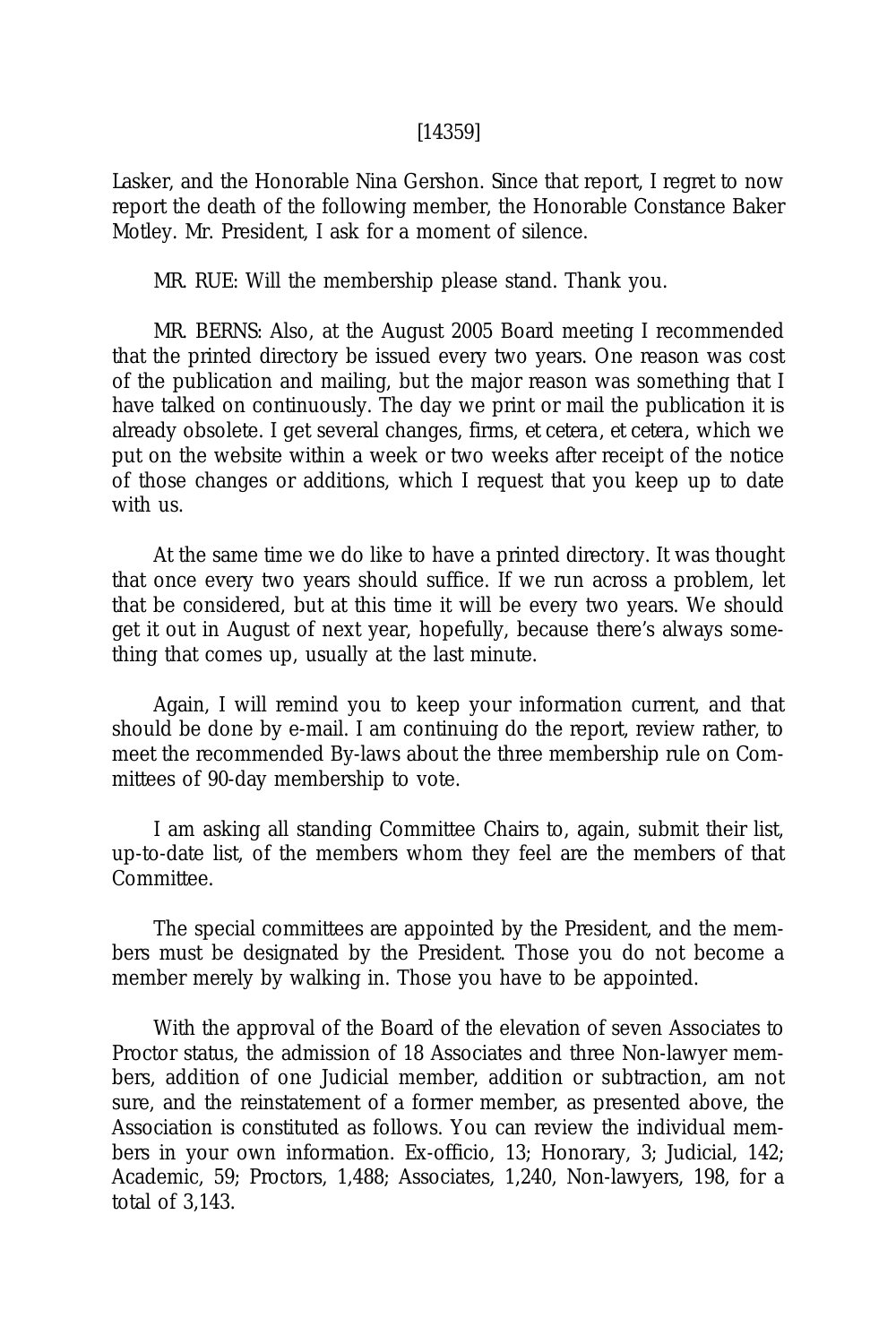#### [14360]

I am, again, asking everyone here to attempt to bring in new members, not just for "numbers," but who will be assets to the Association and work for the Association. I ask that you put out a little effort trying to bring these members in—trying to at least bring them in "until it hurts" or if you want to stop when it reaches "excruciating," then do that and in the meantime see what you can do.

We do need new members to keep active and to keep an age diversity bracket. Some of the members here appear to be quite "elderly." As I mentioned to Ray Hayden, we're happy he's been designated our Past President on his nametag. But I also said, "Although at our age, I preferred they didn't use the word past."

So, again, I am emphasizing—please attempt to bring in members. We could use more judges, the younger judges. Some of them who are not being nominated for the Supreme Court may want to join the MLA. And also, our standing with the ABA, we also have to have members a certain percentage that are also members of the ABA.

And with that, Mr. President, that constitutes my report. I submit it for approval.

MR. RUE: Second? All those in favor, please say aye. Opposed, no. Motion carried.

MR. BERNS: That's the first time I've ever seen a membership report almost rejected.

MR. RUE: I'm sure you feel the fact that you gave it, would have nothing to do with that. We'll now move to our Committee reports, but before we do that, I want to make a couple of announcements.

Tonight's dinner is at the Fairmont East Pool from 7:00 p.m. to 9:00 p.m., and I am reliably informed that East Pool is—if you were able to walk out this door and keep going, you would end up at the East Pool.

Sailors are to meet right outside the auditorium in the outer lobby at 12:30 to embark for the sailing regatta, and I think Dwight LeBlanc is in charge of that. I also would like to recognize a special guest, Admiral John Crowley with the Coast Guard; Will Moreira, President of the Canadian Maritime Law Association; and Peter Cullen, the Immediate Past President of the Canadian Maritime Law Association.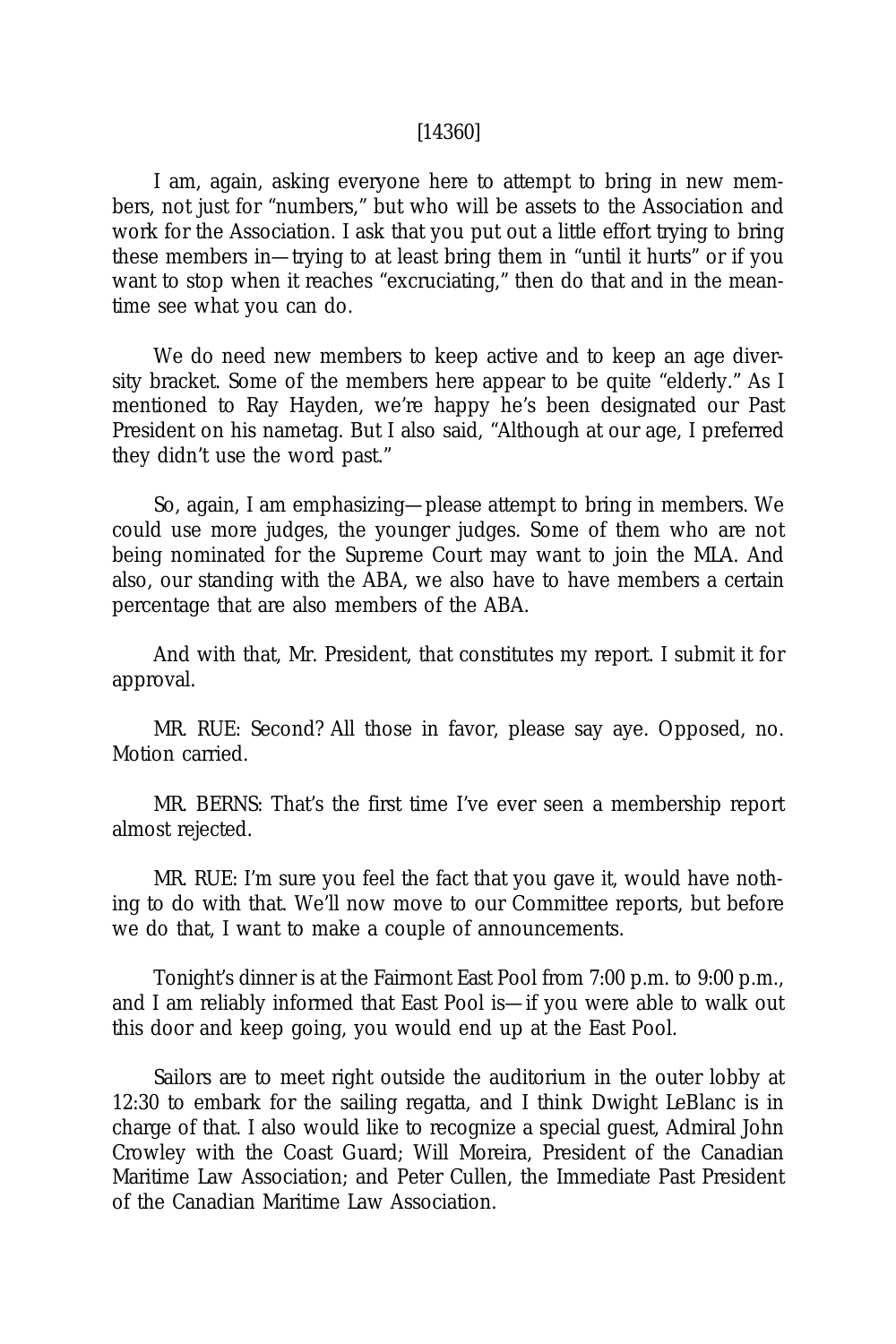#### [14361]

We would also like to extend a special thank you and recognition to all our speakers and foreign guests. Your presence makes our meeting much more interesting and enjoyable, and we truly thank you for giving up the time to come out here and join us. Thank you.

I also note the Past Presidents Dorsey and Moseley are with us. It is nice to have you here.

Keith Heard of BIMCO will give the first report. He will be followed by Mike Chalos of Environmental Crimes.

MR. HEARD: Good morning. Thank you, Mr. President.

I have been asked to say a few words about the Association's participation in the BIMCO's Documentary Committee. As many of you may know, I am the Association's co-opted delegate to that committee, whose work was explained by Soren Larsen in his interesting and informative remarks yesterday morning.

The Documentary Committee met in Copenhagen in May in conjunction with BIMCO's centennial celebration, a truly gala event graced by the presence of David Taylor and other illustrious members of Europe's and the world's maritime glitterati.

On a Monday night, all participants from the centennial celebration attended a performance of Aida at the new Copenhagen Opera House, which was constructed with financial and other assistance from Maersk McKinney Moller, the patriarch of the Maersk organization.

The performance was also attended by Denmark's Queen Margrethe II, who mixed and mingled with the crowd. The next evening we attended an open house and light dinner at Copenhagen's historic town hall across the street from Tivoli Gardens.

We did, however, do some work. The Documentary Committee itself had a very interesting meeting the same day, the Tuesday of that week. Over the course of the meeting the Committee adopted several new charter party forms including: GASVOY 2005, which is a standard gas voyage charter for the LPG, ammonia and petrochemical trade; BOXTIME 2004, a standard time charter for the container trades, which Soren discussed yesterday morning; SUPPLYTIME 2005, a time charter for offshore service vessels; and GENCOA, a standard contract of affreightment for dry bulk car-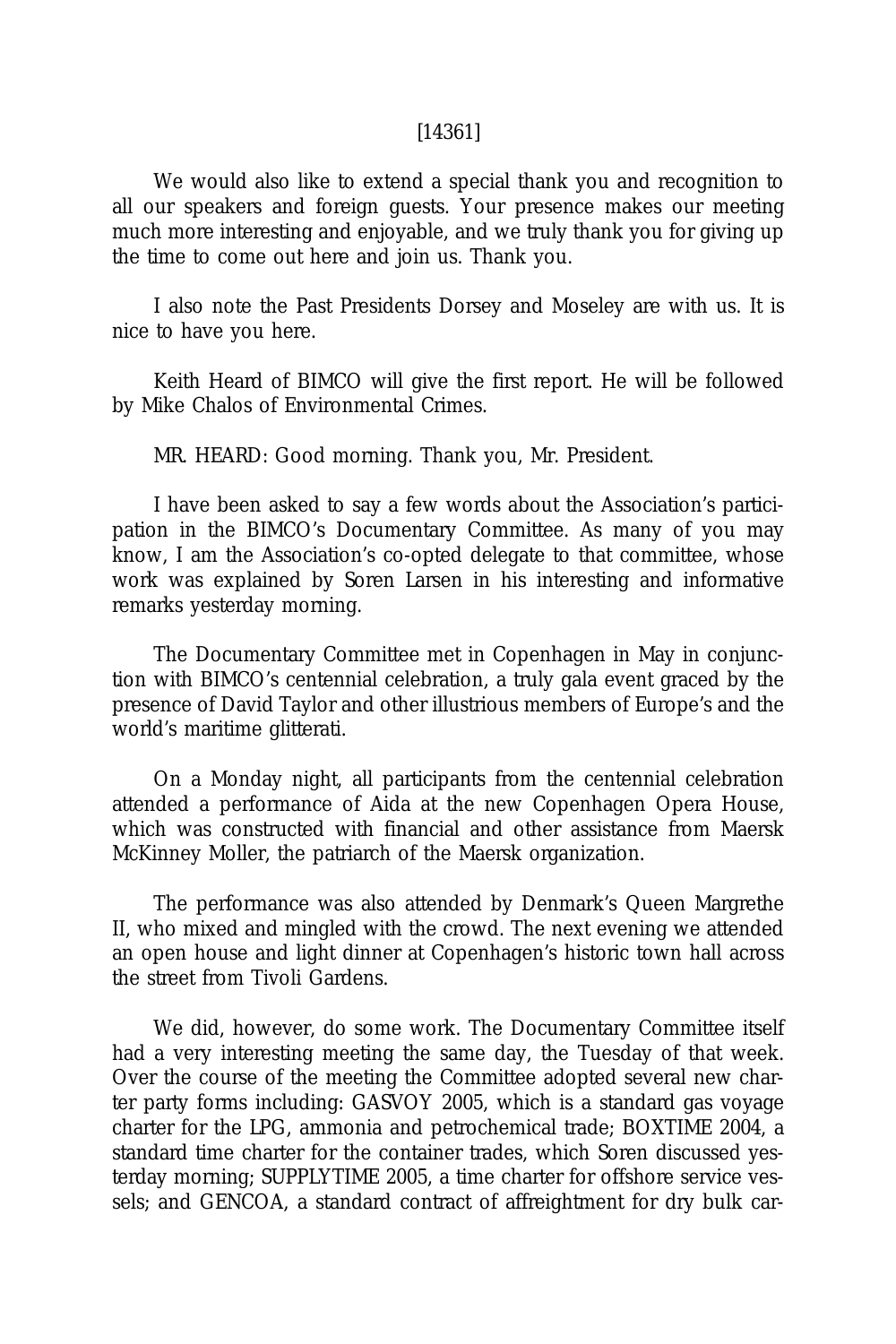#### [14362]

gos. We also adopted BOXCHANGE, which is a standard container interchange agreement that we believe will be widely used, because it was drafted by industry representatives—commercial men, as it were—and reflects the practices actually used on a daily basis in the container trades.

In addition to these documents, we received status reports on other contracts that are in various stages of drafting and consideration. We also considered some special clauses to be used in charter parties, including a vetting and inspection clause for chemical tankers and an ISPS security clause for voyage charters similar to the one BIMCO drafted for time charters.

I think you can tell it was an interesting and productive four-hour meeting of BIMCO's Documentary Committee, which will meet again the day after Thanksgiving in Nice in the south of France. I appreciate that spending a few days on the French Riviera will be a challenging and demanding assignment on behalf of the Association, but I am pleased to report that I am raring to go.

Now, that concludes my official comments, but, Mr. President, I have a bone to pick with our Membership Secretary. This will be very short.

It was reported to me by Gene George of Cleveland that Mr. Berns has been quietly lobbying to replace me on this trip to the south of France. Now, that seems hard to believe, because he has never done anything quietly in his life, but I would submit this is really nothing more than a transparent attempt to get an all-expense paid trip to Monaco, so that he can visit the casino. I would have thought there were enough of those in Las Vegas.

What I would suggest is that I make the trip, as planned, I'll be happy to visit Monaco. I'll send a postcard to Mr. Berns, buy him a T-shirt, and then report on the experience. Thank you very much.

MR. RUE: And send him the bill for the T-shirt.

MR. HEARD: I'll do that.

MR. BERNS: Mr. President, a point of order and reply. I did not try to replace him on his trip to BIMCO. I was trying to replace him over here in the medical transplant group that is also meeting at the hotel. They said they were short two heads.

I also believe we should table the motion on whether ship captains can perform same-sex marriages. We should table that for later discussion.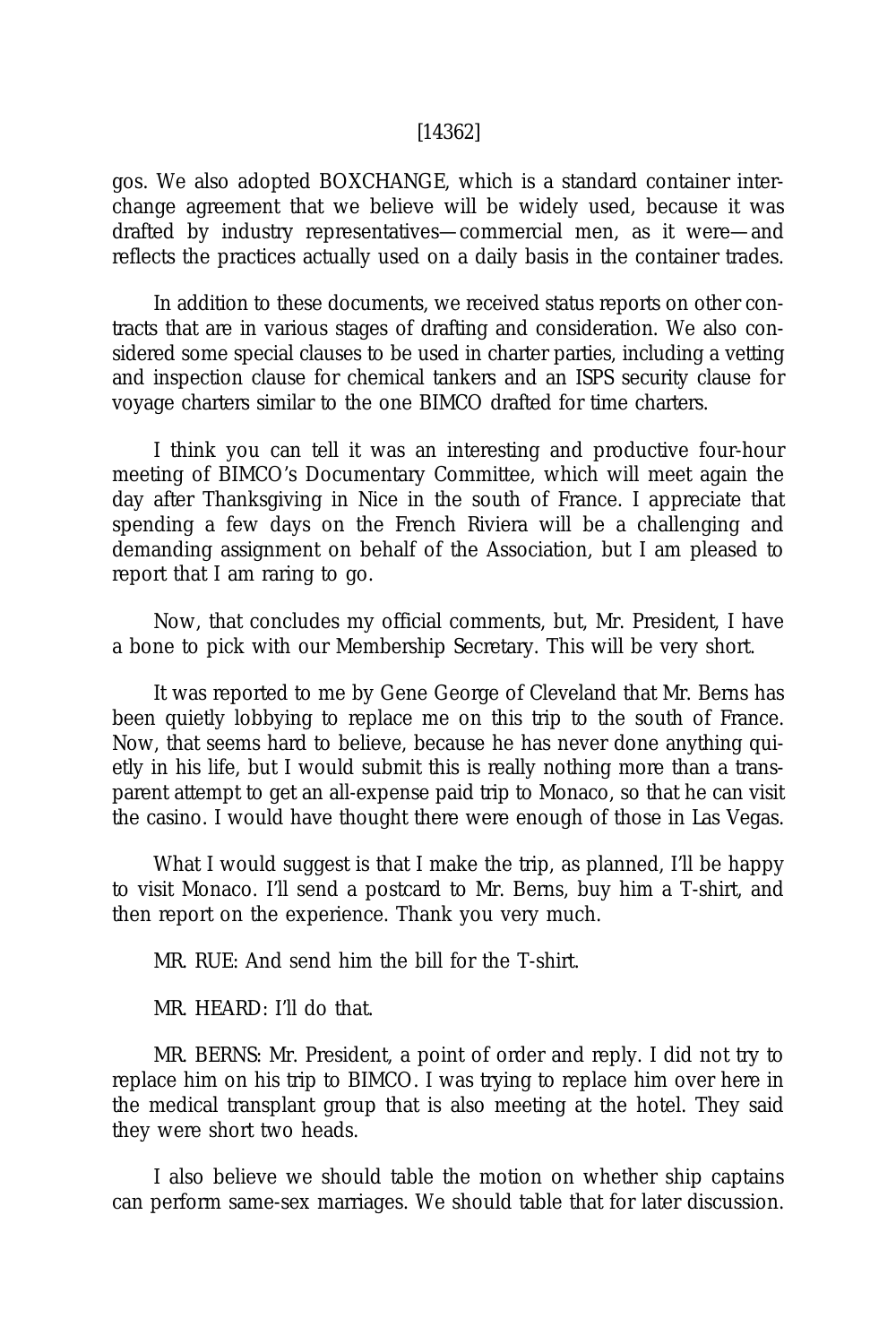#### [14363]

MR. RUE: Mr. Chalos, will you rescue us, please.

MR. BERNS: If we're looking to him for rescue, we're in trouble.

MR. RUE: To be followed by Mr. Paré, Arbitration and ADR.

MR. CHALOS: Good morning, Mr. President. Good morning, delegates. I have nothing to say about Mr. Berns that I haven't already said.

As we discussed in our panel session with Greg Linsin of the Department of Justice and with Ian Gooch from Bilbrough's, there has been an increase in MARPOL violations, investigations, detentions, and prosecutions with ever-increasing fines and jail sentences.

Clearly, the government's effort through detentions, investigations, and prosecutions is not stemming the incidence of such violations. However, the continuation of these violations and the resulting investigations and prosecutions have created a certain amount of distrust and hostility in the relationship between the shipping community and the U.S. Government.

Through the auspices of the MLA and with the blessing and encouragement of President Rue, the MLA Ad Hoc Committee on Environmental Crimes has reached out to both the government, that's the Department of Justice and the Coast Guard, and to industry owners, operators, and underwriters, and to some industry groups to commence a dialogue—actually, to act as a catalyst to commence a dialogue between them to address the problems and ways and means of solving them through better communications, cooperation, and understanding, written or otherwise.

I am happy to report that we appear to be making some progress. We had a meeting yesterday morning with Greg Linsin, and he's warming up to the idea of getting both industry and government together. He is going to think about the issue a bit more and give us his views in due course. And while it's too early to report any substantive progress, I do hope that by the Spring Meeting we will have some positive news to report to the MLA.

And that concludes my remarks.

MR. RUE: Thank you, Mr. Chalos.

Mr. Paré to be followed by Donald Greenman, Carriage of Goods.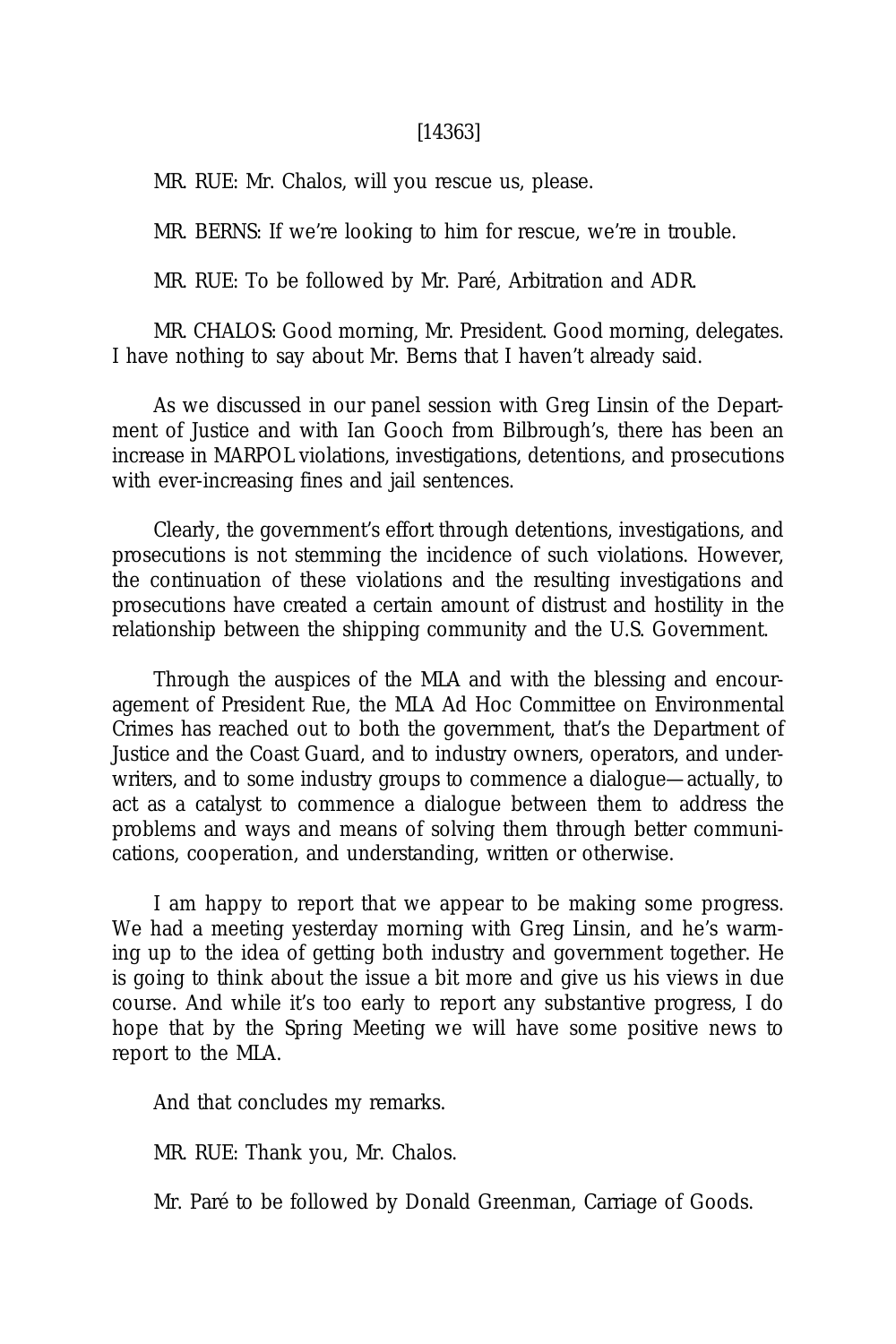#### [14364]

MR. PARÉ: Thank you, Mr. President. I have five things to report on for the Arbitration and ADR Committee.

First, I would like to report—and to thank you, Mr. President—for posting on the website the recent Model Mediation Agreement and frequently asked questions that the Committee approved at its meeting in May and that can now be found on the Association website. This can be accessed on the Association's website either by going to "Library" or "Committees." One can then find this information under "Committee Reports and Newsletters."

The second thing I would like to report on is the UNCITRAL draft instrument. We were fortunate to borrow from Chet Hooper, Kaare Christofferson, who was acting as a trainee at Holland & Knight. Kaare is with the Danish Ministry of Transport and has been involved in the UNCITRAL draft. He was able to give the Committee a presentation at the beginning of the summer on the jurisdiction and arbitration provisions, which were at that point perplexing, and we were able to have a very good of that subject. Through the course of the summer, Michael Cohen of the Committee continued to liaise with Mary Helen Carlson on various subjects on the UNCITRAL draft.

The third thing that I would like to report on is court-annexed mediation. The Committee members have found that mediation is much more successful in the maritime field when the mediator has maritime experience, so we have been discussing the possibility of a program for providing a list of experienced maritime mediators. We communicated with Mr. Rue about that and the possibility of proposing court-annexed mediation with experienced maritime mediators.

The next thing I would like to report on is the awarding of attorneys' fees in arbitration. This is a fairly recent development in the United States, and we were fortunate to have some guidance on that subject here at this meeting from Lindsay East of Richards Butler. He provided us with a presentation on how attorneys' fees are "taxed" in England.

The next thing I would like to report on is that Keith Heard also gave a presentation on the subject of whether or not an arbitration agreement can expand the scope of judicial review of an arbitration award. There is currently a split in the circuits on that subject, and Keith gave an interesting presentation on that.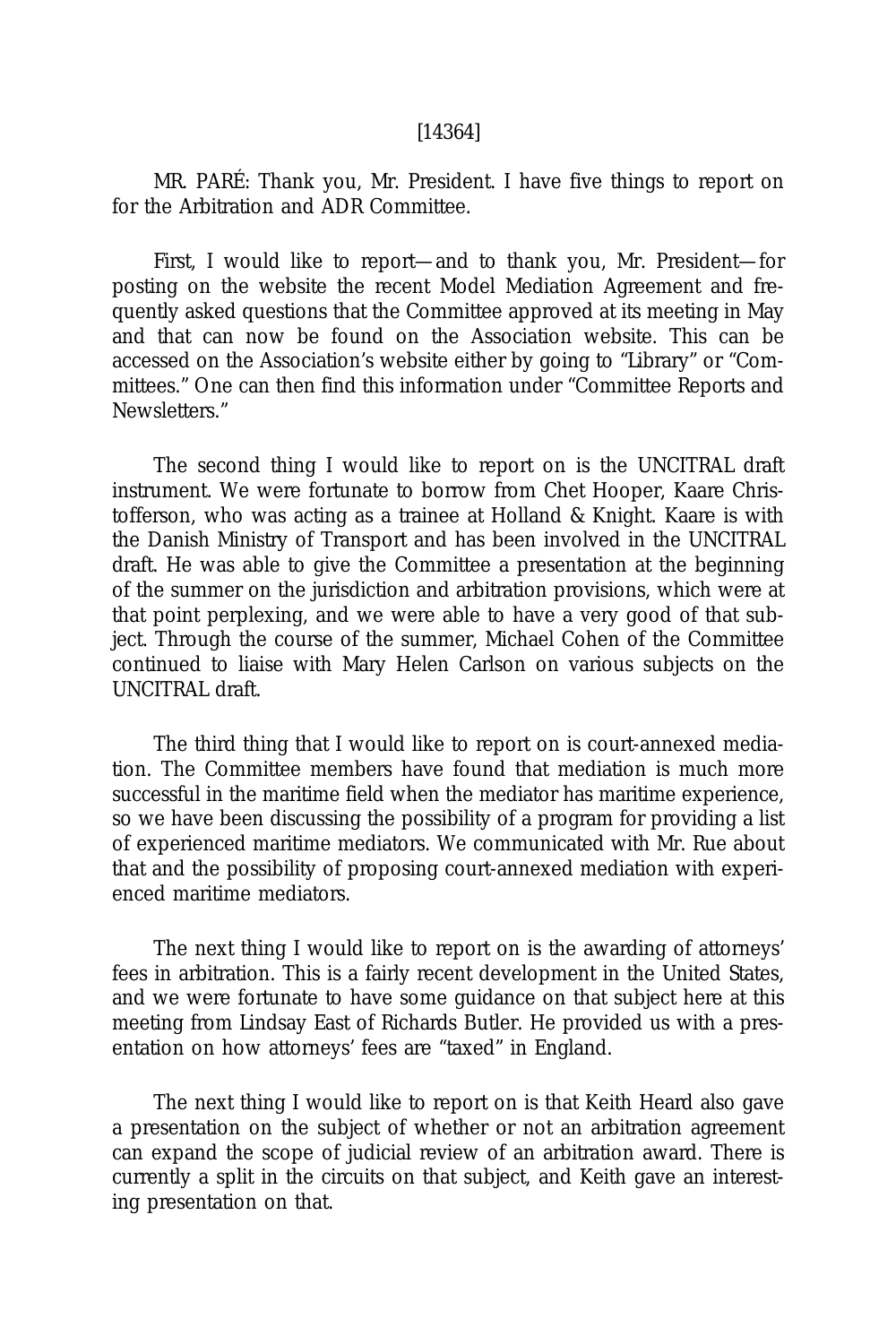#### [14365]

Mr. President, that concludes my remarks.

MR. RUE: Thank you, Mr. Paré.

Mr. Greenman, Carriage of Goods, to be followed by Stephen Johnson of Fisheries.

MR. GREENMAN: Thank you, Mr. President, members, and guests.

The Committee on Carriage of Goods is sharpening its focus on the UNCITRAL Carriage of Goods by Sea. Those of you who attended the excellent CLE presentation by Mary Helen Carlson on Thursday should have noted that the Working Group goal is to submit the Convention to the General Assembly for approval in the fall of 2007, which is only two years from now.

The draft of the Convention is on Working Paper No. 56, which you could call WP 56. That is contained in the CD ROM that was handed out as part of the CLE program. It should also be accessible through the UNCITRAL website. If you go to Working Group III, you should find it there when it appears. Although it is a work in progress, our Committee plans to form its own various working groups to study the articles in the draft convention and hopefully give some comments within about a year.

We also understand that the UNCITRAL Working Group is developing a questionnaire to the countries regarding documentation, and we stand by to assist the government in answering whatever the questions may be.

I put out on the front for anybody who is interested a limited number of the copies of the table of contents for WP 56, which will give you some idea of the scope of this Convention and which I think is a matter that members of this Association need to start thinking about.

That concludes my report, Mr. President.

MR. RUE: Thank you, Mr. Greenman.

Mr. Johnson to be followed by Mr. Chris Davis of International Organizations, Conventions, and Standards.

MR. JOHNSON: Good morning, Mr. President, members of the Board, members, and guests. This is my first opportunity to report on behalf of the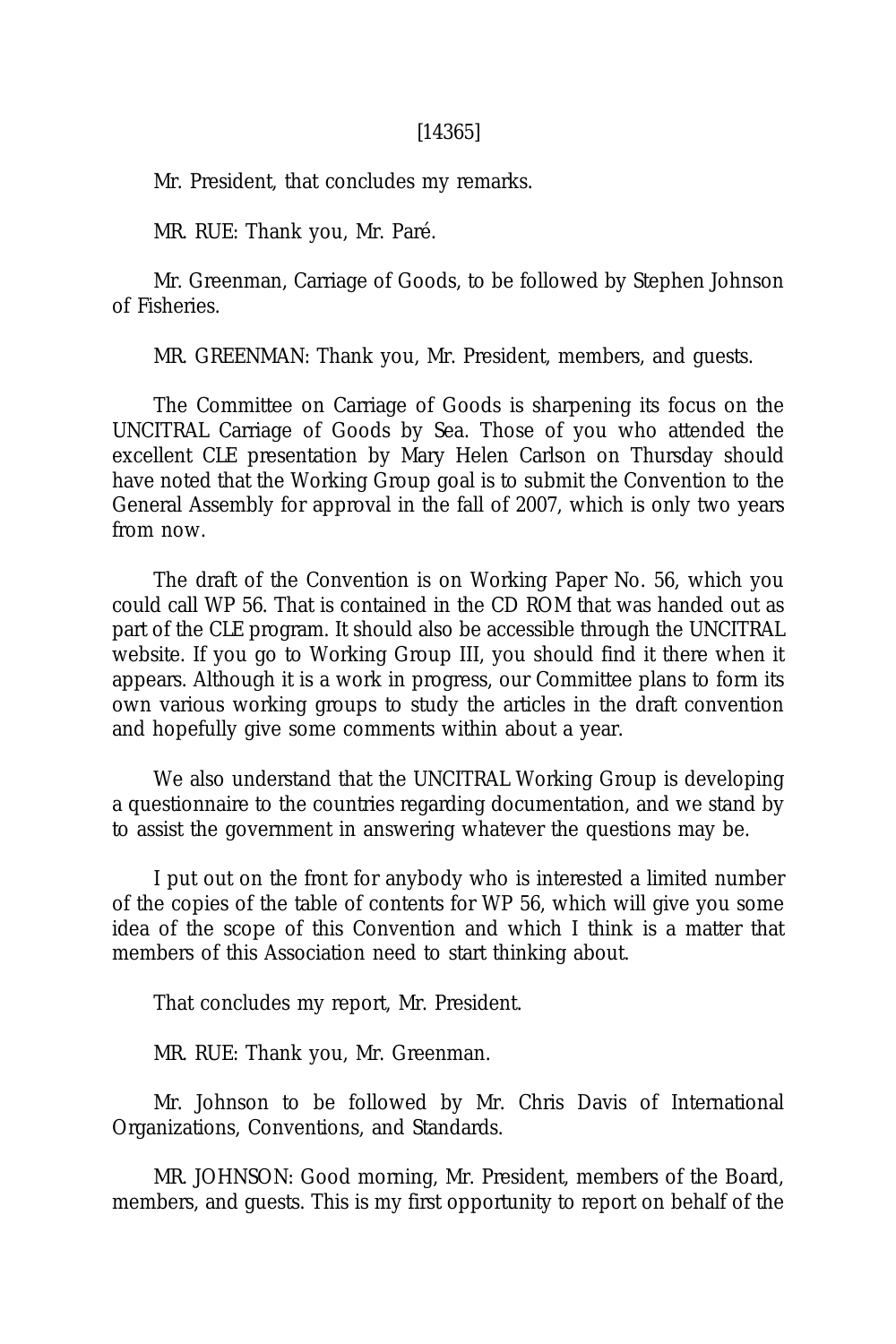#### [14366]

Fisheries Committee to the general membership. I would like to take this opportunity to thank my predecessor, Chairman of Fisheries Committee, David J. Farrell, Jr., of South Chatham, Massachusetts for his able service to the Committee in the past several years, which, in fact, still continues, as he was the member of the Committee that I was able to draft to do a case law update for this recent meeting. So thanks, David.

A small, but dedicated, band of members of the Fisheries Committee met on Thursday afternoon for an hour. The primary topic of discussion was a draft bill circulated by the staff of the Senate Commerce Committee to reauthorize and amend the Magnuson-Stevens Fishery Conservation Management Act.

The Fisheries Committee has made input to the Committee staff in support of legislative proposals contained in resolutions adopted by the general meeting of the MLA in November of last year at the New Orleans meeting. In particular, the Fisheries Committee has asked the Senate Commerce Committee staff to incorporate our proposals to facilitate lending to the fishing industry by clarifying that maritime liens do not attach to fishing rights or privileges under limited access systems and that security interests in such rights or privileges should be governed by Article 9 of the Uniform Commercial Code rather than by the Ship Mortgage Act.

A revised staff draft of the Magnuson-Stevens Act reauthorization bill is expected imminently, and Senator Stevens intends to introduce a bill to reauthorize the Magnuson-Stevens Act before Congress recesses for the year. So more is coming in this area.

We also discussed further developments based on the ocean policy reports that came out—that have come out over the last year and a half the Pew Ocean Commission's report and a report of the U.S. Oceans Commission. The Fisheries Committee has submitted comments over the summer to the American Bar Association with respect to resolutions on ocean policy that were being considered by the ABA House of Delegates last August.

The Fisheries Committee comments supported a balanced policy in which economic and social values would be taken into account together with environmental values. As we advised the ABA, the Fisheries Committee supports existing policy that requires managers to both prevent overfishing while achieving the economic benefits of optimum yield from the fishery.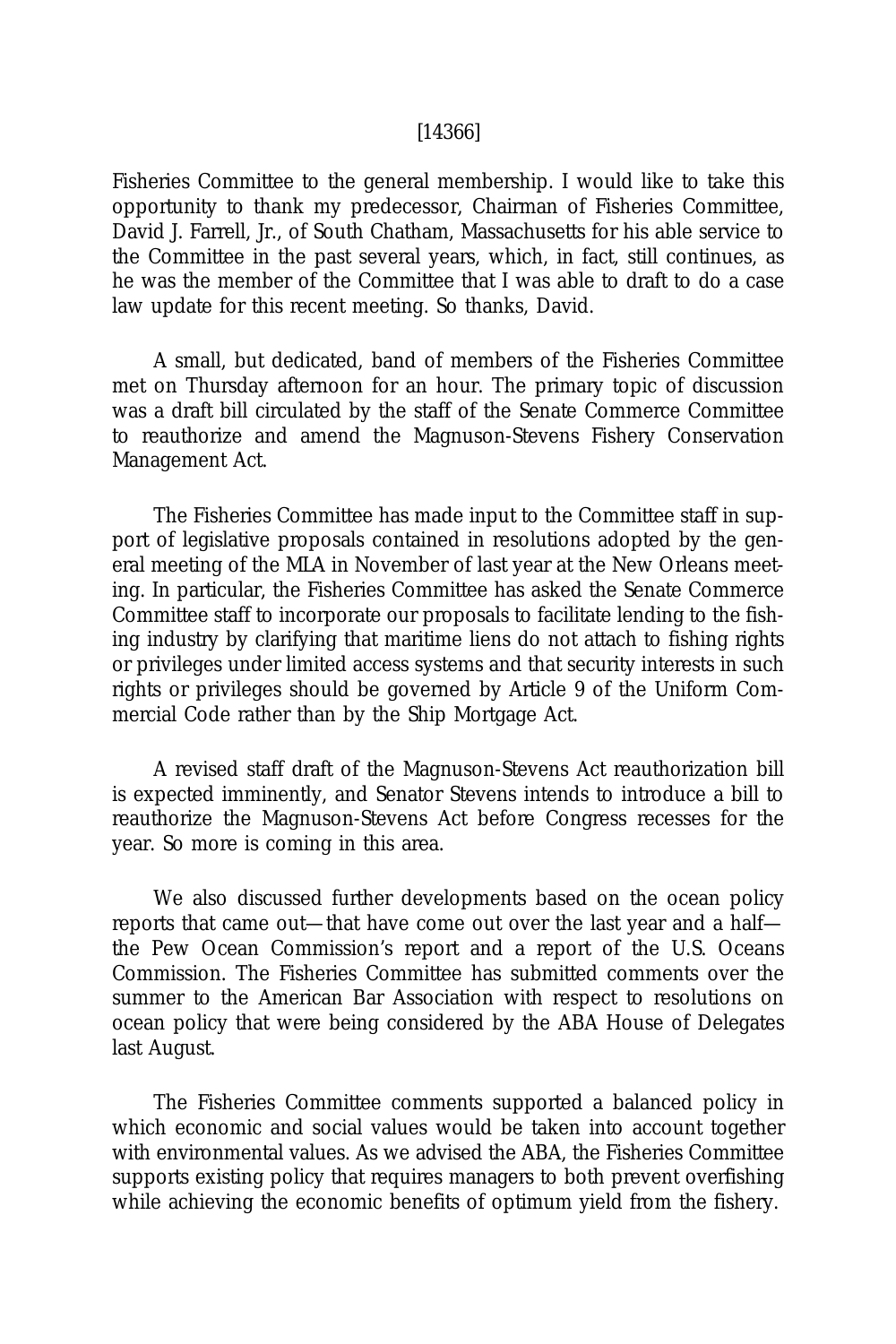#### [14367]

Two bills have been submitted with respect to the Ocean Policy Committee reports. These are HR-2939 on June 16, 2005 by Representative Weldon of Pennsylvania and others in the House, and Senate Bill 1224, introduced on June 9, 2005 by Senators Boxer and Lautenberg. We don't expect a whole lot of action on these bills before the end of this year, and perhaps they'll be subject to substantial revision, as these bills are offered by the minority in both houses.

In addition to the bills that have been offered on ocean policy, there was an executive order issued by the President last December 17th creating a new Committee on Ocean Policy, and that committee is part of the Council on Environmental Quality and will be chaired by the Chairman of the Council on Environmental Quality.

The membership of this new Committee on Ocean Policy includes the secretaries of most of the major departments of Government, and I expect it will operate at such a level of abstraction that most of us will never be able to detect its hand.

Finally, there was a brief mention of a new bill by Senator Stevens to create a system to regulate offshore aquaculture developments, and this is Senate Bill 1195. It was introduced June 8th, 2005 by Senators Stevens and Inouye, who are the powers in the Senate Commerce Committee. So there's every reason to expect that the Senate will act on this bill, if not this year, in the near future. This bill would regulate permitting for aquaculture projects within the exclusive economic zone, offshore. So, an interesting wrinkle in the development of fisheries management.

Mr. President, that concludes my report.

MR. RUE: Thank you, Mr. Johnson.

Mr. Davis to be followed by Jim Moseley, for Marine Ecology and Maritime Criminal Law.

MR. DAVIS: Good morning, Mr. President, members, and guests. The International Organizations, Conventions, and Standards Committee hosted a Dutch treat luncheon on Thursday, November 3rd, as has become traditional at our resort meetings. The luncheon was well-attended and included informative and provocative presentations by two distinguished speakers.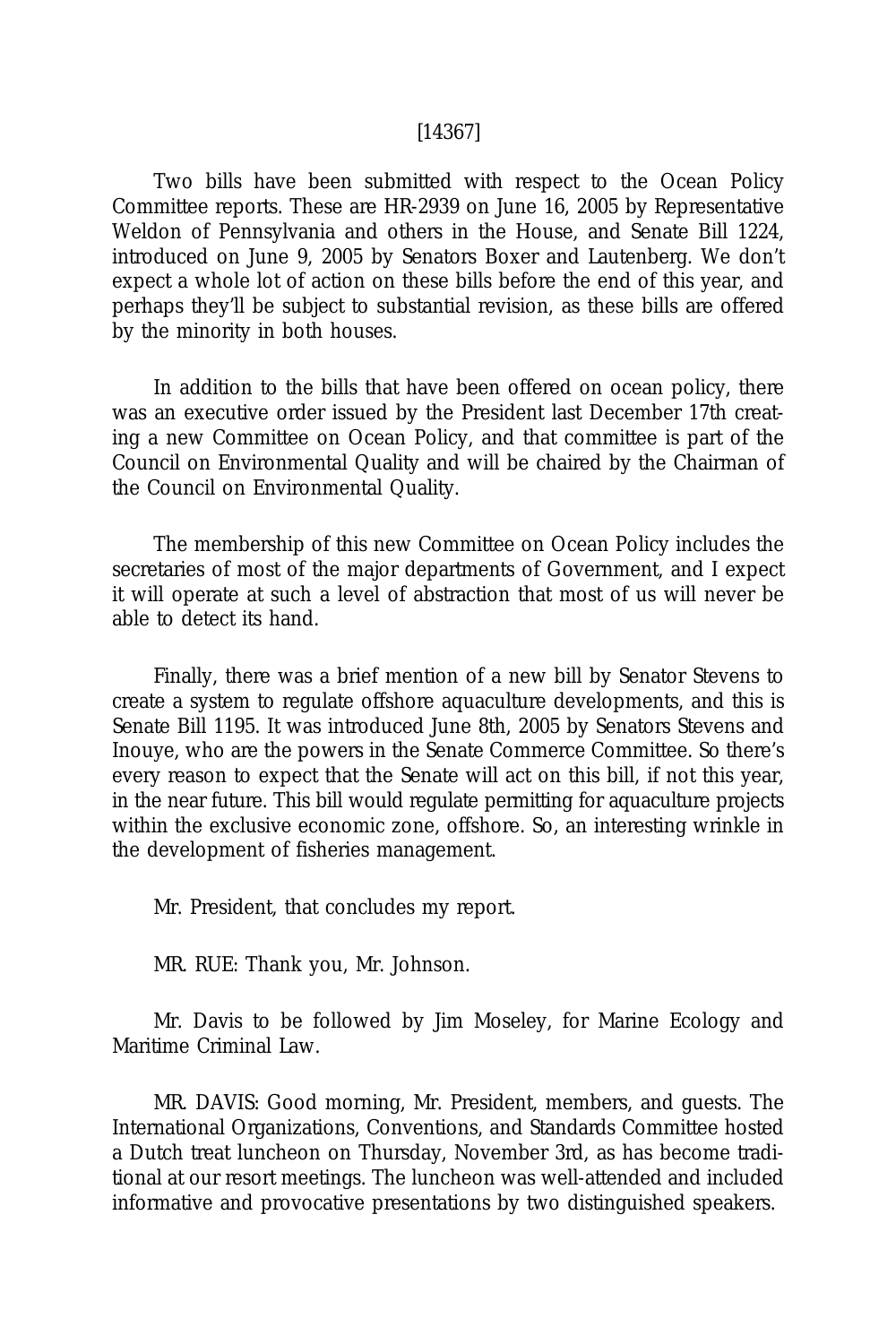#### [14368]

Patrick Griggs, former senior partner with Ince & Co. and Immediate Past President of the Comité Maritime International, gave us a preview of the CMI Colloquium that will take place in Cape Town, South Africa from February 12th through 15th, 2006.

The theme of the Colloquium is liberty and safety at sea, and topics include fair treatment of seafarers, places of refuge, wreck removal, marine insurance, limitation, and transport law. Additional information is available on the Colloquium's website, cmi2006capetown.info.

Patrick also summarized some of the current work that has been undertaken by the CMI in conjunction with the Legal Committee of the International Maritime Organization. This includes amendments to the SUA, or Suppression of Unlawful Acts, Convention, fair treatment of seafarers, a new wreck removal convention, places of refuge, and revisions to the CLC and Fund conventions.

Patrick Griggs' presentation was followed by Rhys Clift, a partner with Hill, Taylor, Dickinson, who gave us an overview of his recent and provocative paper entitled "The Shifting Nature of Salvage Law, a View from a Distance." Rhys outlined the shift in focus of salvage law from saving property and life to preventing damage to the environment. He also discussed the need to encourage professional salvors when they risk personnel, vessels, and equipment in order to save property and life at sea.

Finally, Rhys raised the somewhat controversial subject of whether liability insurers should be responsible in the first instance, rather than shipowners or hull and machinery underwriters, for salvage costs when they are incurred primarily to prevent damage to the environment.

Returning briefly to the CMI Colloquium in Cape Town, please note that the early registration deadline is November 11, 2005, which is less than a week away. Finally, if you plan on attending, please contact either Alan Van Praag, our CMI Subcommittee Chair, or me, so we can advise President Rue on the number of MLA members who will be attending.

Mr. President, that concludes the report. Thank you.

MR. RUE: Thank you, Mr. Davis.

Mr. Moseley to be followed by Mr. Bruce King.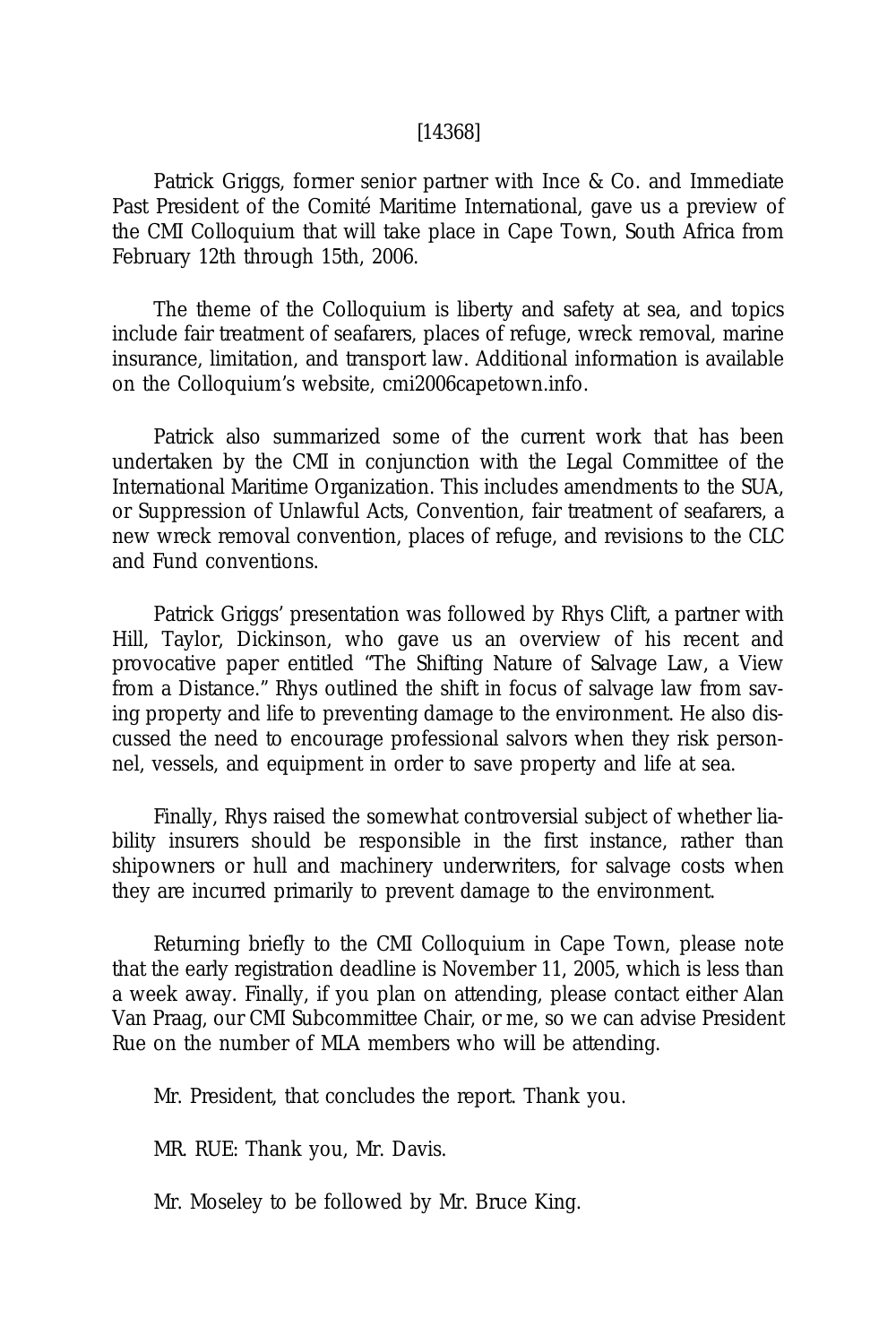#### [14369]

MR. BRYANT: I am really not Jim Moseley, Junior. I am Jim Moseley, Senior.

MR. RUE: This is Mr. Dennis Bryant.

MR. BRYANT: I am going to give three reports. Not to worry. There will be a break between the second and a third report. The Committee on Marine Ecology and Maritime Criminal Law and the Committee on Regulation of Vessel Operations had a joint meeting yesterday at which we were honored to have Greg Linsin from the Department of Justice, Captain Baumgartner from Coast Guard Maritime International Law, and Admiral Crowley, the Chief Counsel with the Coast Guard.

Mr. Linsin expanded on his comments from Thursday and provided a lot of interesting detail. He also successfully avoided answering direct questions, but the purpose of the meeting is to air issues, not necessarily resolve them.

Capital Baumgartner discussed recent activity of IMO and also recent developments within the Coast Guard and issues of interest to the Committee.

Dave Dickman brought us up to date on criminal law issues. Joe Walsh discussed recent developments on ballast water management. This is an issue that's in a great deal of flux right now with litigation going on in the Federal District Court in San Francisco; bills in Congress; states taking various actions; the Coast Guard rule-making on and off; and the IMO Convention having recently been developed and out for ratification. Pay close attention, because this could come down a myriad of different ways, and we don't know how it is going to come out yet.

Rob Hopkins discussed passenger vessel regulatory standards and recent initiatives to change how they determine the maximum passenger load on particularly small passenger vessels in the United States.

I discussed, among other things, maritime security. Actually, it turned out to be an extremely timely discussion, because those of you who checked the news this morning might have learned that at about two o'clock this morning local time, not Phoenix time, the SEABOURN SPIRIT, 440-foot Bahamian flag cruise ship sailing from Egypt to the Seychelles Islands in the Indian Ocean, was attacked by pirates 100 miles off the coast of Somalia with machine guns and rocket-propelled grenades.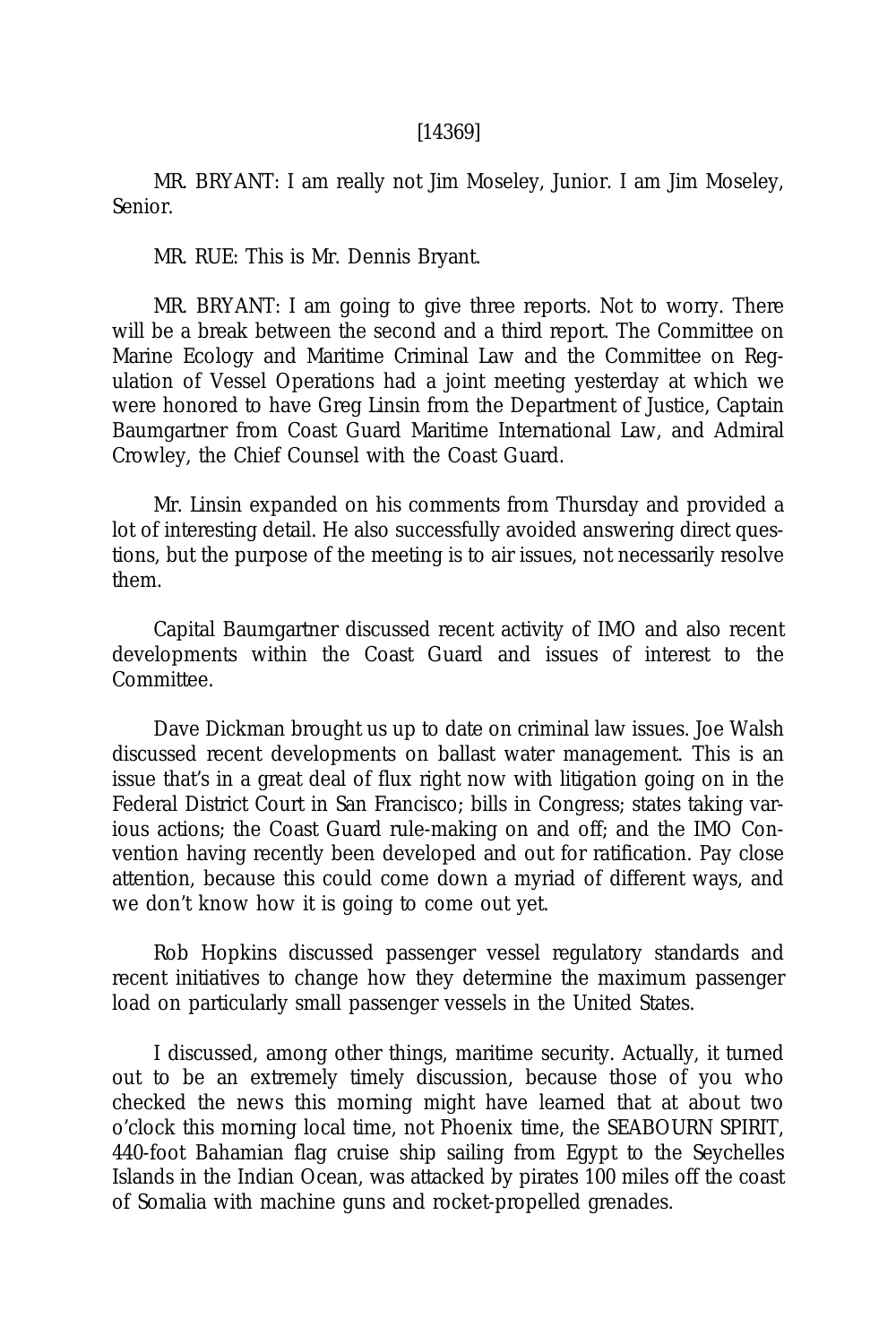#### [14370]

One crew member was injured. The vessel escaped without other well, it did suffer physical damage, and one person was injured. My suspicion is that now that we've had a pirate attack on a passenger vessel that put civilians at risk, that the international community will finally wake up to the fact that this is a serious risk and will finally start taking some concrete measures to address this, because we in the industry have seen it for a number of years regarding cargo vessels, but the general public has ignored it.

Non-tank vessel oil spill response plans—the Coast Guard issued an NVIC. It also issued a notice saying it wasn't going to enforce the statute. Please understand—please advise your clients that the statute is self-executing. Whether the Coast Guard requires the submittal of plans is not the issue. The statute already requires it.

And, finally, Title 46 codification, the bill was reported out of the House Judiciary Committee on July 14th. It has languished in the House since then. Two weeks ago, President Rue sent a letter to Representative Sensenbrenner, the Chairman of the House Judiciary Committee, asking him to make best efforts to bring that to a vote on the House floor. We expect that will happen this—before this section of Congress adjourns at the end of the year. They will then move it over to the Senate, and we may finally have a completion to the effort after about a seven-year process.

That concludes my reports.

MR. RUE: Thank you, Mr. Bryant.

Mr. Bruce King for Marine Financing to be followed by Mr. Gene George for Marine Insurance and General Average.

MR. KING: Thank you, Mr. President.

After a discussion of new developments, we had a rather lengthy discussion resuming a topic that we have previously considered. We had a discussion of whether the United States should join other countries that have a statute that permits the documentation of a vessel under construction and the registration of a preferred mortgage on it with attendant maritime lien priority and the ability to foreclose it in the Federal District Court.

Some of the variations on that would be simply to allow that documentation to occur for a construction project in the United States. Also, it would be conceivable to allow that project to be documented under a foreign flag if that's the intended documentation of the vessel.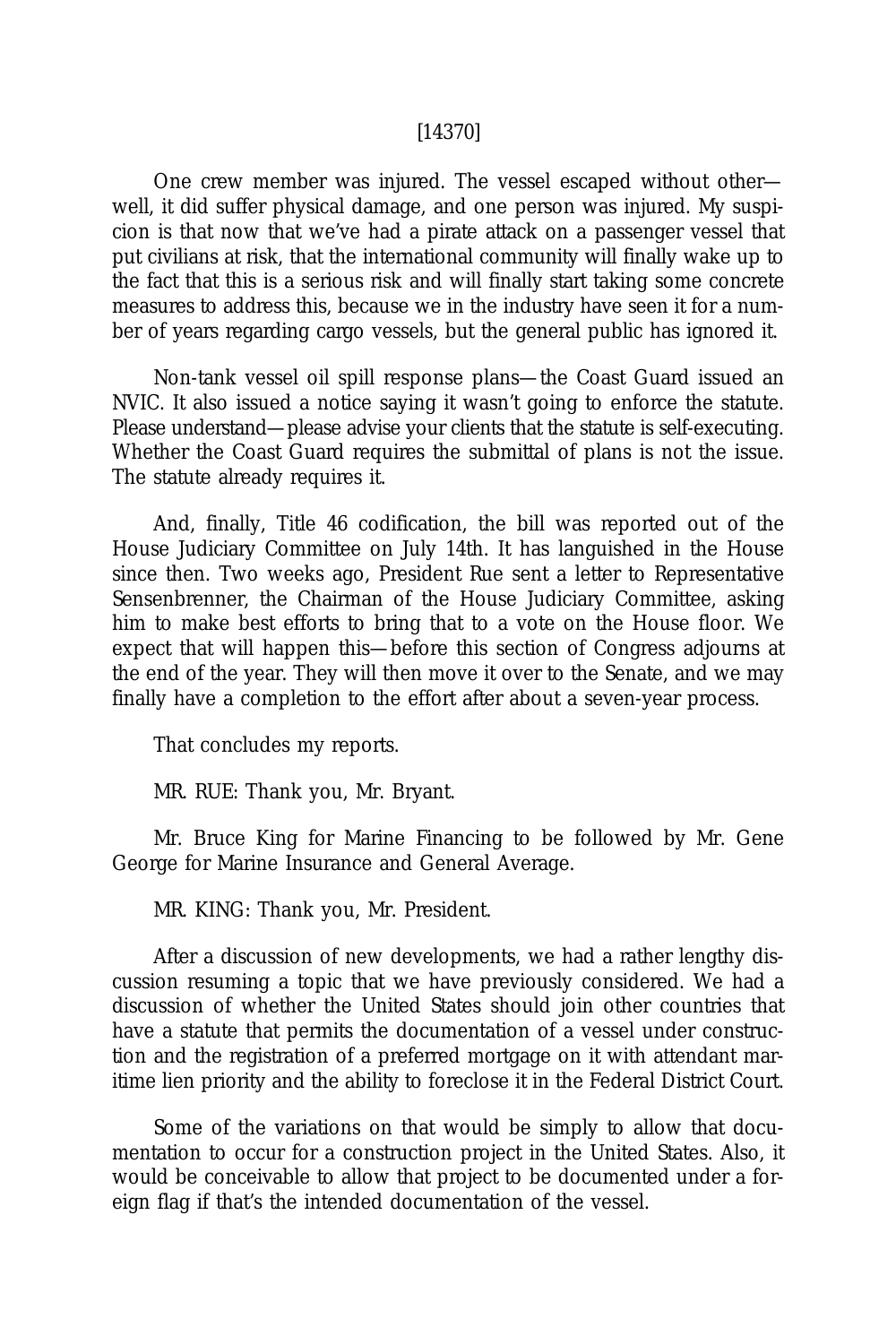#### [14371]

It is becoming rather common for hulls to be constructed in one country and completed in another. Query, whether a hull that is documented under foreign flag as a vessel construction project and then brought to the United States either for completion or after repossession could be foreclosed upon in the United States.

It is a rather complicated topic because implicit in that is extending the maritime jurisdiction to a security interest in something that is not a vessel within traditional admiralty principles. It raises interesting priority questions against shipyard vendors and some notice to creditors issues.

It's fair to say that there is some skepticism about whether this should be done. We may continue the discussion at one more meeting. If there are any members who have an interest in this topic, we would like to hear from you.

And that concludes my report, Mr. President.

MR. RUE: Thank you, Mr. King.

Mr. George to be followed by Grady Hurley for Offshore Industries.

MR. GEORGE: Thank you, Mr. President.

The Marine Insurance and General Average Committee held a wellattended and lively meeting yesterday afternoon from 2:30 until they dragged us out to go to dinner, with three main items on the agenda.

First, Committee Chairman Steve Rible led a discussion, including Andy Wilson and myself, of news stories on the various effects on people and property of Hurricanes Katrina and Rita, with a special emphasis on various insurance coverage issues that are already cropping up. The difference between whether damage is covered as wind damage or not covered as flooding damage was a particular focus, along with several class action lawsuits that have already begun. We had the benefit of both Josh Force from New Orleans and Allan Kelley of Miami relating their personal experiences with Hurricanes Katrina and Wilma respectively and with insurance adjusters in particular.

Second, Andy Wilson of New Orleans gave an in-depth lecture on his ultimately successful defense of the *Avenal* case, a case in which holders of oyster bed leases alleged that fresh water diversion structures damaged or destroyed their oyster bed crops, if you will, in an illegal taking by the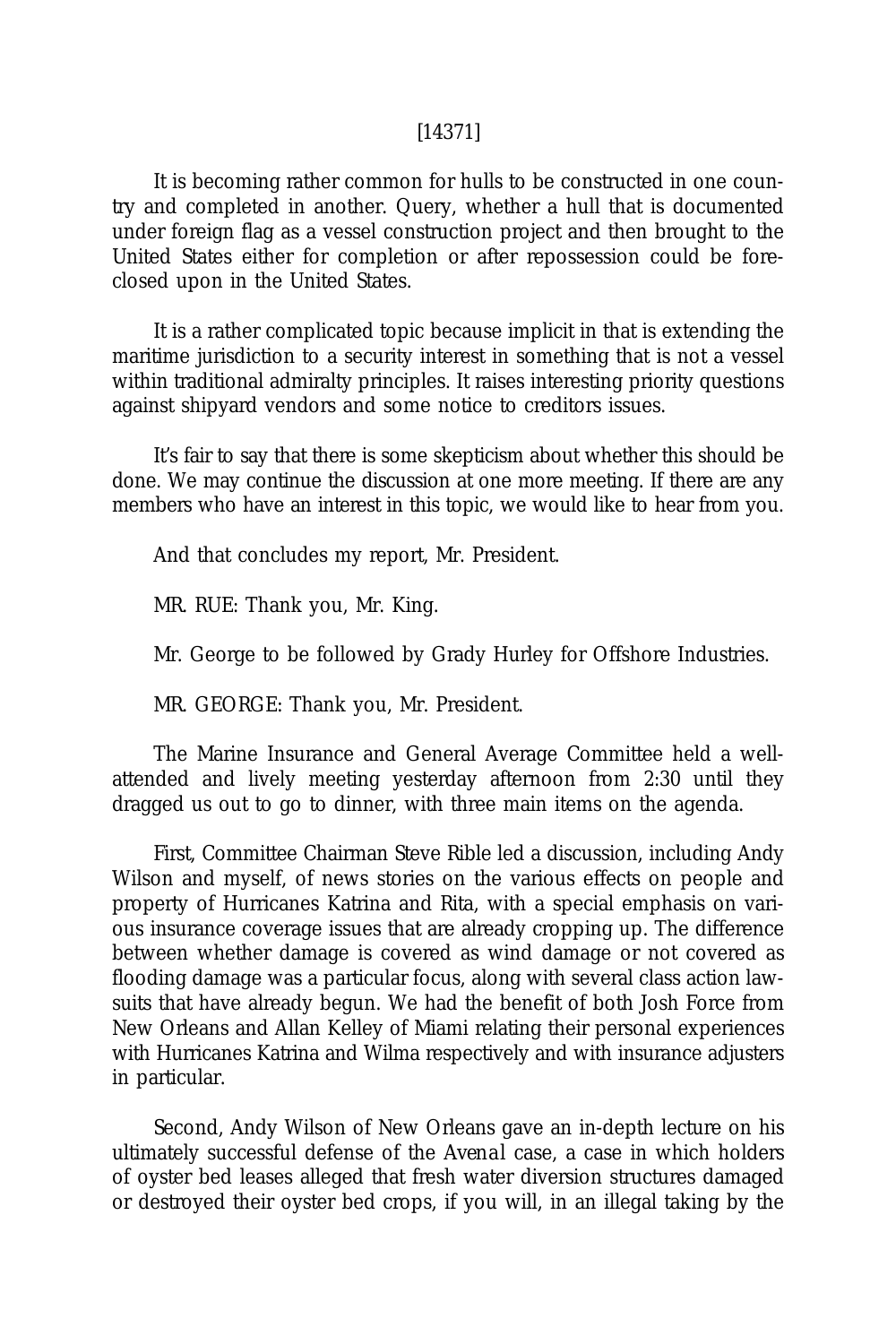#### [14372]

State of Louisiana. Andy ultimately succeeded in overturning two separate state court judgments for \$1.3 billion, that's billion with a "B," and \$1.1 billion respectively, a tremendous accomplishment on Andy's part. He gave us a real in-depth PowerPoint on the long-term effects of these claims and potential future claims like them on the offshore oil and gas industries as well as the coverage issues involved.

And, third, I presented an update on some of the developments and trends in the ongoing seamen's asbestos litigation, which really began in 1980 in New Orleans, and as Tom Murphy, who I see here today, knows very well, moved over to our city of Cleveland starting in 1986. I also presented an update on the proposed Fairness in Asbestos Injury Resolution Act of 2005 now pending before Congress.

Finally, we distributed our Committee newsletter, which has an excellent lead article by Jonathan Spencer of New York entitled "The Role of the Average Adjuster in Maritime Disasters." For those who don't have copies, there are some on the table outside.

And that concludes my reports, Mr. President.

MR. RUE: Thank you, Mr. George.

Mr. Hurley for Offshore Industries to be followed by Joshua Force of Practice and Procedure.

MR. HURLEY: President Rue, distinguished members and guests, on November 3rd the Offshore Industries Committee held a joint meeting with the Marine Torts and Casualty Committee. We thank Jack Scalia for his courtesy in helping to host that joint meeting. We had approximately 50 members in attendance.

There were four primary agenda items. Our Secretary, Ryan Acomb, discussed the Fifth Circuit's recent interpretation of the *Dutra* decision and *Holmes*, which involved a quarter boat vessel status case. It held that a quarter boat was not a vessel. Professor Michael Sturley added his comments predicated upon his work on *Dutra* and reported that an *en banc* reconsideration of *Holmes* will shortly be, or is expected to be, before the Fifth Circuit.

Vice Chairman Brad Jackson discussed some recent CLE programs addressing LNG issues and other offshore and insurance matters.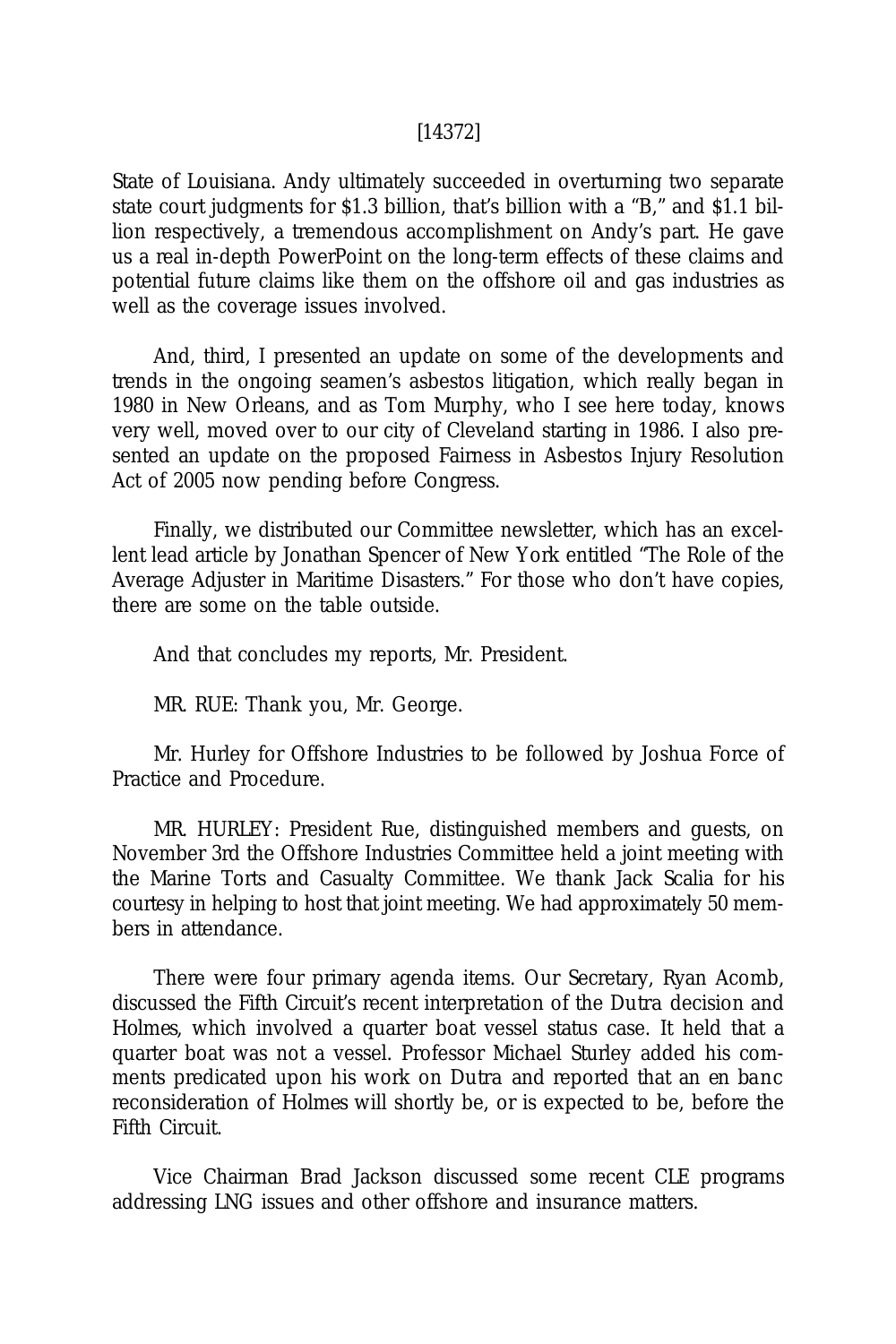#### [14373]

Thirdly, we also discussed legal issues concerning the effect of Hurricanes Katrina and Rita on the offshore Gulf of Mexico and port operations. In particular, we discussed the issues of *force majeure,* which have arisen, as well as wreck removal, salvage, marking, insurance issues, and the class actions which are pending in south Louisiana at this time.

As is the tradition of our Committee, we were pleased to have a distinguished speaker. This time it was retired U.S. Coast Guard Tom Marian, who spoke on the issues of homeland security and its effect on the offshore industries.

That concludes our report, Mr. President. Thank you.

MR. RUE: Thank you, Mr. Hurley.

Mr. Force for Practice and Procedure to be followed by Todd Lochner for Recreational Boating.

MR. FORCE: Thank you, Mr. President, members of the Association, and guests.

The Practice and Procedure Committee met yesterday. We had a very spirited and rapid meeting so that everybody could make sure and get to the dinner last night properly attired.

We addressed a number of old business items and new business items about which we want to report today. Absent some adverse Congressional action between now and December 1st, the amendments to Rules B and C about which we've reported previously will go into effect.

Also, Rule G, which deals with civil forfeitures, is supposed to be put out to public comment early next year. In light of the pending amendments to Rules B and C, the Committee has appointed a subcommittee led by Mike Hardison to revise our Local Admiralty Rules to reflect the changes to Rules B and C and also to review the Local Admiralty Rules, which were last revised in 1977, as a whole. For anybody who's interested in seeing the current Local Admiralty Rules, you can obtain a copy of those on the Association's website.

Alan Van Praag gave the Committee an update on the Exclusive Choice of Court Convention, about which Mr. Bartlett has reported previously. This Convention is supposed to be addressed at a diplomatic con-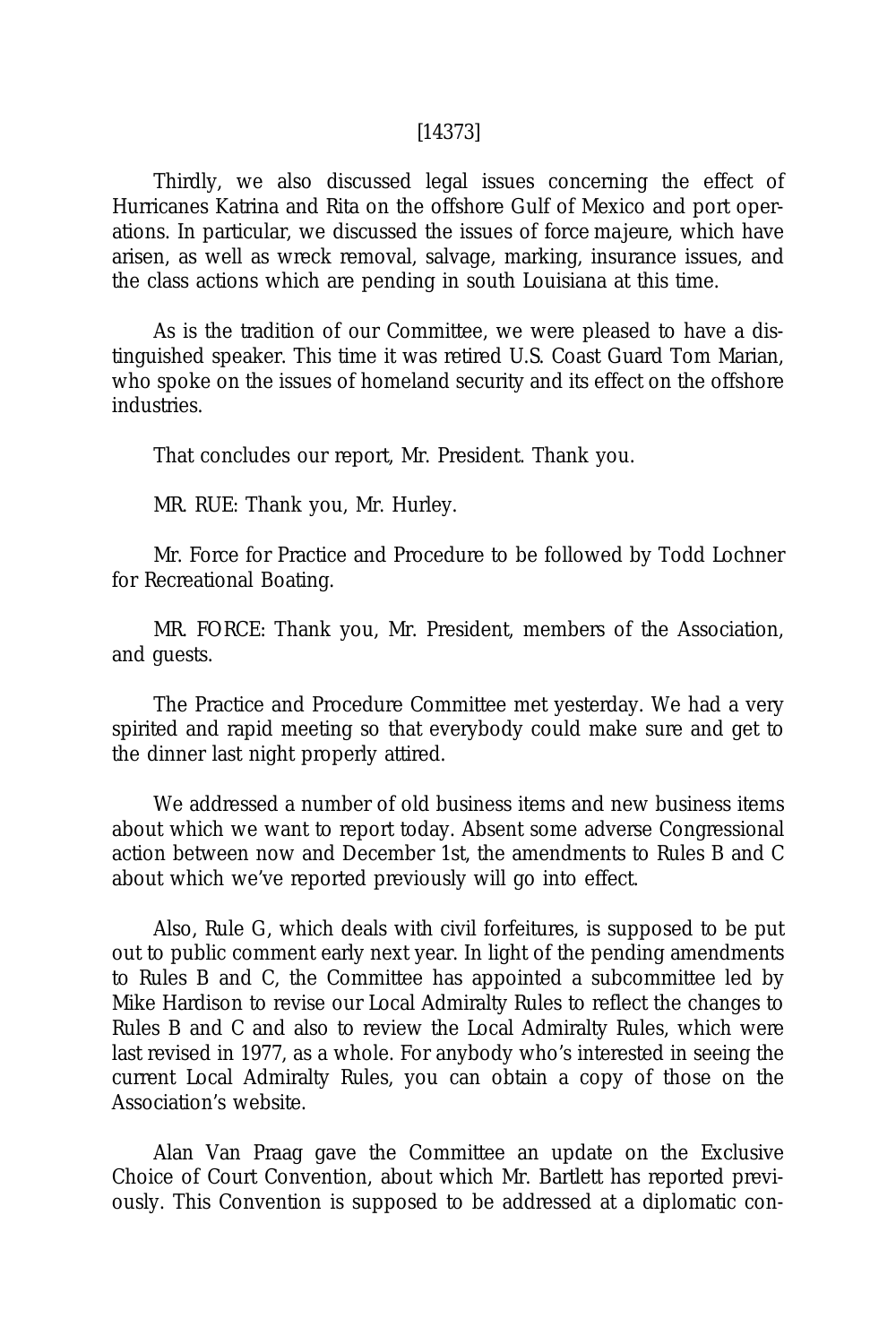#### [14374]

ference next year. Where adopted, the Convention will allow parties that have entered into a contract that contains an exclusive choice of court provision and file suit based on that provision to enforce a judgment in other countries that adopt the Convention.

The Committee also discussed problems that have been experienced across the country with electronic filing and inconsistencies in both the practices and the rules governing those types of filings. The Committee has decided to prepare a memorandum addressing the various inconsistencies to be presented to the Civil Rules Committee, hopefully, to gain some greater consistency.

Lastly, we also addressed the *Holmes* decision about which Mr. Hurley just reported, and the only thing I would note is that, in addition to the discussion on vessel status, there's an interesting procedural discussion concerning the defendant's removal of the case to federal court, although it was filed in state court under the Jones Act. The defendants argued that the Jones Act claim had been fraudulently pleaded, and the Fifth Circuit affirmed the decisions of the district courts that allowed the parties to remove the Jones Act claim, argue that it had been fraudulently pleaded, and keep it in federal court under diversity.

Mr. President, that constitutes our report.

MR. RUE: Thank you, Mr. Force.

Mr. Lochner for Recreation Boating to be followed by Doug Matthews of Stevedores, Marine Terminals, and Vessel Services.

MR. LOCHNER: Thank you, Mr. President, members of the Association.

I am Todd Lochner. I'm the Secretary of the Recreational Boating Committee. I am standing in today for my Chair and Vice Chair, neither of whom could make it to Scottsdale for this event.

Yesterday we met at approximately 4:00 p.m., so in light of the advanced dinner schedule, we moved through our itinerary rather quickly. We heard from Leonard Schwigen and Jason Harris, who both provided this Association, as a whole, with presentations over the last two days. They gave us an opportunity to have a little bit more of an in-depth question and answer session. Of course, you'll recall that Leonard Schwigen's topic was investigating recreational boating claims, and Jason Harris's topic was marina liability.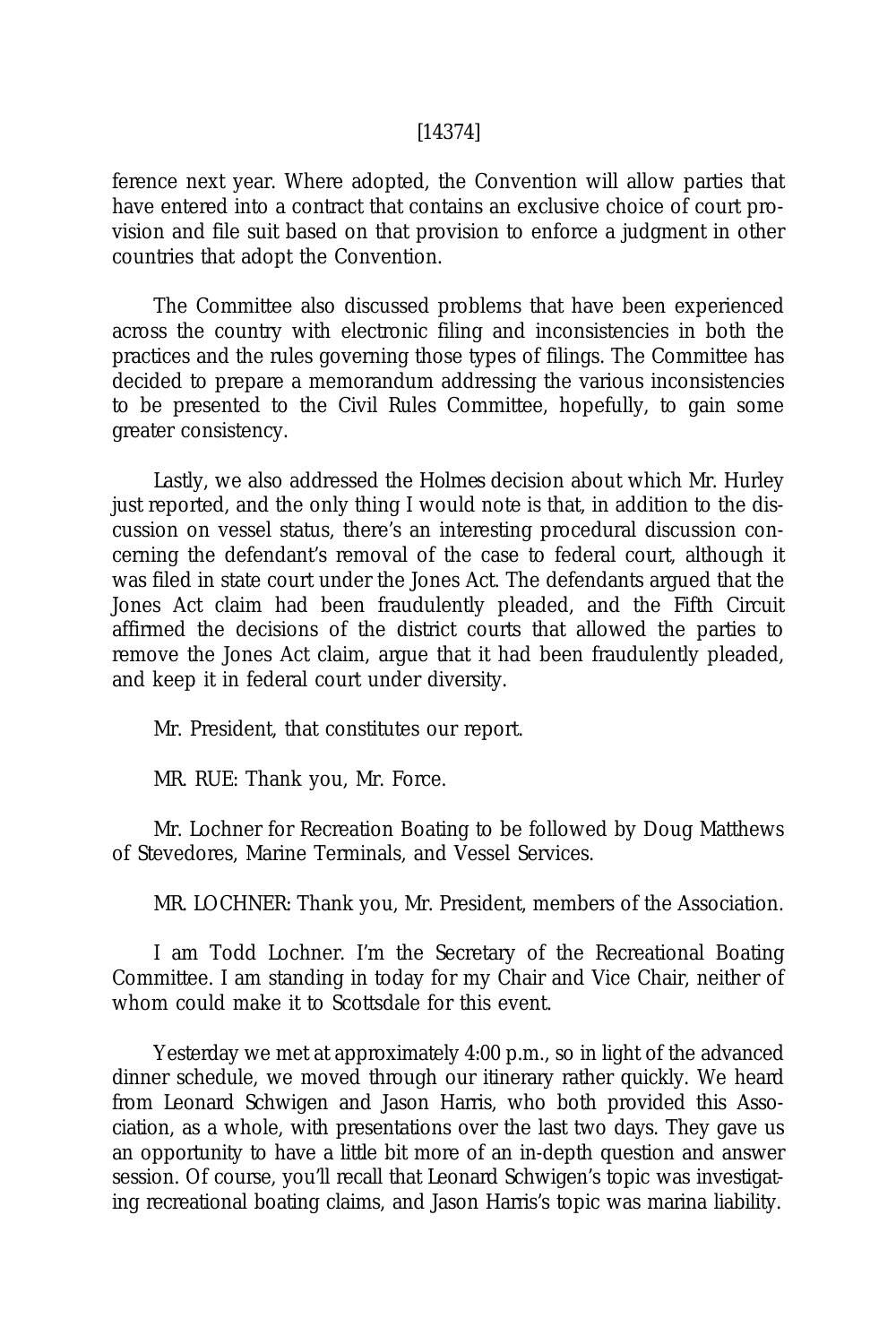#### [14375]

Following the Q and A sessions with those gentlemen, Kevin Thorton presented an article which he prepared entitled, "Owners and Lienholders Beware, Losing Title Under New Jersey's Abandoned Vessels Disposition Law." Of note, there is a uniformity concern on the face of the statute. This particular statute intends to divest both the owners and lienholders of their rights without regard to the existence of a preferred ship's mortgage or documentation. This New Jersey state law on its face purports to trump the federal law and specifically the Preferred Ship Mortgage Act. This, of course, is of moment because many states have similar laws. All of the laws are not quite as onerous as the New Jersey law appears to be.

And finally, we had some brief discussion on recent developments discussion. We took note that two days ago the National Marine Manufacturers Association called upon its membership in a grass-roots effort to fight, quote, "Any attempt to eliminate or refuse the mortgage interest tax deduction for boat owners." Apparently, there is some rumor or intelligence that this might be afoot.

That concludes my report.

MR. RUE: Thank you, Mr. Lochner.

Mr. Matthews for Stevedores, Marine Terminals, and Vessel Services to be followed by Katharine Newman for the Young Lawyers.

MR. MATTHEWS: Mr. President, members of the Board, members of the MLA, and guests.

The Stevedores, Marine Terminals, and Vessel Services Committee has the fine distinction this year of being the first—or the earliest committee to meet. We met at seven o'clock yesterday morning. I only have myself and Hurricane Katrina to blame for this. Seems that since Katrina hit, I wake up at four o'clock every morning and seven o'clock seems to be a mid-morning time that's good to meet. I forget that other people aren't in the same boat with me. I did suggest that we meet at seven o'clock next spring as a motion, and I never got a second to that.

We had ten people in attendance. We had an abbreviated schedule and, after some discussion, determined that there were no new legal developments within the scope of our Committee.

However, we did learn that John Chamberlain, has been with Signal for many years, is now moving over to the Department of Labor to over-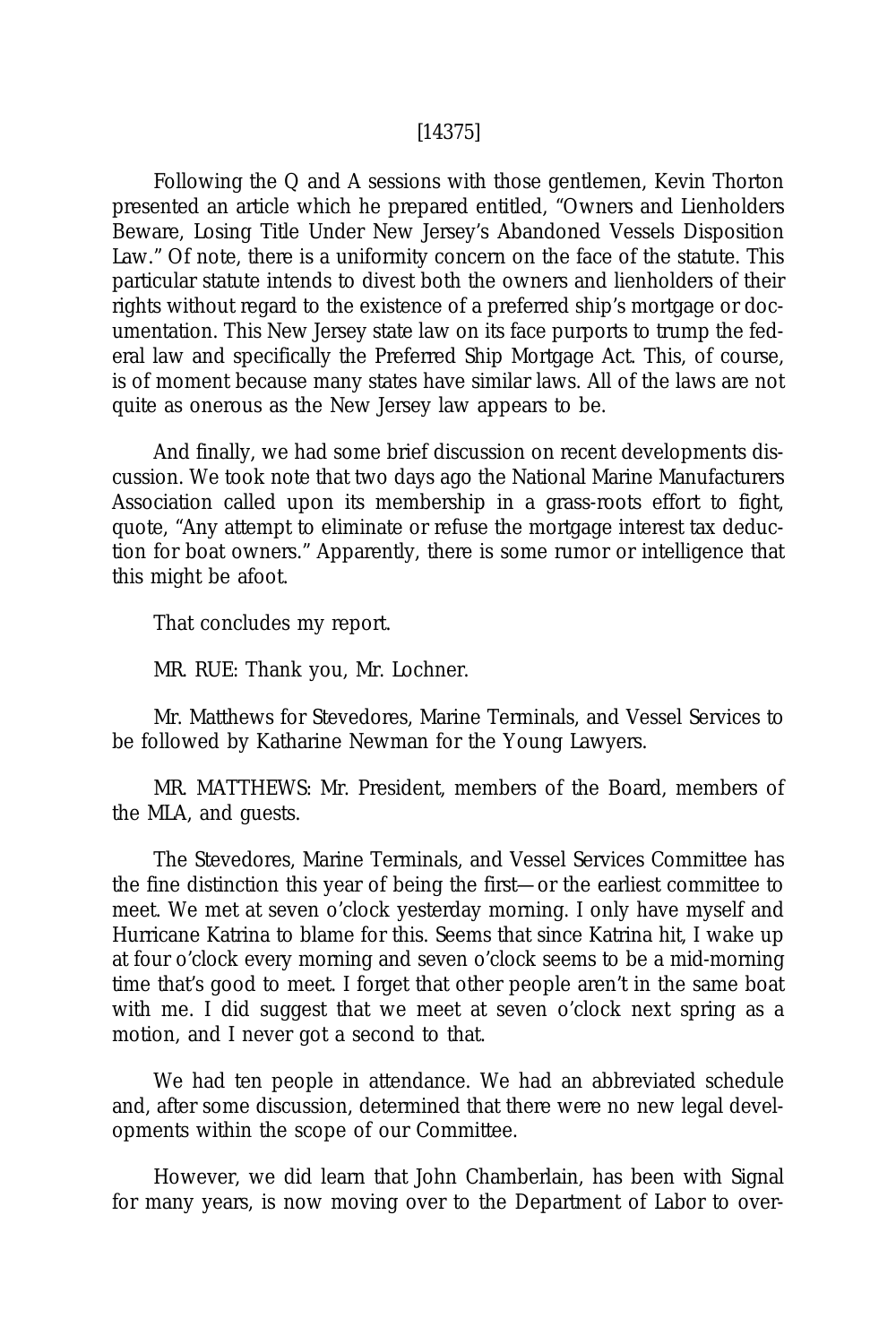#### [14376]

see financial management, insurance, and assessments with regard to the Longshore & Harbor Workers' Compensation Act.

We also discussed the new technology that's available to us as a Committee. We plan to use the new web site to create our own newsletter, where we can post recent developments within our Committee and hope that members will turn to that and see what's going on in this field.

In addition to addressing issues of the whole Stevedores, Marine Terminals, and Vessel Services Committee, we also have two subcommittees. One is entitled Freight Forwarders and Custom House Brokers that's headed up by David Loh of the Nicoletti firm, and we also have a Subcommittee on Shipbuilding and Ship Repairs headed up by Clay Rankin of Mobile, Alabama.

Let me just address the last subcommittee, that being Shipbuilders and Ship Repairers. We are looking for members to join that subcommittee. There's not been a specific focus on shipyards, shipbuilders in so far as we can tell within the MLA, and Clay has asked me to invite anyone who has interest in that area to contact him and join his subcommittee or to refer this information to other members in your firm or fellow members of your local bars, so that we can get some more participation in that subcommittee, and it can then move forward with its work.

Mr. President, that concludes my report.

MR. RUE: Thank you, Mr. Matthews.

Katharine Newman for Young Lawyers. You're not going to have Mr. Bryant substituting in? Alexannder Giles to be followed by Jim Moseley, for the ABA.

MR. GILES: Clearly, I'm not Katharine Newman, at least that's hopefully clear to everyone. Yours truly, third string, has been called off the bench to make today's presentation regarding the Young Lawyers Committee meeting that was held yesterday.

The Young Lawyers met yesterday for an informal luncheon meeting at the LV Bistro here at the Fairmont Princess. Considering that this was a fall resort meeting, we had a pretty good attendance, 14 people featuring attorneys from as far away as Belgium and Panama.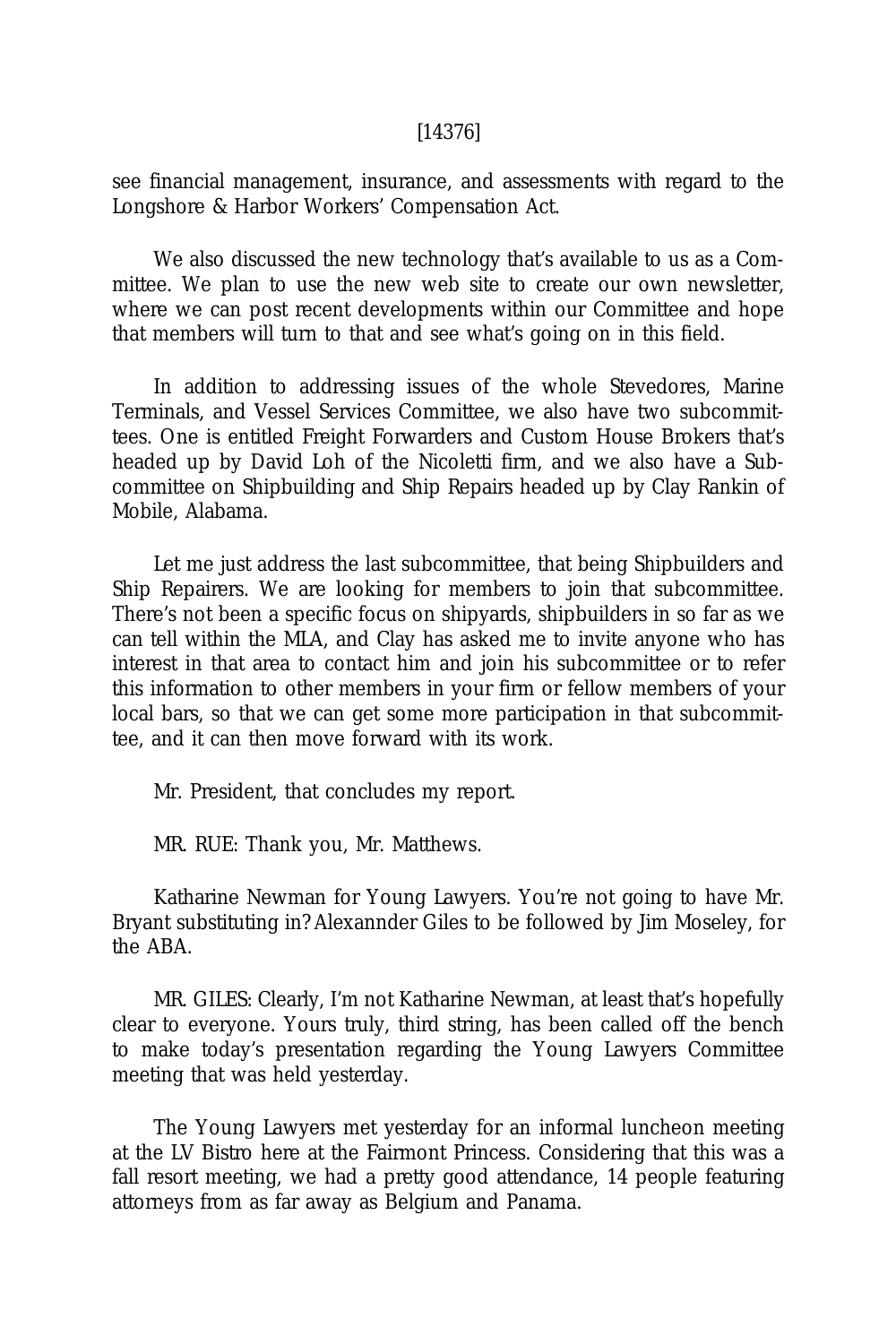#### [14377]

Aside from the normal business items, our Committee had a very good discussion led by Vice-President Burrell regarding the efforts of the MLA to encourage more young lawyers to attend these fall resort and non-resort meetings by making them more affordable for young lawyers. And in that regard, we are encouraged by the preliminary efforts by John Edginton for next fall's San Francisco meeting.

Finally, I'd be remiss if I did not thank and congratulate Jason Harris, Michael Black, and Brett Mason from the Young Lawyers Committee for their very thorough and informative presentations Friday morning.

Mr. President, that concludes my report.

MR. RUE: Thank you, Mr. Giles.

Mr. Moseley to be followed by Kim Kearney, Uniformity of U.S. Maritime Law.

MR. MOSELEY: Mr. President, Board Members, members of the MLA.

I will bring up some of the issues before the American Bar Association, of which this Association has one delegate to the House of Delegates. The House of Delegates is the policy-setting arm. The complexity of the ABA is something that will be in my written report.

Suffice it to say, there is substantial tension between the entities within the ABA. One is the state organization that has the leadership positions, and secondly the Sections that really finance the ABA and are huge working organizations. We were fortunate that Jim Carroll, one of our members, was the Chair of TTIPS, which has many members and many subcommittees.

The tension is further created by the fact that every five years the ABA reviews all of its governing procedures. That review was on the agenda at this General Meeting. We have one vote. TTIPS has only 3 votes in the House of Delegates.

One added ongoing issue is the fact that if our fiscal policies were the same as the ABA, Mr. Bonner would probably be in a coma right now.

The resolution of the ABA that I wanted to tell you about is one for which you need to be on the lookout. Steve Johnson addressed this just a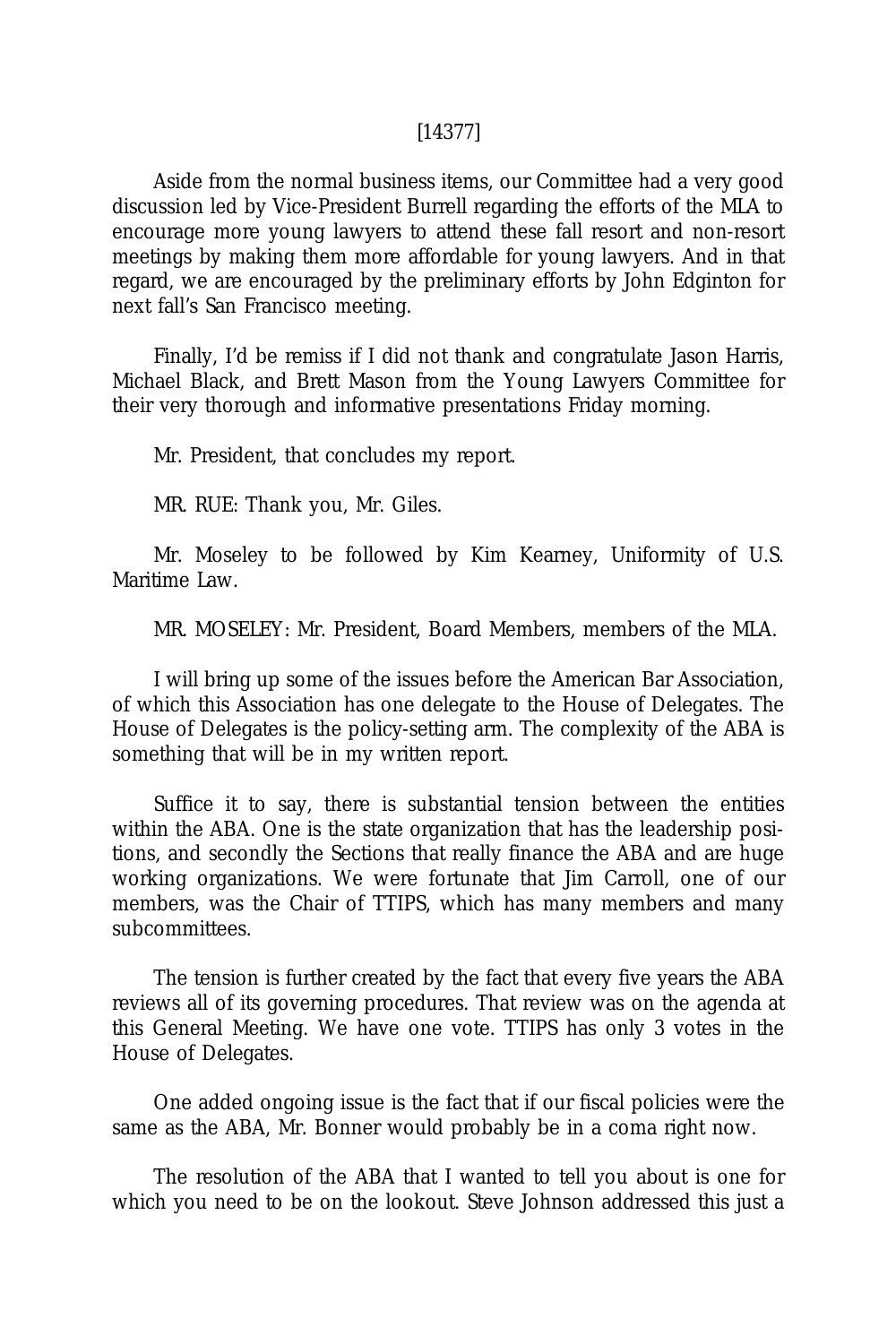#### [14378]

few moments ago. There is a movement underway where the ABA saw it going in a direction, and it thought, well, we'll jump on board. There's a standing ABA Committee on Ecology. It consists of 11 members, none of whom are MLA members, many of which are by their own admission air pollution lawyers.

There are probably six or eight of the 11 who are from inland. A few are in New York, and a couple are in San Francisco. When the Pew Charity Report came out fairly recently, coupled with the US official report of about a year ago or thereabouts, the Standing Committee took those reports, put them together in three resolutions, and submitted the resolutions last April.

The three resolutions, in a nutshell, and I'll set out the details in my written report, but in summary, was that there should be some overarching agency to be created or else NOAA should be assigned to look after ocean policies of the government.

The second resolution would amend the existing Magnuson-Stevens Act, which you've heard a little bit about, but that's something else again that's happening. A couple of proposed legislation items have been filed in Congress this year. I don't think they're getting any worse. Certainly they will not be passed this year.

The third resolution was the rather pompous proposition that America should take some leadership role in oceans.

The three were presented together. The Board and your President, with the help of the Regulation of Vessel Operations Committee, the Fisheries Committee, and the Ecology Committee, drafted a message. The message was about six pages, which cited ten deficiencies in the ABA resolutions, in a nice way. Also, other important concerns were cited.

Just to give you a review of a few our points: There are 700 or 800 pages of the two reports but only about two or three paragraphs that mention commerce. There are only just a few words that mention other commercial involvement. The fisheries issues are viewed as something that there won't be another fish unless you have a guppy in your aquarium at next year.

The MLA and its position, under your President's signature and with the approval of the Board, that addressed certain faults of the resolutions: infrastructure has not been addressed, cabotage has not been addressed, and breaking up of vessels has not been addressed.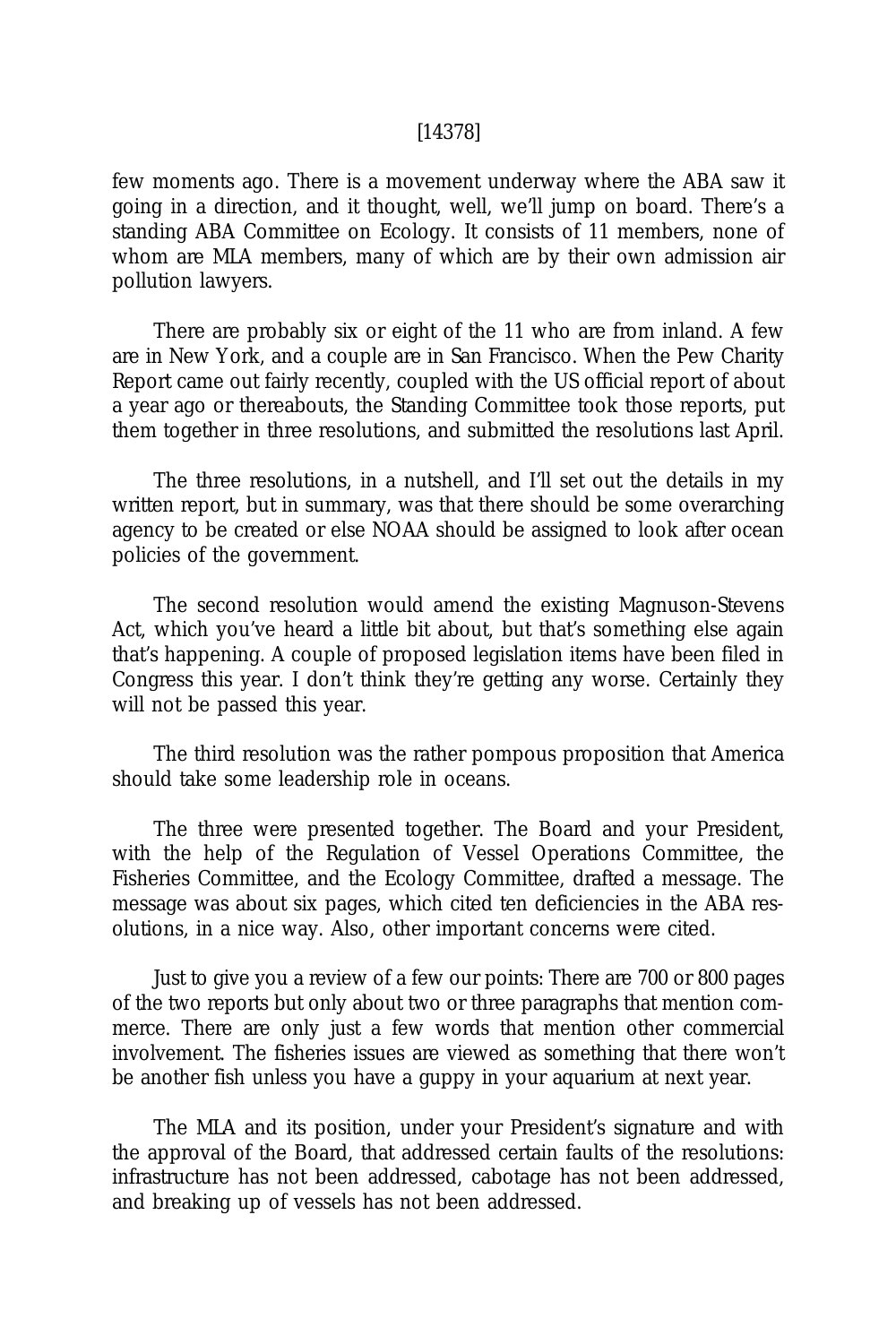#### [14379]

Also, the ABA resolutions express a desire to create an overarching agency or put NOAA in charge. This is going to draw resources from agencies doing the job now, such as the Coast Guard, which is already overtaxed.

The MLA message was clear. It was sent to every state chair and to the Puerto Rico Chair. It was sent to most of the Section Chairs. I was able, as your messenger, to present our oral argument to the TTIPS Section, who took no position on it, which is what we were hoping for in most instances.

The debate was held in the House of Delegates. Mr. Golemon as Chair of the Standing Committee of the ABA on Ecology supported the three resolutions. His presentation was a capsule view of the Pew Report and the U.S. Report upon which all of the resolutions were based. Following Mr. Golemon, the Attorney General of the United States had a prearranged speech set for 11:00. Accordingly, a continuance was granted to the debate on the three resolutions. The Attorney General presented his speech on voting rights and other matters.

Thereafter the debate continued. I presented our opinion as outlined in the policy established by the Officers and Board presenting what we call multiple and principled objections to the resolutions. The resolutions prevailed by a voice vote. It is difficult to estimate exactly what the numbers were, but it appeared to be no question that the voices of "yea" exceeded the voices of "nay." All I received were a good many "thataboys."

This is the reason this report is important to you. You need to take some action if any matters come before Congress. I feel certain that the MLA will state its objections to various portions of legislation that may be proposed, if there are deficiencies.

You need to talk to your Congressmen and find out, through their staff, if any of the bills similar to the resolutions are coming forward. Your Congressmen would be the first place to start and then move on to your Senator. We can't be caught short if things start coming up that impact our clients or are proper subjects of maritime law. The message was clear that we need to be vigilant.

MLA has been a strong supporter for twenty years of the Law of the Seas Convention. ABA joined MLA about ten years later. We will continue this joint effort.

Even though the resolution passed, I don't think many ABA delegates fully understood the reports or the resolutions. I think we need to be vigi-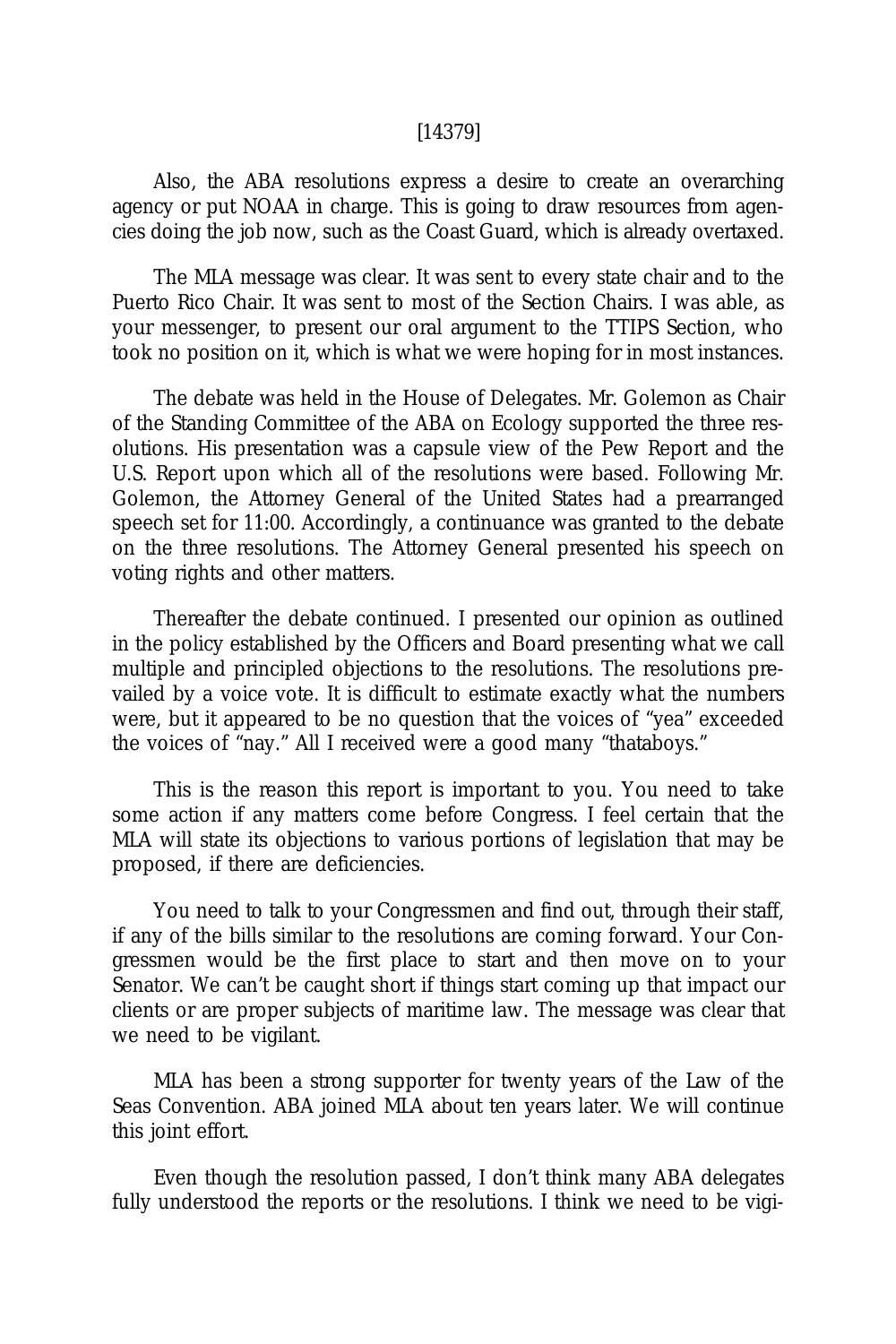#### [14380]

lant with what Congress may be doing, so that we can have our input. This is a long-range project.

So, in summary, Mr. President, the MLA message was clear. Your message was good and well-supported. I think our loss was only attributable to the messenger.

MR. RUE: I doubt that seriously, Moseley. Thank you.

Kim Kearney for Uniformity to be followed by Kevin O'Donovan for Website and Technology.

MS. KEARNEY: Thank you, Mr. President. Good morning, members and guests.

The Committee on Uniformity of U.S. Maritime Law met on Thursday afternoon, and I am very happy to report that we tripled our usual attendance. This is likely because, for the first time, we were able to offer CLE credit for meeting participation. I would like to thank Vice-Chair Dan McDermott of New York and his associate Betsy Meers of the Young Lawyers Committee. They were both very helpful in assisting the Committee to secure the CLE credit.

Dan also presented a very informative paper analyzing five cases which have been handed down this year to interpret and analyze the Supreme Court's vessel status ruling in *Stewart v. Dutra,* including the October 25th *Holmes* decision.

The Committee also discussed the Supreme Court's decision in *Spector v. Norwegian Cruise Line,* as well as recent developments in forum selection clauses, marine insurance, salvage, and maintenance and cure. The paper analyzing all of those cases is available on the CD ROM disk that Larry Kahn provided in connection with all of the CLE courses. The Committee plans to continue to offer CLE credit in the future, and we hope that this will continue to increase participation.

Mr. President, that concludes my report.

MR. RUE: Thank you.

Kevin O'Donovan for Website and Technology to be followed by Marion McDaniel for the Planning and Arrangements for 2005.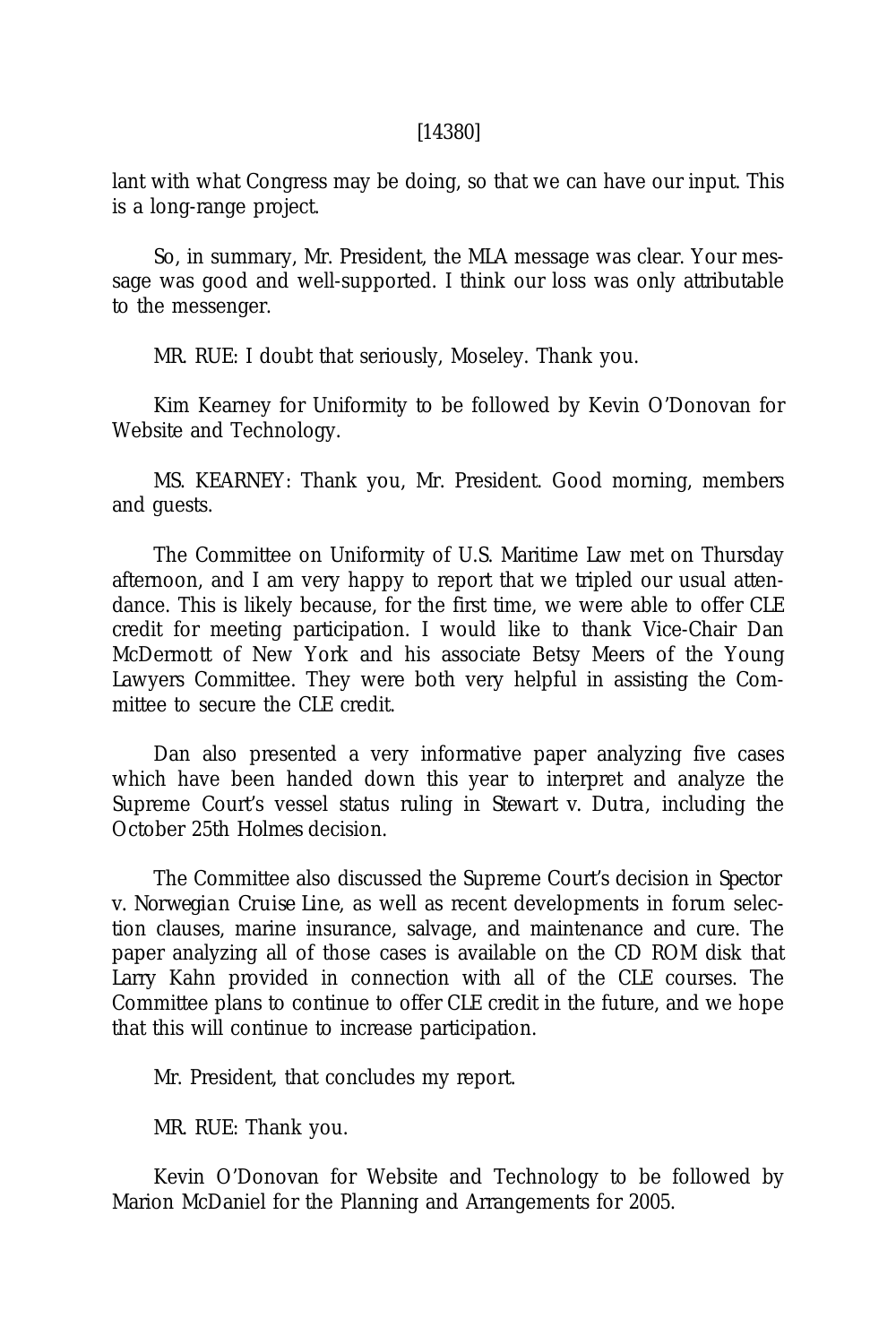#### [14381]

#### MR. O'DONOVAN: Thank you, Mr. President.

The Website and Technology Committee meeting was held November 3rd between 4:00 and 5:00. A small group as usual, but it was a wellattended and a very lively meeting.

There are two parts really to our Committee. One is to talk about the website and the developments of the website, and that subject took up a large part of the meeting.

After this meeting, if you would like, I will be outside with a laptop with an internet connection, and I can walk people through the private side of the website just to show you what is now available to the Committees on the private side. There are three or four categories designed to help the Committees work outside of the Committee meetings.

The first link is for discussion topics. This link provides the ability to post documents and to have a discussion about documents, including modifications to documents.

Each member of the MLA has a profile. You will be able to change your profile to provide updated information.

You will be able to vote over the internet, so that Committees can have votes outside of meetings. There also will be the ability to send e-mails directly from the private side of the website. One of the main purposes of the changes is that discussions can happen faster—electronically—outside of the Fall and Spring Meetings.

Turning to the technology side of our Committee, we also talked about some of the technological advancements which various members have come across. For example, we learned there are now black boxes on ships which are on the bridge. These are becoming more and more common and are similar to the black box on an airplane where all of the electronic information that is exchanged on the bridge is recorded. This would include radar and voice communications. There was some discussion about the increased use of GPS in the tracking of containers.

One of the goals of the Committee is that if there are members of the MLA who have technological questions or who have learned of developments which they think would be helpful to distribute amongst membership, we would like you to use the Committee as a sounding board to pass that information on that to the rest of the membership.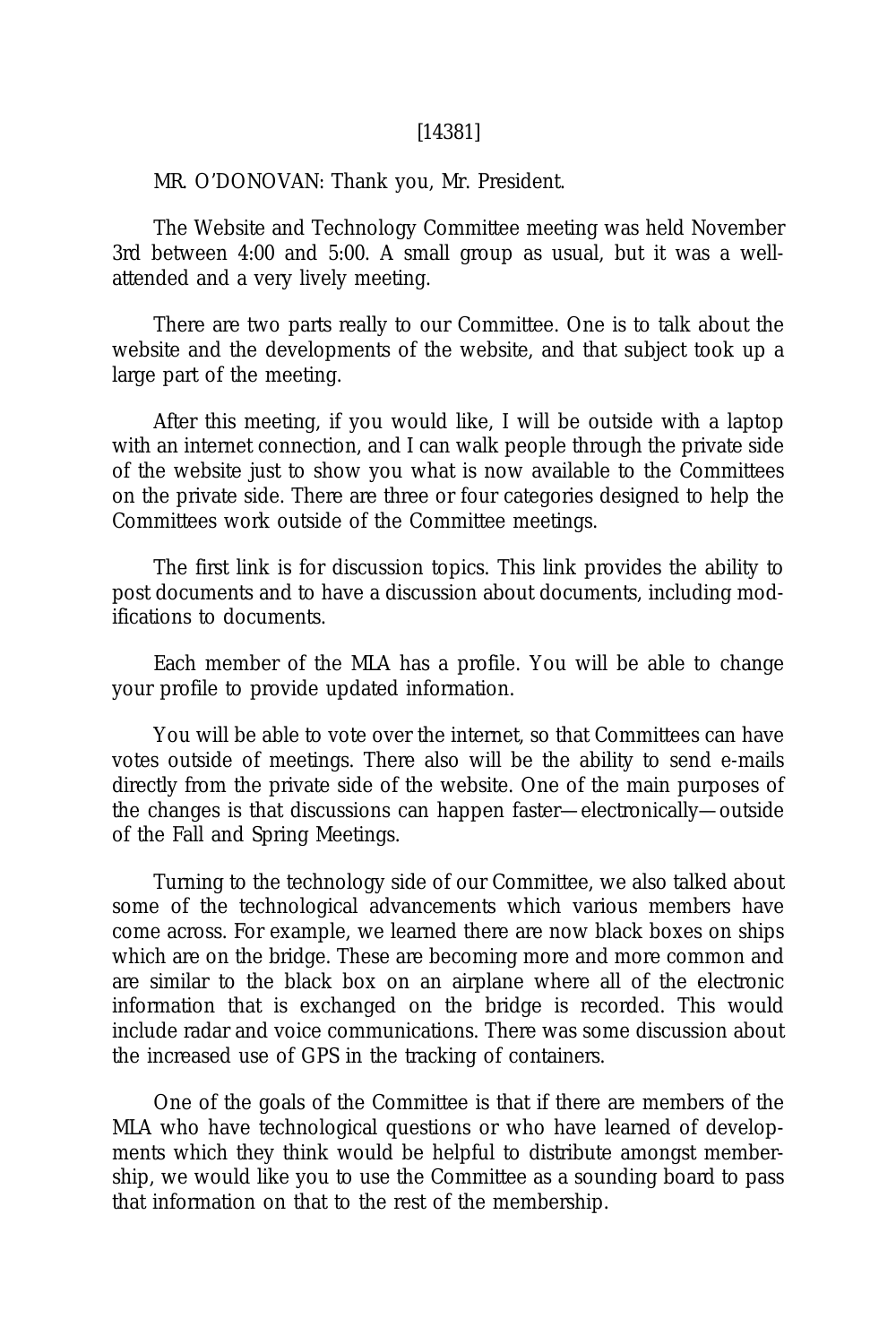Mr. President, that concludes my report.

MR. RUE: Thank you, Mr. O'Donovan.

Please do avail yourself of the opportunity to stop by and visit with Kevin briefly after this meeting so that you can get a bird's eye view and training, in the form of personal assistance in logging on to the website and into the private area of the website.

Mr. McDaniel to be followed by John Edginton.

MR. MCDANIEL: Thank you, Mr. President.

A couple of reminders, for everyone to register for the meeting. There are tables at the back to record your attendance. At the registration desk outside, there may be one or two of the CLE CD disks that are for your pickup.

We have copies of the MLA Report. We now have copies, got them late, of the MLA Proceedings. Those are on the desk and can be picked up and, as always, we have those wonderful MLA ties for sale. They're going hot, so be sure you get one.

We have—there are two or three folks that did not pick up—or we did not have available the bags that have the beautiful Arizona book. They're out there, and we have some extras—a few extras for sale, and they are going at a bargain price.

What remains for our meeting: We have a sporting event this afternoon, a sailing regatta. It is going to start around 2:30 or so. Dwight LeBlanc is in charge of that. I think we have between 15 and 20 registered participants. Spectators are invited. It's to be held at Tempe Town Lake. Again, if you've got nothing else to do, we invite your attendance, it's going to be a nice event.

Our final social event this evening will be from 7:00 to 9:00. It's at the East Pool, and I finally found out where east is here by getting up real early this morning. It is a huge complex, but, again, 7:00 to 9:00, the Farewell Party. The attire for men is sport casual. No tie. For women, dressy casual. Don't ask me what that is.

The fare will be various kinds of pizzas. We're going to have a pasta station, where you'll be able to order up what kind of pasta you want, and a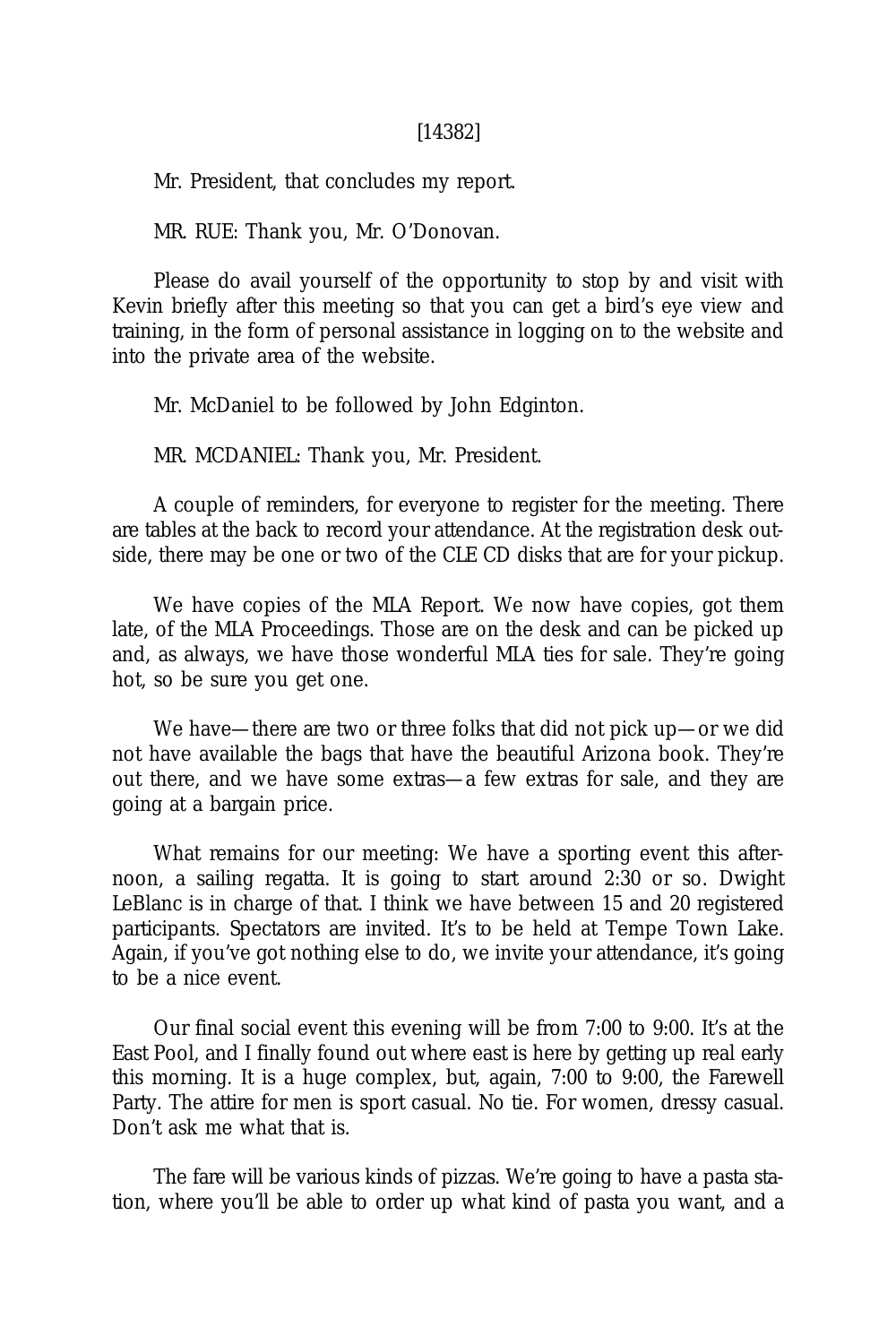#### [14383]

salad bar. And then, last, I think it is a make-it-yourself ice cream sundae. So, again, this will be our final event and look forward to everyone's attendance.

Lastly, I don't know if all my Committee is here, but here today, but I want them to be recognized. Dennis is standing at the back. Dennis Minichello and his wife.

MR. RUE: Would you all come down here, please.

MR. MCDANIEL: Come on down here, everybody that's on the Committee.

Okay. Well, we've got Dennis Minichello, who you know is in charge of registration, and his wife, Janine. Both did, you know, fantastic jobs. Charlie Smith. Charlie is over there. Phyllis Kubey is there.

We have got for the CLE, Larry Kahn, and Kristen, his wife, could not make it. She's home sitting on the nest with a couple of baby boys that we'll see, hopefully, in February.

I would mention that in really an exercise of effort dedication, and selfsacrifice, Larry and Kristen burned all of these CLEs themselves. They did every one of those themselves, above and beyond.

Janet Marshall and Jim and Heather Moseley were in charge of our social events, the food, the arrangements, and the decorations. And, obviously, they've done a fantastic job.

I don't believe that Alan and Sorina Christian are here. They were in charge of our golfing event.

Donny and Dare Radcliff did both the tennis and the fun run.

Pat and Pam Cooney. I see Pat. They were in charge of this colorful program. If you noticed, we switched colors this year and got a little more oriented to where we are. Pat did a great job on that.

And Joe and Ann Walsh, they were in charge of local activities and events, and outside interests, restaurants, and sightseeing, and that type of thing.

Last thing, my wife, Mary, who helped me chair the thing. We had a great time. I hope you did too, and thanks for coming.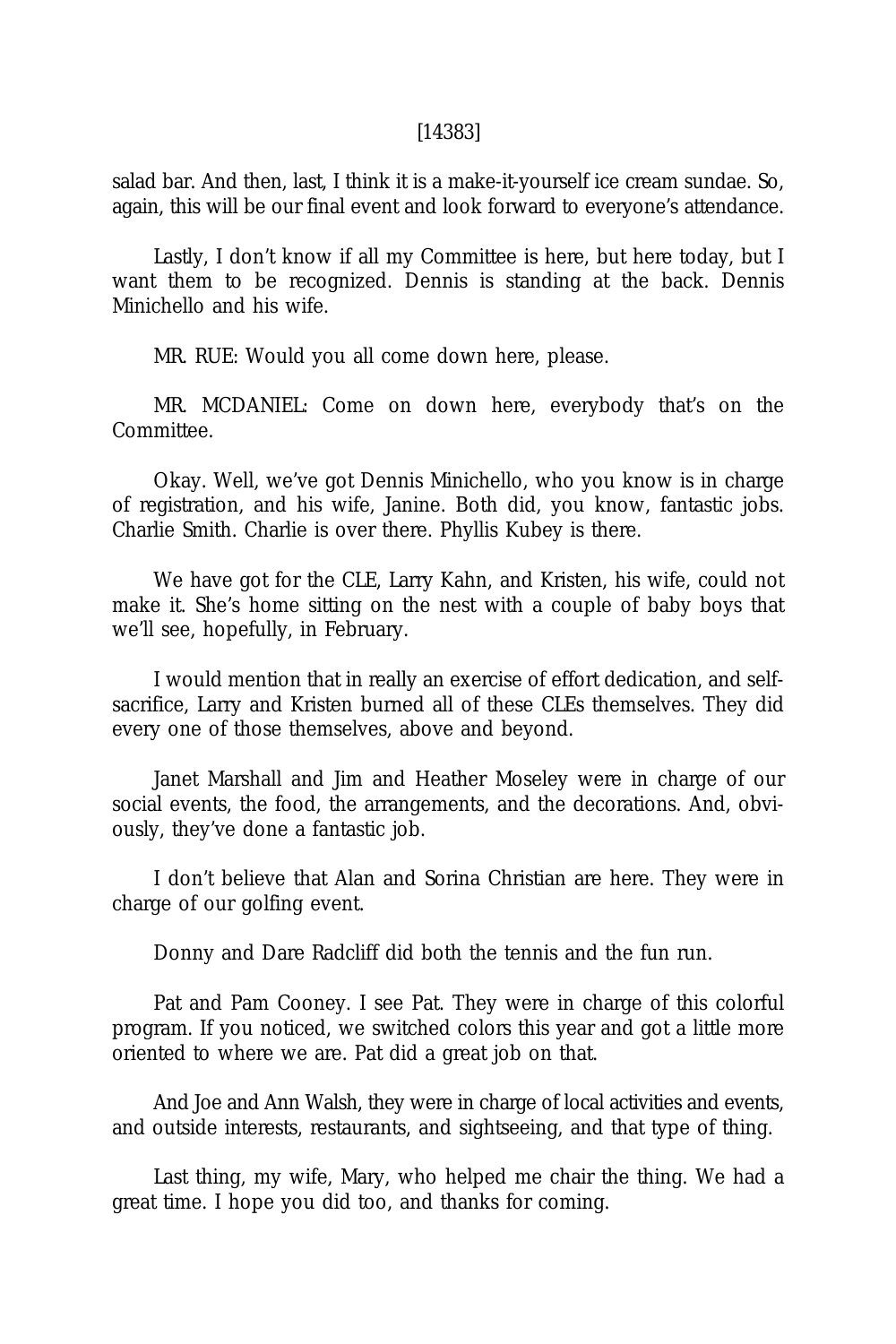MR. RUE: You have a correction?

MR. LEBLANC: I would just like to say the sailing is at 12:30, and we're going to meet at the reception area, just so that everyone would have that straight.

MR. McDANIEL: Looking forward to seeing you all tonight.

MR. RUE: Marion, from the Board of Directors and all the Officers, we thank you and your Committee for an excellent, excellent job. Again, many thanks. Well done.

MR. McDANIEL: Thank you, Mr. President.

MR. BERNS: Mr. President, a special thanks should be given to Janet Marshall for the anchovies.

MR. RUE: Take a bow, Janet.

John Edginton for Fall 2006 Planning and Arrangements.

MR. EDGINTON: Thank you, Mr. President.

You know, I've stood at the microphone before this body a number of times, but I can't think of any time when I have done it with more pleasure and more enthusiasm.

We're going back to San Francisco in October of 2006. We're going to be at the Sheraton Palace Hotel, which is located right in the center of downtown San Francisco on Market Street between 2nd and 3rd. It's right on the BART line. It's also on the surface trolley line. It is very centrally located and, much like a resort meeting, our meetings will all be centered in the hotel.

Arrival day is Tuesday, October 3rd. Wednesday and Thursday will be devoted to committee meetings all day on a schedule very much as occurs in New York. The difference will be that all of the meetings, we anticipate, will be held at the Sheraton Palace. If there's a need for overflow, we will have plenty of space in law firms.

On Wednesday night, October 4th, there will be a welcome reception. On Thursday evening we will have a dinner at the hotel that will celebrate some of the wonderful cuisines of San Francisco.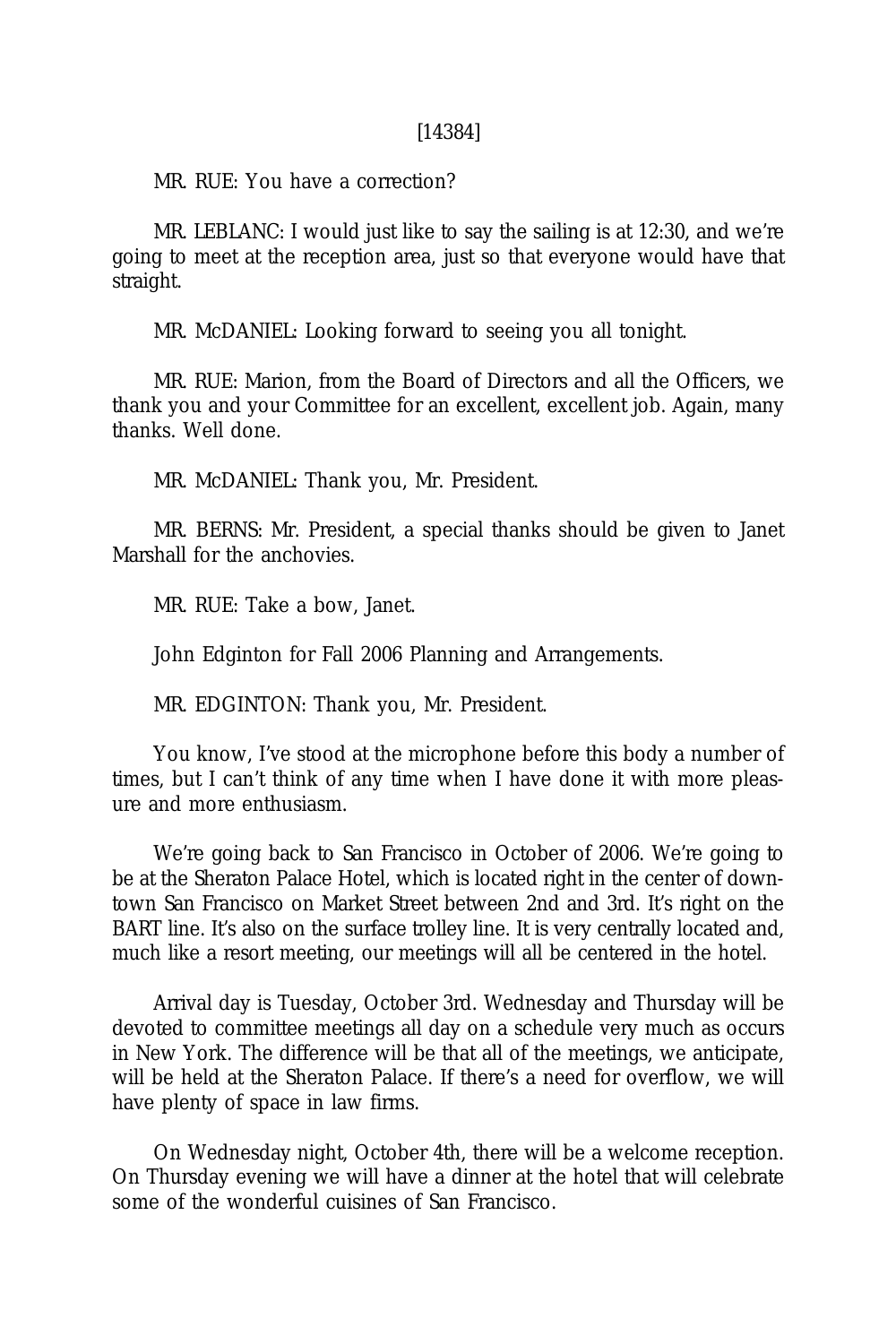#### [14385]

Now, lots of people like to come to San Francisco for the restaurant experiences, so try to arrive early enough on Tuesday so you can do that on Tuesday night. The reception on Wednesday is certainly going to be designed so that you can go out to dinner after that. But our dinner on Thursday night will give you a choice of a number of different things from Asian to Hispanic to Italian to whatever and will be at the Sheraton Palace.

Friday is the day that will be devoted all day to continuing education. The Pacific Admiralty Seminar has reduced their normal two-day schedule to a one-day schedule to accommodate our needs, and that will be held at the San Francisco Bar Association's site at what used to be the old San Francisco Commercial Club at the top of the building. It is very lovely. That program will include a lunch at the top of the Bank of America building, the Carnelian Room. I think you will be probably be able to look down into the cockpits of some of the Blue Angels as they fly around. You will quickly see why we have picked the first week of October, which is Fleet Week in San Francisco. There are a lot of other celebrations and things going on.

That evening, thanks to Phil Berns, he will recreate his Pacific Admiralty Dinner for us at the California Culinary Academy, which I can tell you is a sumptuous feast of just about everything that you can imagine.

Some of these items will be separate ticket, so that you can arrange your finances *à la carte,* and so for those of you here who may be suffering a little bit of sticker shock, I can assure you that San Francisco will be a more affordable experience.

On Saturday morning, we will have the General Meeting, much as we have here. That will be followed by a bay cruise, which will allow you to see the Blue Angels perform really close up and personal. This is quite an experience, if you haven't experienced it. After that, you're on your own.

During the week we will have a number of attractions for spouses and others who come with you that want to see some of the various sights around San Francisco. We'll probably plan an excursion down to Carmel with a stop at the Monterey Aquarium, probably one of the most acclaimed aquaria in the world.

My wife has been persuaded to do another one of her tours, which she did for the board when we met in San Francisco some years ago, that explores Berkeley and Berkeley's historic architecture.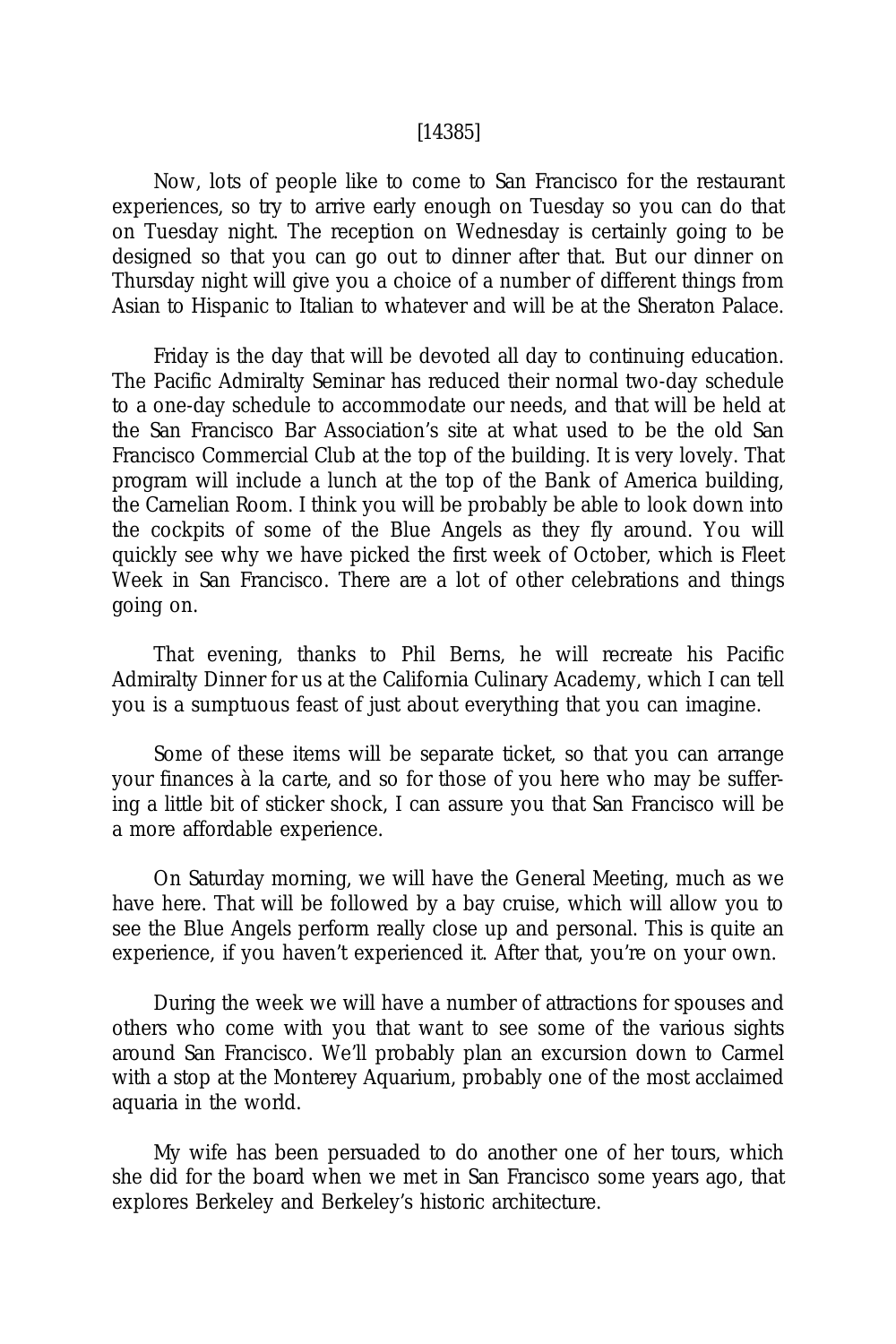#### [14386]

Naturally, there will be a chance to visit the wine country, and I think we'll probably plan a hike in Muir Woods. So there will be lots to do. It's going to be a lot of fun. Remember to mark the dates. It is October 3 to 7, the first week of October in 2006.

Thank you, Mr. President.

MR. RUE: Thank you, Mr. Edginton.

Let me just comment on Jim Moseley, Sr.'s report. We are following the developments with the ABA oceans policy resolution very carefully. We're continuing the dialogue with that committee. Although we don't seem to be getting very far, you, as Jim asked, can help us watch for any other developments.

So if you become aware of anything and, of course, we'll be watching also, please contact me or some other officer so that we can be sure we have the bases covered on that.

I would also like to take this opportunity to thank all of the Committee Chairs. As you know, this is a volunteer organization. Our work is done primarily through the Committees and these individuals have done an outstanding job in organizing and conducting their meetings and reporting here today. I would like to give a round of applause to the Committee Chairs.

MR. RUE: Is there any further business to come before the Association this morning?

MR. BERNS: One thing, Mr. President, I would like to thank Robin, our representative in Buffalo. With all the changes with the upheaval that took place after the hurricanes, you'll notice on the website Robin tried to keep up-to-date all of the changes in the e-mail addresses, locations, and she just did a tremendous job, and I think notice should be on the record of the work she did.

MR. RUE: Here. Here.

MR. BONNER: Second.

MR. RUE: Mr. Moseley?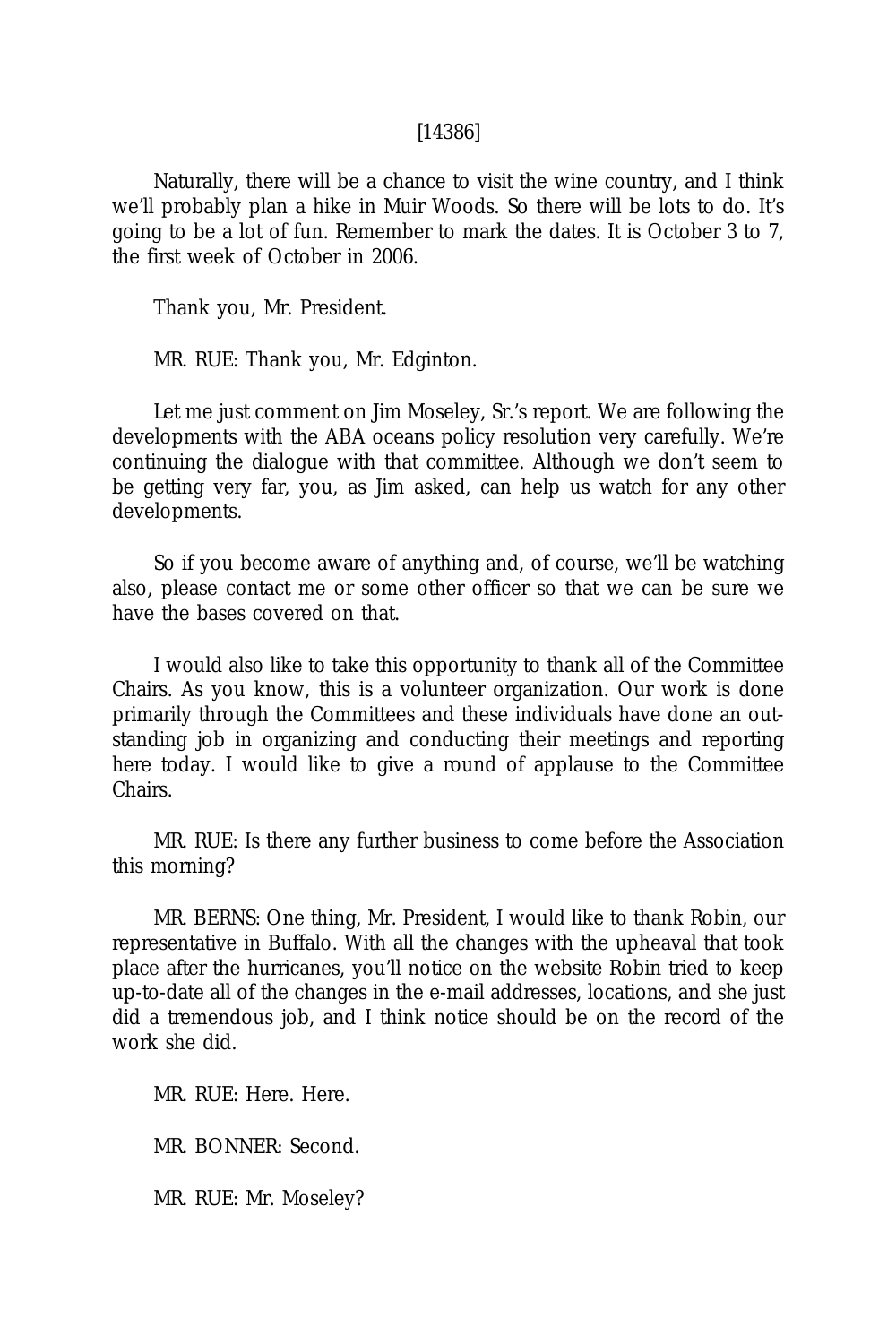### [14387]

MR. MOSELEY: Mr. President, with great glee in the leadership of you and the Board and the Officers have done, I move that we adjourn.

MR. RUE: All in favor, please stand up. Thank you.

# **FORMAL REPORT OF THE COMMITTEE ON CARRIAGE OF GOODS**

Working Group III of the United Nations Commission on International Trade Law (UNCITRAL) has held fifteen sessions to prepare a legislative instrument on issues relating to the international carriage of goods. Each session has dealt with particular topics as to which decisions have been tentatively reached or deferred.

At the time of this MLA meeting, the sixteenth session of the Working Group is scheduled to be held in Vienna from November 28 to December 9, 2005. In preparation for the session, a consolidation of revised provisions from the previous draft convention was made. The entire consolidation may be found at the UNCITRAL web site under Working Group III, document no. A/CN.9/WG.III/WP.56. Although the convention is still subject to change in the future sessions, the contents of WP.56 are listed below to show the breadth of the convention and the matters with which it deals.

## **Draft convention on the carriage of goods [wholly or partly] [by sea]**

Chapter 1. General provisions

Article 1. Definitions

Article 2. Interpretation of this Convention

Article 3. Form requirements

Article 4. Applicability of defences and limitations

Chapter 2. Electronic communication

- Article 5. Use and effect of electronic communications
- Article 6. Procedures for use of negotiable electronic transport records
- Article 7. Replacement of negotiable transport document or negotiable electronic transport record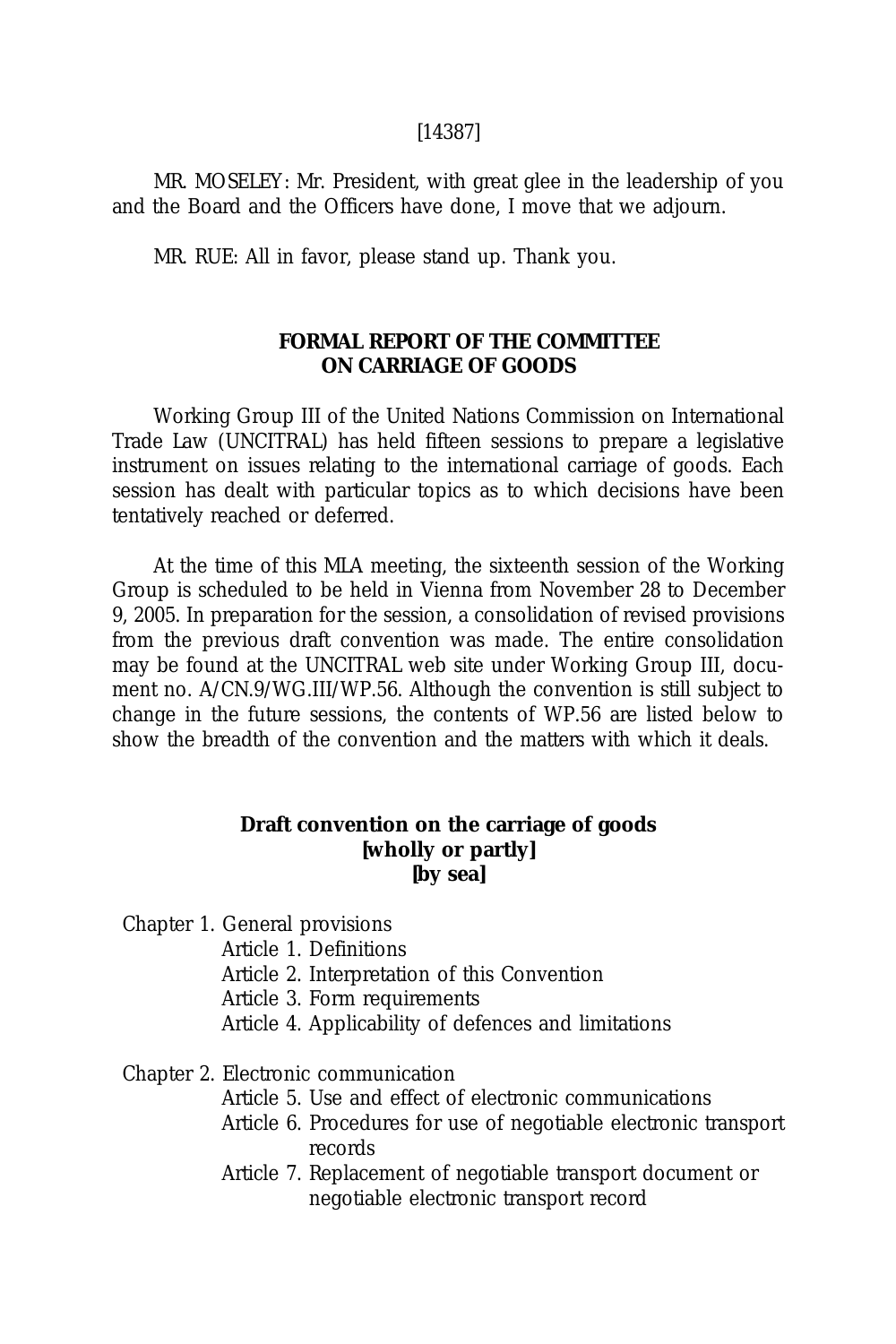[14388]

Chapter 3. Scope of application

Article 8. General scope of application Article 9. Specific exclusions and inclusions Article 10. Application to certain parties

Chapter 4. Period of responsibility

Article 11. Period of responsibility of the carrier Article 12. Transport beyond the contract of carriage

### Chapter 5. Obligations of carrier

Article 13. Carriage and delivery of the goods

Article 14. Specific obligations

Article 15. Goods that may become a danger

Article 16. Specific obligations applicable to the voyage by sea

### Chapter 6. Liability of the carrier for loss, damage or delay

Article 17. Basis of liability

- Article 18. Carrier's liability for failure to provide information and instructions
- Article 19. Vicarious liability of the carrier
- Article 20. Liability of maritime performing parties
- Article 21. Joint and several liability and set-off
- Article 22. Delay
- Article 23. Calculation of compensation
- Article 24. Notice of loss, damage, or delay

Chapter 7. Additional provisions relating to particular stages of carriage Article 25. Deviation during sea carriage

- Article 26. Deck cargo on ships
- Article 27. Carriage preceding or subsequent to sea carriage
- Chapter 8. Obligations of the shipper
	- Article 28. Delivery for carriage
	- Article 29. Carrier's obligation to provide information and instructions
	- Article 30. Shipper's obligation to provide information, instructions and documents
	- Article 31. Basis of shipper's liability
	- Article 32. Material misstatement by shipper
	- Article 33. Special rules on dangerous goods
	- Article 34. Assumption of shipper's rights and obligations
	- Article 35. Vicarious liability of the shipper
	- Article 36. Cessation of shipper's liability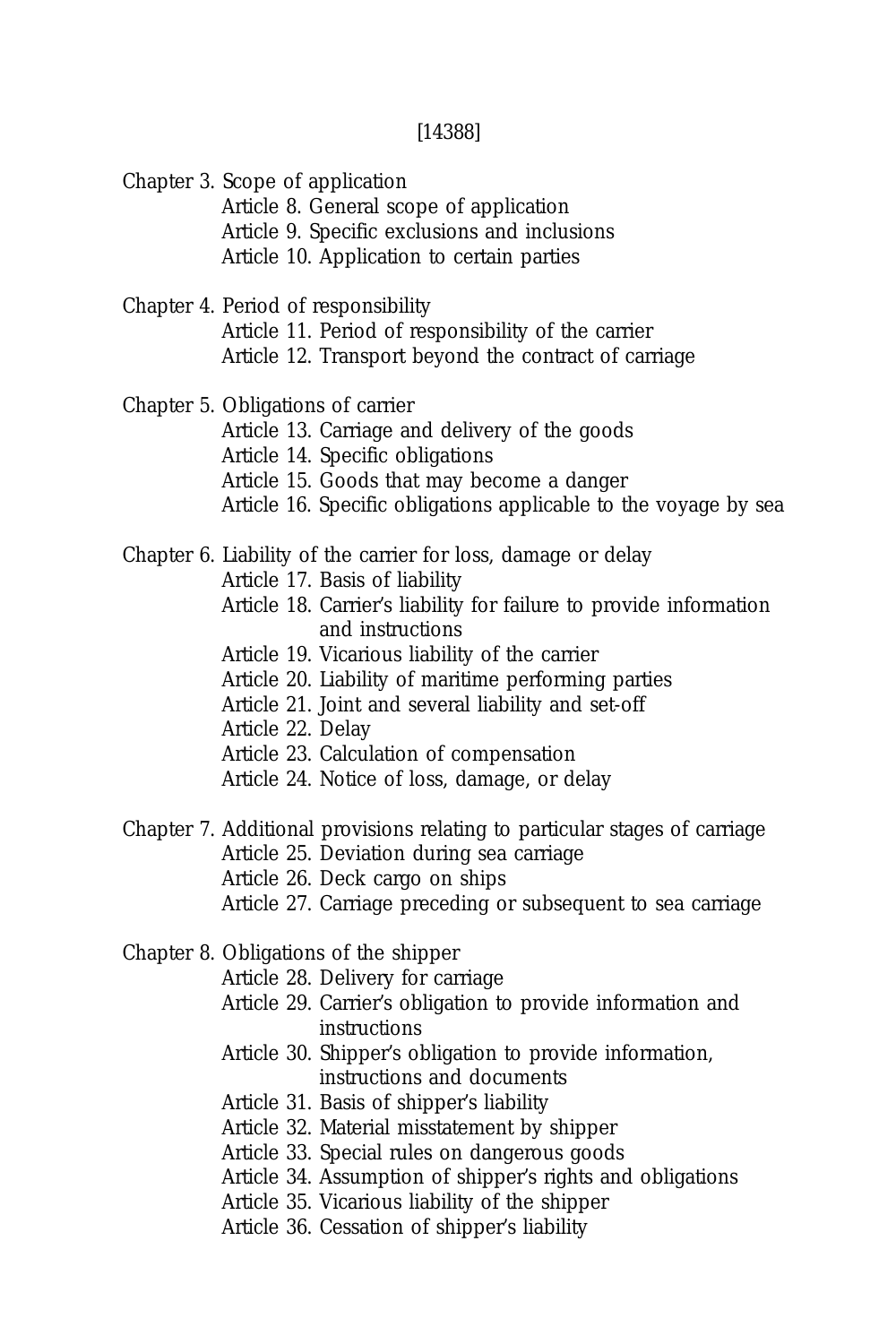### [14389]

Chapter 9. Transport documents and electronic transport records

Article 37. Issuance of the transport document or the electronic transport record

Article 38. Contract particulars

Article 39. Signature

- Article 40. Deficiencies in the contract particulars
- Article 41. Qualifying the description of the goods in the contract particulars
- Article 42. Reasonable means of checking and good faith
- Article 43. Prima facie and conclusive evidence
- Article 44. Evidentiary effect of qualifying clauses
- Article 45. "Freight prepaid"

Chapter 10. Delivery to the consignee

- Article 46. Obligation to accept delivery
- Article 47. Obligation to acknowledge receipt
- Article 48. Delivery when no negotiable transport document or negotiable electronic transport record is issued
- Article 49. Delivery when negotiable transport document or negotiable electronic transport record is issued
- Article 50. Failure to give adequate instructions
- Article 51. When goods are undeliverable
- Article 52. Notice of arrival at destination
- Article 53. Carrier's liability for undeliverable goods
- Chapter 11. Right of control
	- Article 54. Definition of right of control
	- Article 55. Variations to the contract of carriage
	- Article 56. Applicable rules based on transport document or electronic transport record issued
	- Article 57. Carrier's execution of instruction
	- Article 58. Deemed delivery
	- Article 59. Obligation to provide information, instructions or documents to carrier
	- Article 60. Variation by agreement
- Chapter 12. Transfer of rights
	- Article 61. When a negotiable transport document or negotiable electronic transport record is issued
	- Article 62. Liability of holder
	- Article 63. When no negotiable transport document or negotiable electronic transport record is issued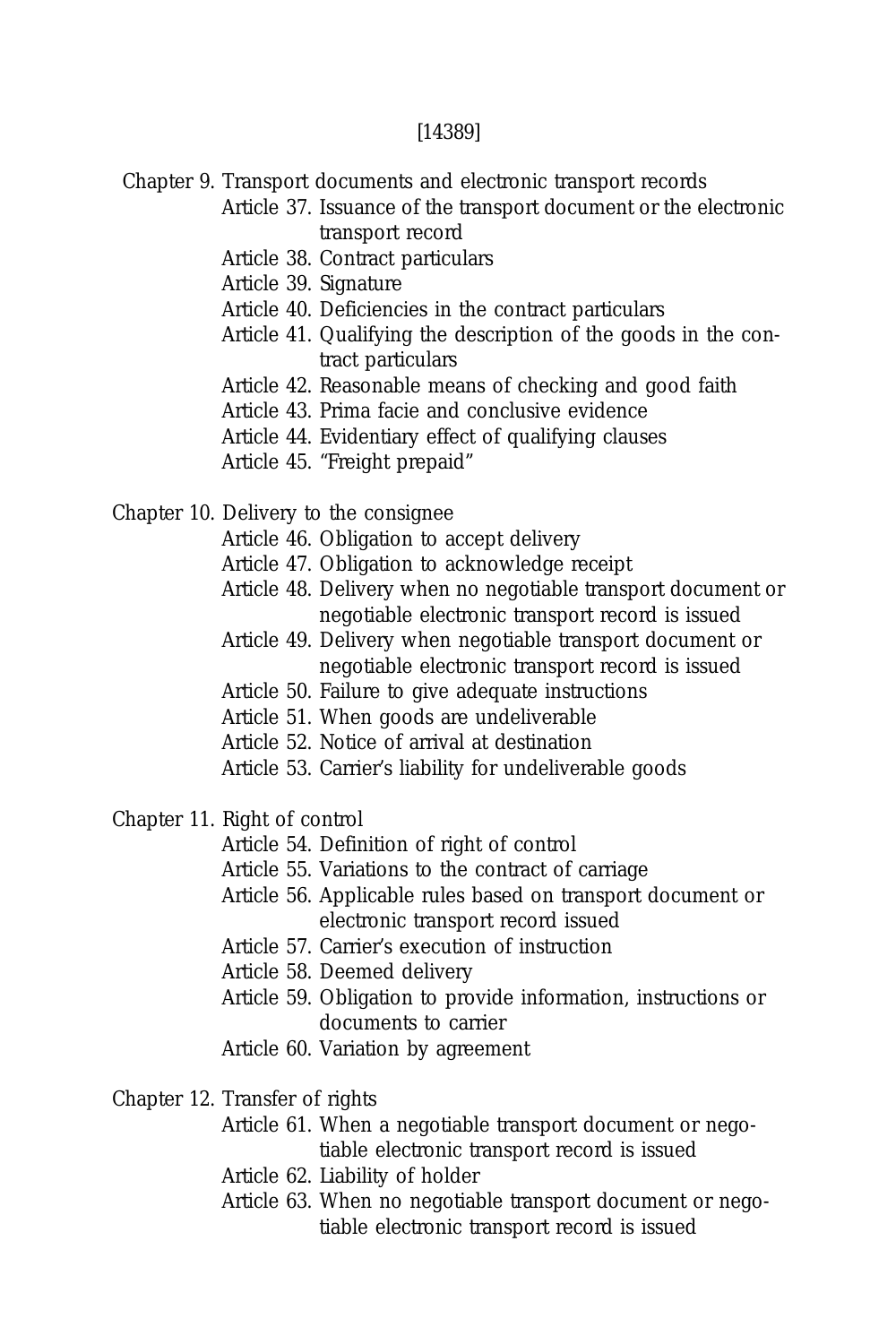### [14390]

Chapter 13. Limitation of liability

Article 64. Basis of limitation of liability Article 65. Liability for loss caused by delay Article 66. Loss of the right to limit liability

Chapter 14. Rights of suit

Article 67. Parties

Article 68. When negotiable transport document or negotiable electronic transport record is issued

Chapter 15. Time for suit

Article 69. Limitation of actions Article 70. Commencement of limitation period Article 71. Extension of limitation period Article 72. Action for indemnity Article 73. Counterclaims

Article 74. Actions against the bareboat charterer

Chapter 16. Jurisdiction

Article 75. Actions against the carrier

Article 76. Exclusive jurisdiction agreements

Article 77. Actions against the maritime performing party

Article 78. No additional bases of jurisdiction

Article 79. Arrest and provisional or protective measures

Article 80. Consolidation and removal of actions

Article 81. Agreement after dispute has arisen

Chapter 17. Arbitration

Variant A. Article 82 Article 83 Article 84 Article 85 Article 85 bis. Article 86 Variant B. Article 82 Article 83 Article 84 Article 85 Article 86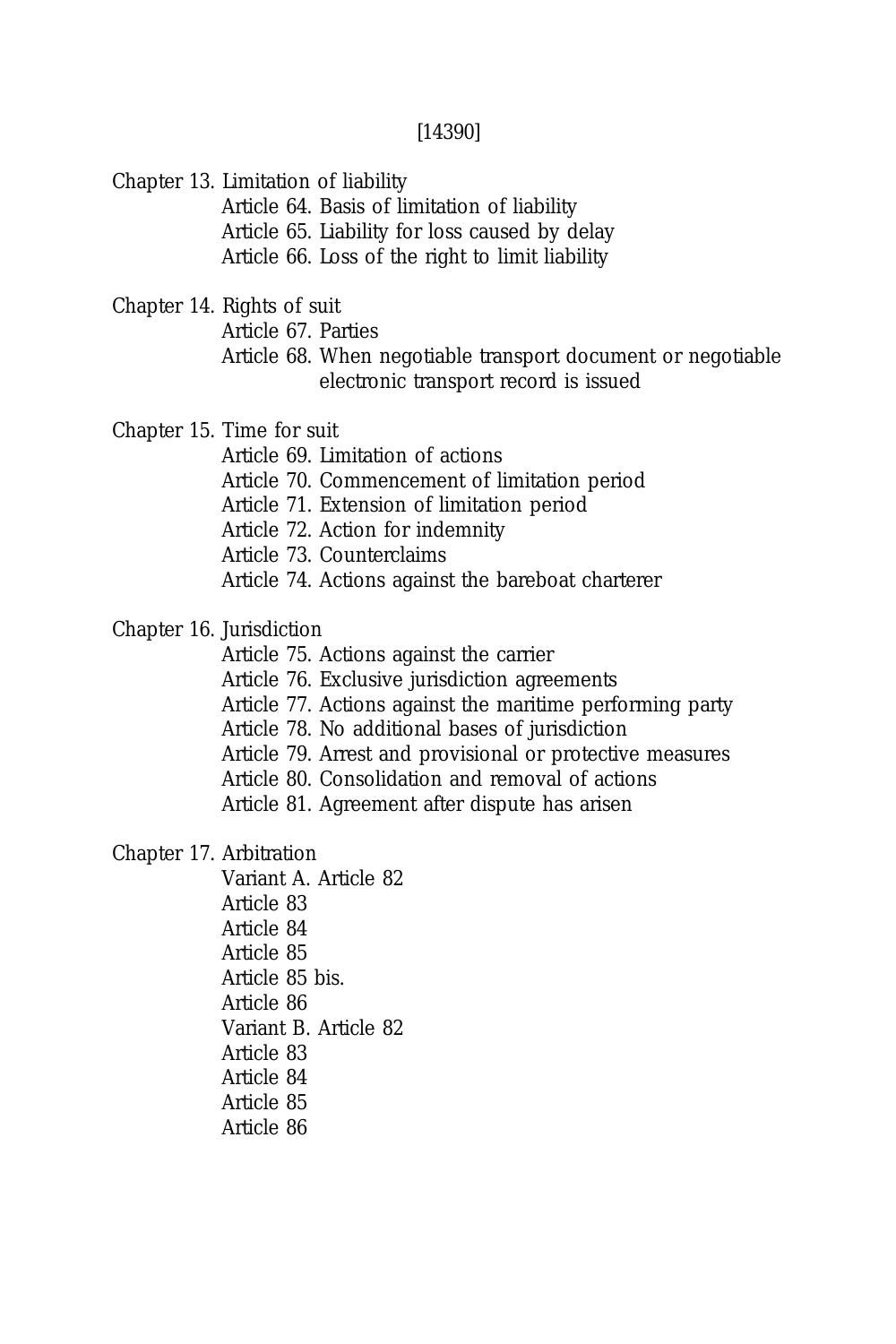[14391]

Chapter 18. General average

Article 87. Provisions on general average Article 88. Contribution in general average

Chapter 19. Other conventions

- Article 89. International instruments governing other modes of transport
- Article 90. Prevalence over earlier conventions
- Article 91. Global limitation of liability
- Article 92. Other provisions on carriage of passengers and luggage
- Article 93. Other provisions on damage caused by nuclear incident

Chapter 20. Validity of contractual stipulations Article 94. General provisions Article 95. Special rules for volume contracts Article 96. Special rules for live animals and certain other goods Chapter 21. Final Clauses Article 97. Depositary Article 98. Signature, ratification, acceptance, approval or accession

- Article 99. Reservations
- Article 100. Effect in domestic territorial units
- Article 101. Entry into force
- Article 102. Denunciation of other conventions
- Article 103. Revision and amendment
- Article 104. Amendment of limitation amounts
- Article 105. Denunciation of this Convention

All of the consolidation is not only the draft convention, but also has a separate annex with underlining and strikeouts and explanation of more substantive changes from the prior version. This a good time for our members to become acquainted with the broad scope of this convention, which is not the same as the MLA draft revision of U.S. COGSA, as the Working Group is approaching the end of its work.

> Respectfully submitted, Donald C. Greenman, Chair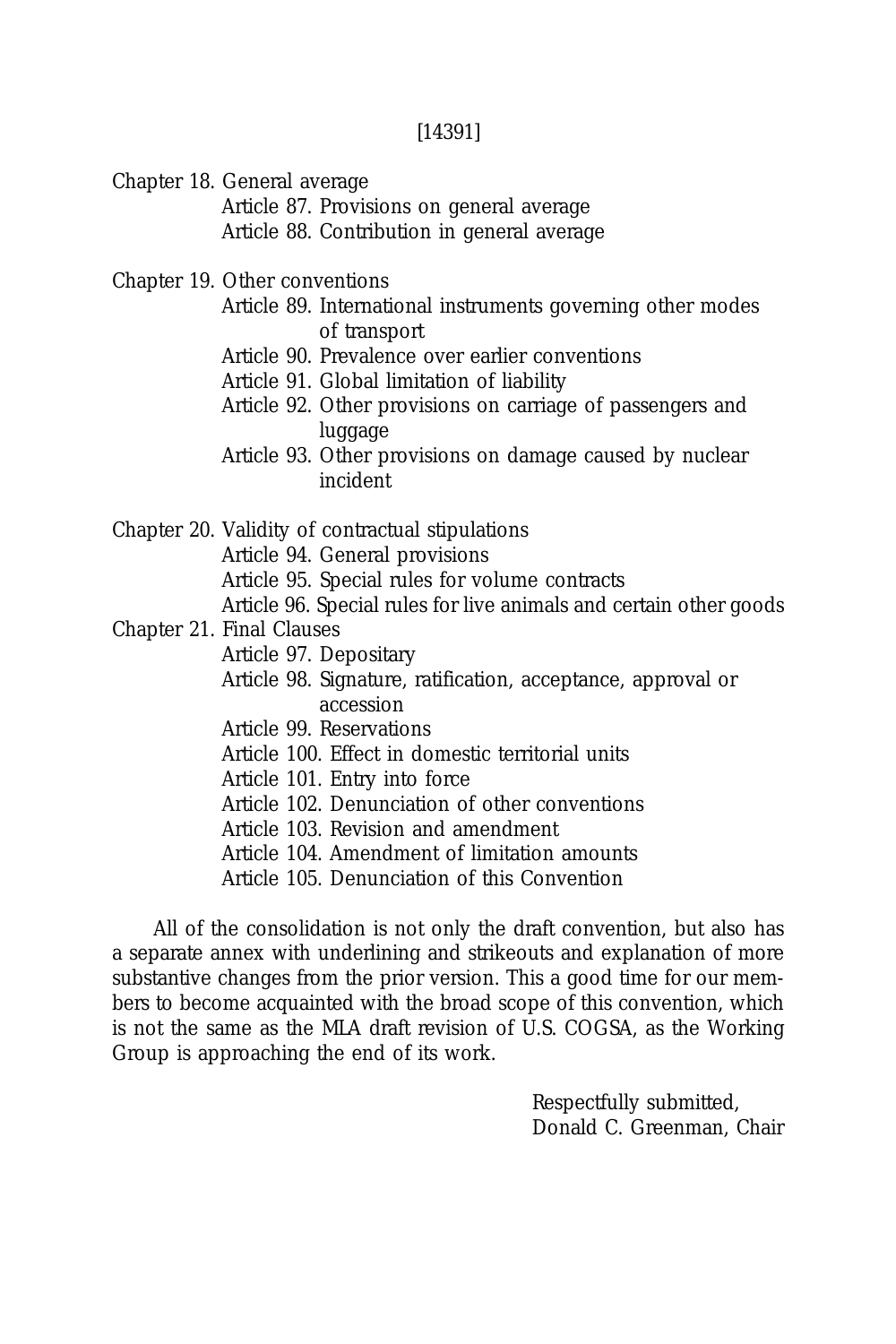### [14392]

# **JOINT FORMAL REPORT OF THE COMMITTEE ON MARINE ECOLOGY AND MARITIME CRIMINAL LAW AND THE COMMITTEE ON REGULATION OF VESSEL OPERATIONS**

The Joint Meeting of the Committees on Marine Ecology and Maritime Criminal Law, and on Regulation of Vessel Operations was held on November 4, 2005 at 1:00 p.m. at the Fairmont Scottsdale Princess Hotel, Scottsdale, Arizona.

Mr. Gregory Linsin, Special Litigation Counsel, Environmental Crimes Section, Environment and Natural Resources Division, U.S. Department of Justice, explained the DOJ policy on prosecution of environmental crimes in general and waste oil dumping and oil record book violations in particular. He pointed out that by-passing of the oily water separator and the entry of fraudulent data in the oil record book are not negligent acts, but intentional crimes, generally undertaken in order to save money for the shipowner or operator. He also noted that as to the use of strict liability statutes, the Department of Justice is not aware of any case being solely premised on strict liability. Rather, the strict liability statutes are merely added as additional counts.

CAPT William Baumgartner, USCG—Chief, Maritime & International Law Division (G-LMI)—provided an update on relevant USCG and IMO activities. In terms of relevant USCG activities, he discussed the Coast Guard's coordination and response efforts pertaining to Hurricanes Katrina, Rita, and Wilma. As for Katrina, he shared some pretty impressive statistics regarding the USCG, which are as follows: 24,000 lives saved, 9,000 people evacuated from medical facilities, and 5,200 Coast Guard families that have been displaced from their homes in the region. Within 48 hours of Katrina, the Coast Guard had 26 cutters, 52 aircraft, and 4,000 people operating on the scene. As to international and IMO activities, he discussed the recently finalized amendments to the International Convention for the Suppression of Unlawful Acts Against the Safety of Navigation (SUA Convention). The amendments are intended to enhance the boarding regime and reduce the risk of proliferation of weapons of mass destruction, among other things. A final draft of the Wreck Removal Convention should be ready for consideration soon. Finally, piracy has become a major concern recently, especially in and around the waters of Somalia. On the domestic front, the Coast Guard is challenging the recent pollution prevention statute adopted by the Commonwealth of Massachusetts. It is our view that the statute's provisions regarding various vessel operational matters crosses the line into areas reserved for federal oversight and regulation.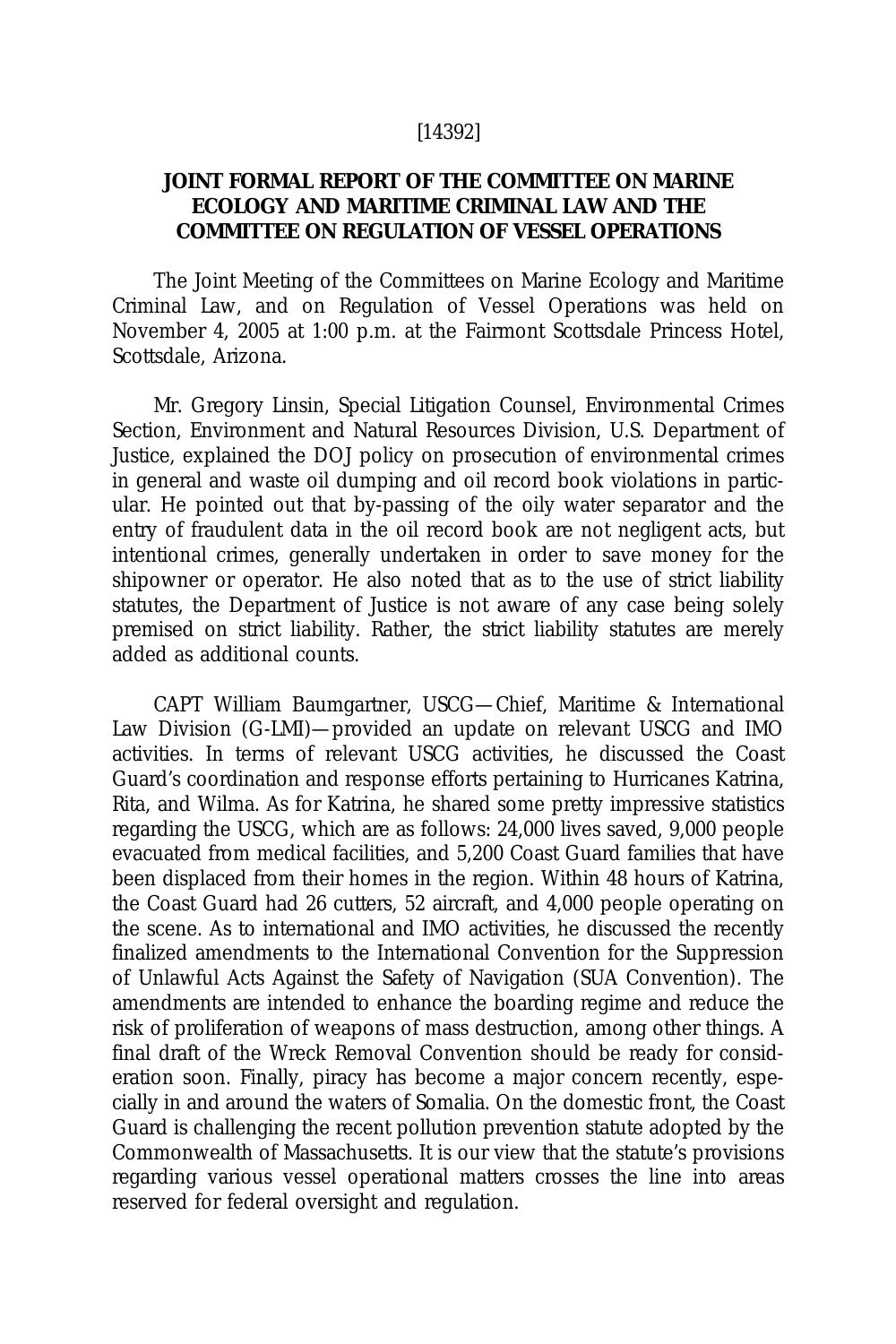#### [14393]

Joe Walsh of Long Beach presented an update on the Ballast Water Management Program. He reviewed the recent GAO report, which concluded that high seas ballast water exchange is not an effective long-term solution. Various experimental technologies hold potential promise, but further analysis and testing is necessary. The IMO recently finalized an international convention on ballast water management, but it has not yet come into effect. The Coast Guard is developing a ballast water discharge standard, but its finalization has been delayed. States are continuing to regulate ballast water discharges, and a new permitting requirement is expected to enter into force soon in Michigan. Various environmental advocacy groups won a preliminary victory in federal court in San Francisco when the court ruled that the EPA exemption of routine discharges from ships from the National Pollutant Discharge Elimination System (NPDES) permitting requirement was invalid. The matter is currently being reheard.

David Dickman of Washington, D.C. provided an update on criminal law developments. Mariners continue to be prosecuted for fraudulent oil record book entries under the false statements statute and for the underlying discharge of waste oil under the Act to Prevent Pollution from Ships, as well as obstruction of justice violations. The CEO of a U.S. shipping company was recently sentenced to three years confinement for violation of the Oil Dumping Act. His company and various other individuals had previously pled guilty to these offenses.

Robert Hopkins of Baltimore discussed recent developments regarding passenger regulatory standards. Several recent marine casualties involving the capsizing of small passenger vessels have identified the need for updating of USCG regulations regarding how the maximum safe passenger capacity of such vessels is determined. A rulemaking project has commenced. In the meantime, the passenger capacity of some craft has been decreased.

Dennis Bryant of Washington, DC discussed recent developments with regard to maritime security. The Department of Homeland Security (DHS) recently promulgated the National Strategy for Maritime Security. It is a good beginning, but seems late, coming four years after the 2001 terrorist attacks. Eight supporting plans have also been announced, but have not been made generally available. The Coast Guard continues to issue port security advisories and to strictly enforce the 96-hour advance notice of arrival requirement.

Mr. Bryant also discussed recent maritime legislation, relying on notes provided by Barbara Burke of Washington, DC. He stated that the Coast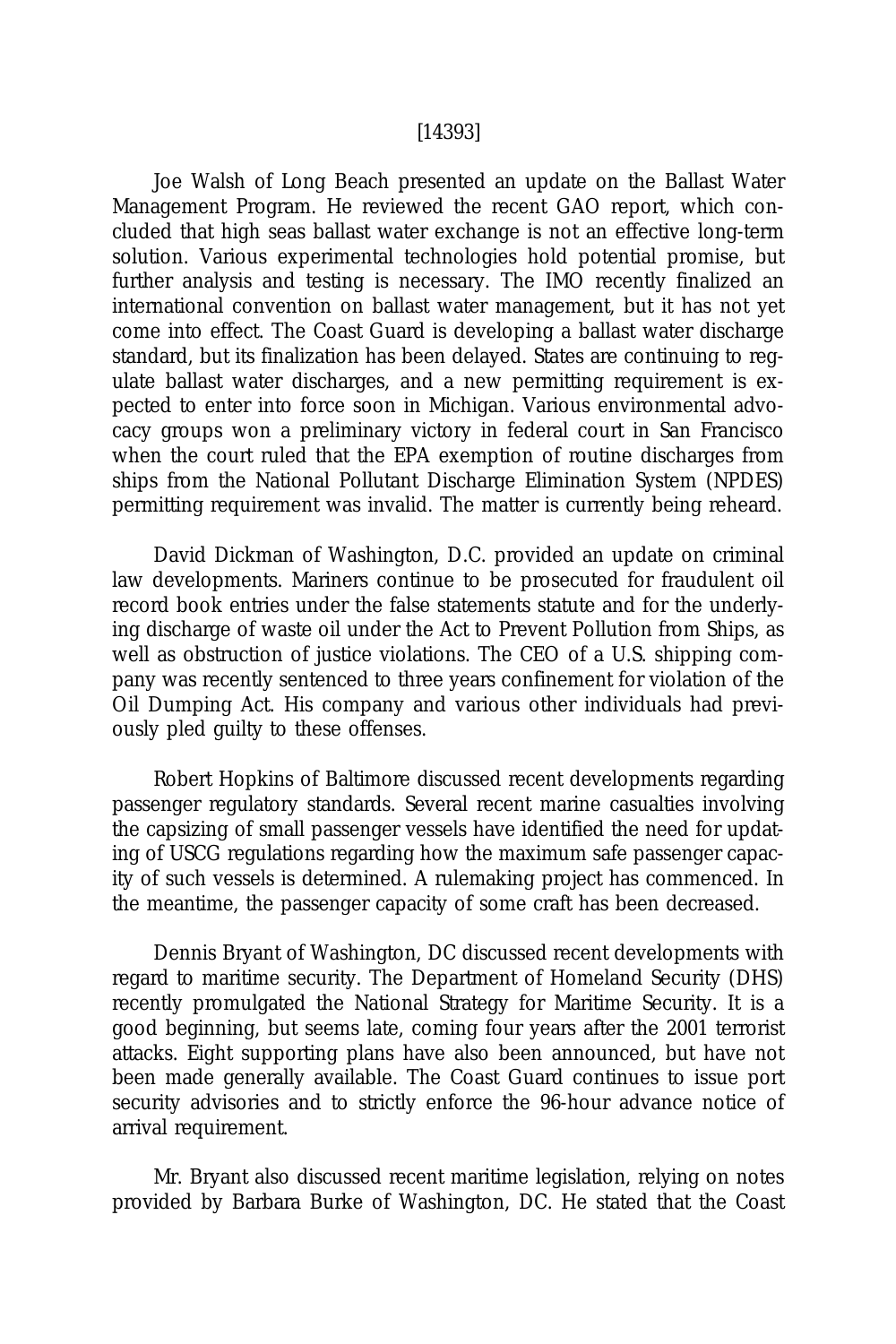#### [14394]

Guard Authorization Act has passed both the House and the Senate, but in different versions. A Conference Committee should be appointed soon to craft a mutually agreeable bill. The Energy Policy Act of 2005 places exclusive authority for licensing of new LNG facilities with the Federal Energy Regulatory Commission (FERC) and, effective April 1, 2006, reinstates the 5-cent per barrel tax on imported oil, until the Oil Spill Liability Trust Fund reaches \$2.7 billion. Bills have been introduced in the House and Senate to amend the Nonindigenous Aquatic Nuisance Prevention and Control Act.

Mr. Bryant provided an update on the Non-Tank-Vessel Oil Spill Response Plan requirement. Legislation was enacted in 2004 requiring nontank vessels of 400 gross tons or greater ITC to prepare oil spill response plans and submit them to the U.S. Coast Guard not later than August 9, 2005. The Coast Guard issued detailed guidance on how to prepare and submit the plans. Due to issues relating to the tonnage measurement system specified in the statute and the impossibility of promulgating regulations in such a short period, the Coast Guard issued a Notice stating, among other things, that it would not enforce the plan requirement until the regulations are finalized. It should be noted that the statute is self-effectuative and does not depend on regulations. Owners and operators of non-tankvessels covered by the statute should be strongly encouraged to prepare and submit oil spill response plans at the earliest possible date.

Mr. Bryant stated that the bill to codify the uncodified portions of Title 46, U.S. Code was reported out of the House Judiciary Committee on July 14. MLA President Thomas Rue recently sent a letter to Representative Sensenbrenner, Chair of the Judiciary Committee, asking him to make best efforts to bring the matter to a vote on the House floor.

> Respectfully submitted, James F. Moseley, Jr. and Dennis L. Bryant, Chairs

# **FORMAL REPORT OF THE COMMITTEE ON MARINE TORTS AND CASUALTIES**

Jack Scalia presided over the November meeting in the absence of John Schaffer, Chair, who could not attend. Mary Elisa Reeves and Paul Edelman were acknowledged for preparing a comprehensive update of cases. The cases were not discussed in detail, since time was short and there was a prior handout, but the highlights were mentioned.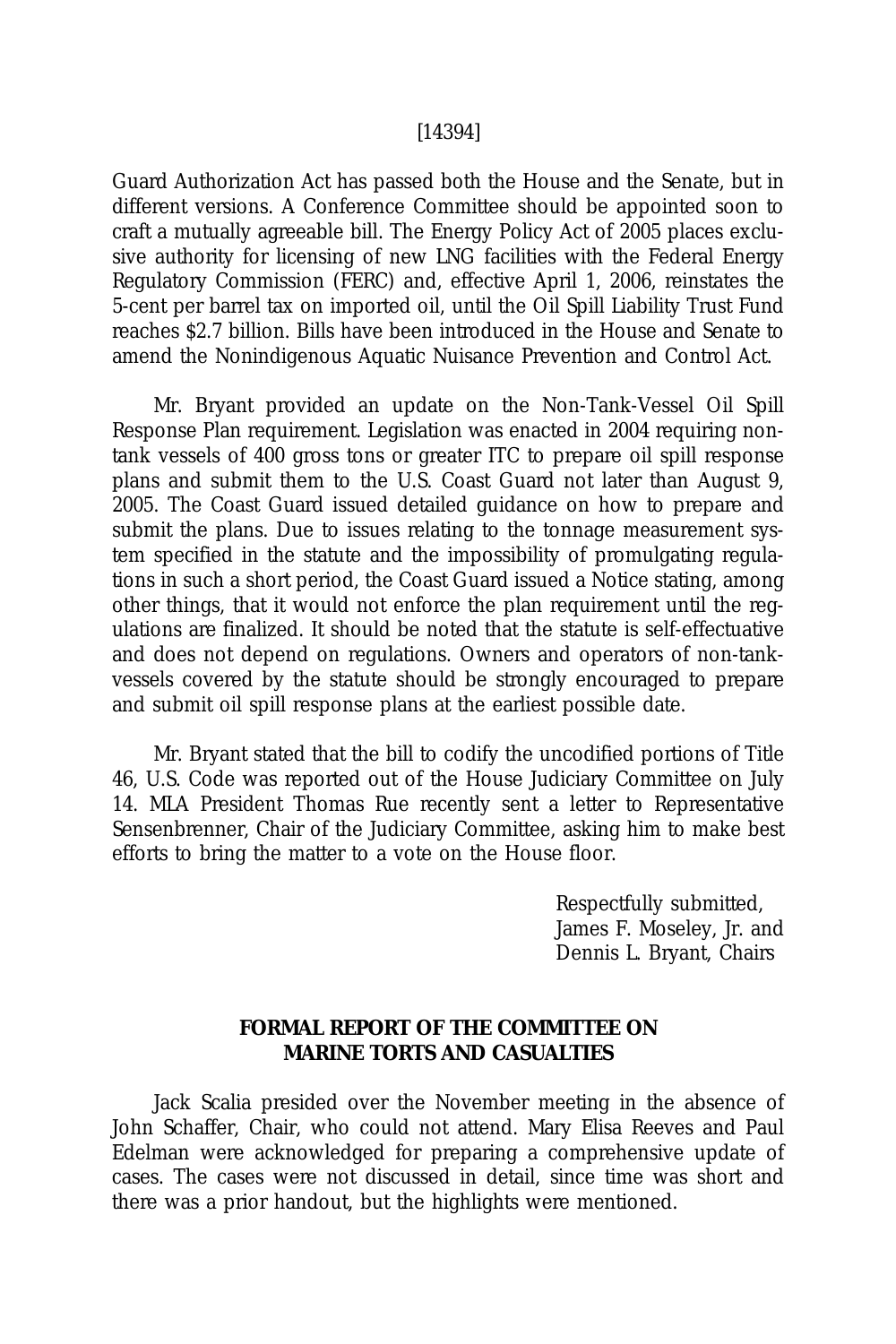### [14395]

#### **The Supreme Court**

Since our last report, the Supreme Court decided *Spector v. Norwegian Cruise Line, Ltd.,* 125 S. Ct. 2169, 2005 AMC 1521 (2005). At issue was whether the Americans with Disability Act (ADA) applies to foreign flag ships that call at or operate from U.S. ports. The vessel at issue had certain barriers affecting disabled passengers. The Court held these ships to be "public accommodations" and "public transportation" within the ADA. However, the ADA would require removal of barriers only if "readily achievable."

On remand from the Supreme Court, in *Stewart v. Dutra Construction Co.*, the dredge-scow case, the First Circuit held that Stewart was employed on a dredge in navigation. He qualified as a crew member under the Jones Act. 418 F.3d 32 (1st Cir. 2005).

## **Asbestos Bill**

Legislators are working on a possible \$140 billion fund. A Senate committee gave its leaders authority to subpoena companies' records so as to allocate contributions. The bill may go to the Senate floor some time in October. However, the Congressional Budget Office foresees claims in excess of the proposed amount.

The Manville Personal Injury Settlement Trust has barred payments to claimants for claims based on reports of nine doctors and three x-ray screening companies. The trust funds are being reviewed by U.S. prosecutors for fraud.

The Sixth Circuit requires proof connecting a product to asbestoscaused mesothelioma. Conjecture or hypotheticals are insufficient (crew members v. manufacturers). *Lindstrom v. A-C Product Liability Trust*, 424 F.3d 488, 2005 AMC 2425 (6th Cir. 2005).

### **Jones Act**

The Third Circuit approves the featherweight standard for causation and probably proof of negligence. *Fasold v. Delaware River & Bay Auth.*, 117 Fed.Appx. 836 (3d Cir. 2004).

In *Ryan v. U.S.*, 331 F.Supp.2d 371, 2004 AMC 2151 (D. Md. 2004), the plaintiff was a diver who was involved with designing and building an amphibious assault vehicle. The court held he contributed to the mission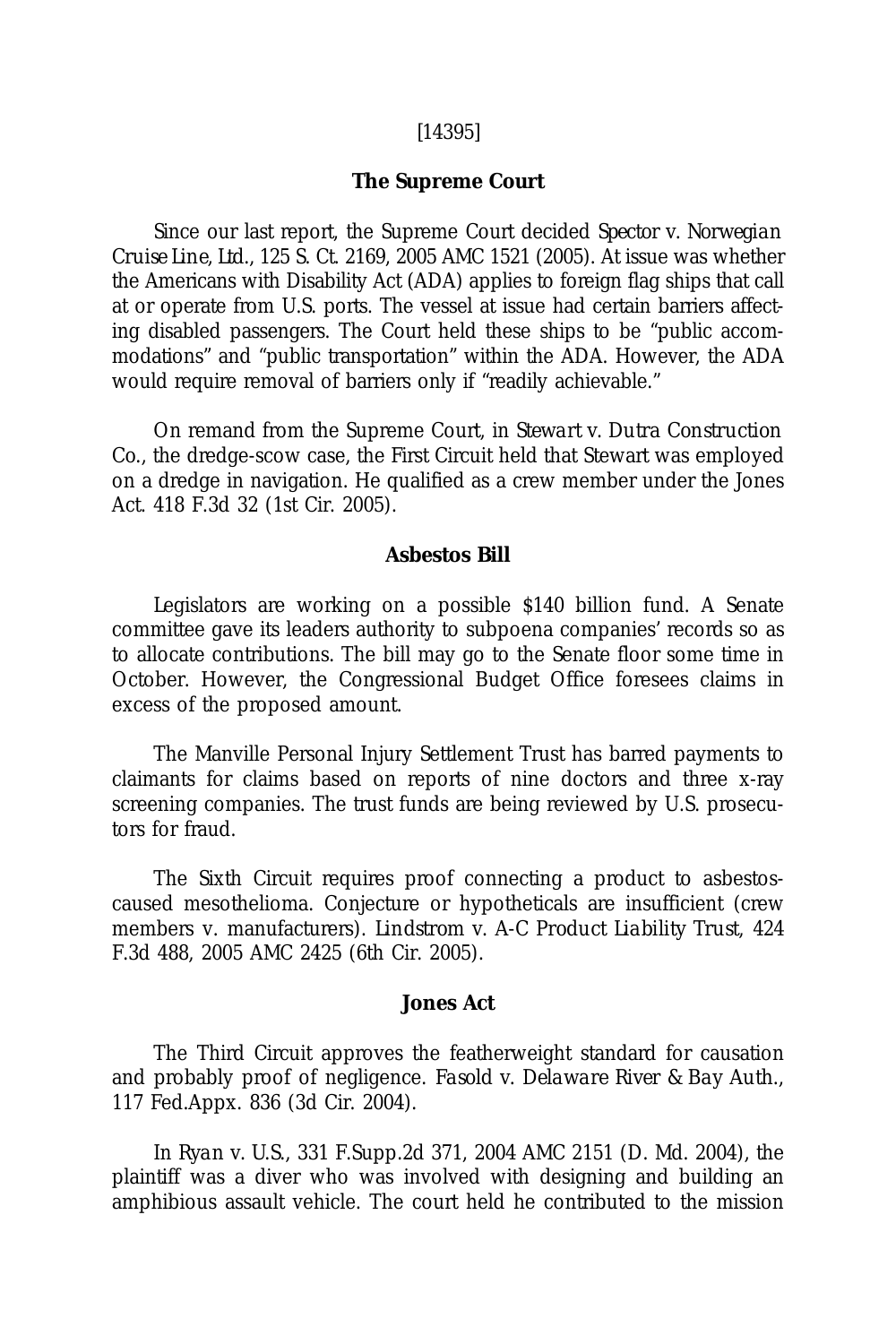#### [14396]

of the vessel regardless of time in the water. However, his employer was not the owner of the vessel, so Jones Act coverage was denied. The court applied a one-employer rule rather than the multiple-employer rule described in *Spinks v. Chevron Oil Co.*, 507 F.2d 216 (5th Cir. 1975).

A crew member suffered injury when his neck was manipulated by a fellow crew member who was an amateur chiropractor. The employer was exonerated, as an employer is only liable for intentional torts committed while furthering the interests of the employer. *Sobieski v. Ispat Island, Inc.,* 413 F.3d 628, 2005 AMC 1735 (7th Cir. 2005).

A tugboat captain alleged employment discrimination under the N.Y. City Administrative Code when he was fired for failure to pass an alcohol test. The issue of whether this is actionable under the Jones Act was not reached, as the tugboat captain was an at-will employee. His emotional distress claim failed for lack of physical contact, and he was not defamed. *Smith v. McAllister Towing of New York*, 361 F.Supp.2d 348 (S.D. N.Y. 2005).

A worker on a bucket dredge was held to be a Jones Act seaman, and Longshore Act coverage was denied. His connection to the vessel was substantial. *Uzdavines v. Weeks Marine Inc.*, 418 F.3d 138, 2005 AMC 2024 (2d Cir. 2005).

A deckhand may not be a seaman for Fair Labor Standards Act status entitled to sue for overtime. Plaintiff worked on a ferry and was involved with overseeing the passengers. Under Department of Labor regulations, it is the type of work performed, and not the title, that counts. The First Circuit remanded for an evidentiary hearing on the plaintiff's claim for overtime pay. Seaman/crew members are exempt from FLSA overtime requirements. *McLaughlin v. Boston Harbor Cruise Lines, Inc.,* 419 F.3d 47, 2005 AMC 1968 (1st Cir. 2005).

The shipowner had no duty to warn a superintendent crew member of descending a stair with wet boots. *Patterson v. Allseas USA, Inc.*, 137 Fed. Appx. 633, 2005 AMC 1811 (5th Cir. 2005).

The Jones Act has a two-part test: (1) the employee must contribute to the function and mission; and (2) and connection with a vessel in navigation that is substantial in duration and nature. A cleaning barge not permanently tied to shore or anchored to a riverbed was a vessel even without self-propulsion. *Bunch v. Canton Marine Towing Co.*, 419 F.3d 868, 2005 AMC 2167 (8th Cir. 2005).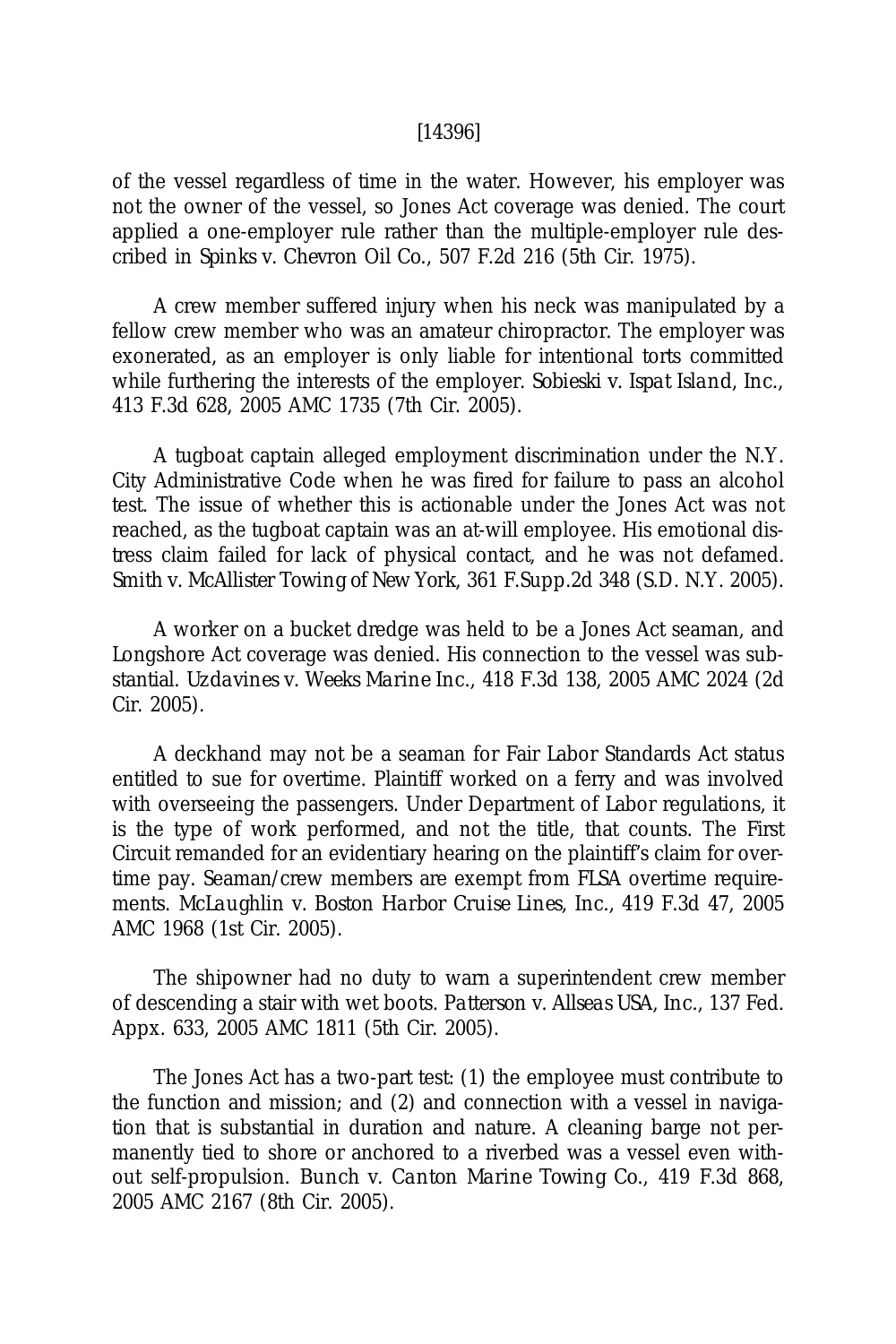### [14397]

A seaman claimed that a medical care provider wanted to dictate his case manager and wanted him to discharge his attorney. Plaintiff's lawyer conceded these were not maritime claims. The judge held they were state claims and not admiralty claims. *Ahmed v. Waterman S.S. Corp.*, 382 F.Supp.2d 923 (E.D. Mich. 2005).

Present law does not exempt a seaman from prepayment of court reporter's fees for trial transcripts. *Beasley v. U.S. Welding Service, Inc.*, 129 Fed. Appx. 901 (5th Cir. 2005).

*Holmes v. Atlantic Sounding Co.,* 429 F.3d 174, 2005 AMC 2612 (5th Cir. 2005), held, after the *Stewart* decision, that a floating dormitory was not a vessel, and an employee aboard was not a Jones Act crew member. A petition for rehearing has been filed.

### **Fishermen**

Under 46 U.S.C. § 10601 fishing boat owners are required to have a written employment contract with fishermen. Section 11107 allows recovery of the highest rate of wages if there is no written contract. *Doyle v. Huntress, Inc.*, 419 F.3d 3, 2005 AMC 2127 (1st Cir. 2005), allowed recoveries for plaintiffs who were on lay shares where there was a disparity among the fishermen based on experience, *etc.* and without a written contract. (*En banc* permission sought).

In *Thorman v. American Seafoods*, 421 F.3d 1090 (9th Cir. 2005), a class action was dismissed based on the statutory requirement that an *in rem* action against a fishing vessel on a wage claim or such a wage in a fisherman's contract must be filed within six months. A failure to calculate properly the value of the prospective catch on which lay shares were based was alleged. See 46 U.S.C. § 10602(a). There was no estoppel or fraudulent concealment proven to extend the lawsuit period. Some fishermen agreements do not specifically limit the time to sue, so a new question could arise in an in person wage claim.

### **Maintenance, the Jones Act and Pre-Employment Misrepresentation**

A pre-employment application denying an injury on which a later claim is made will lead to a denial of maintenance if concealment is shown to be willful. This misrepresentation does not affect a seaman's Jones Act claim. *Brown v. Parker Drilling Corp.*, 410 F.3d 166, 2005 AMC 1405 (5th Cir. 2005).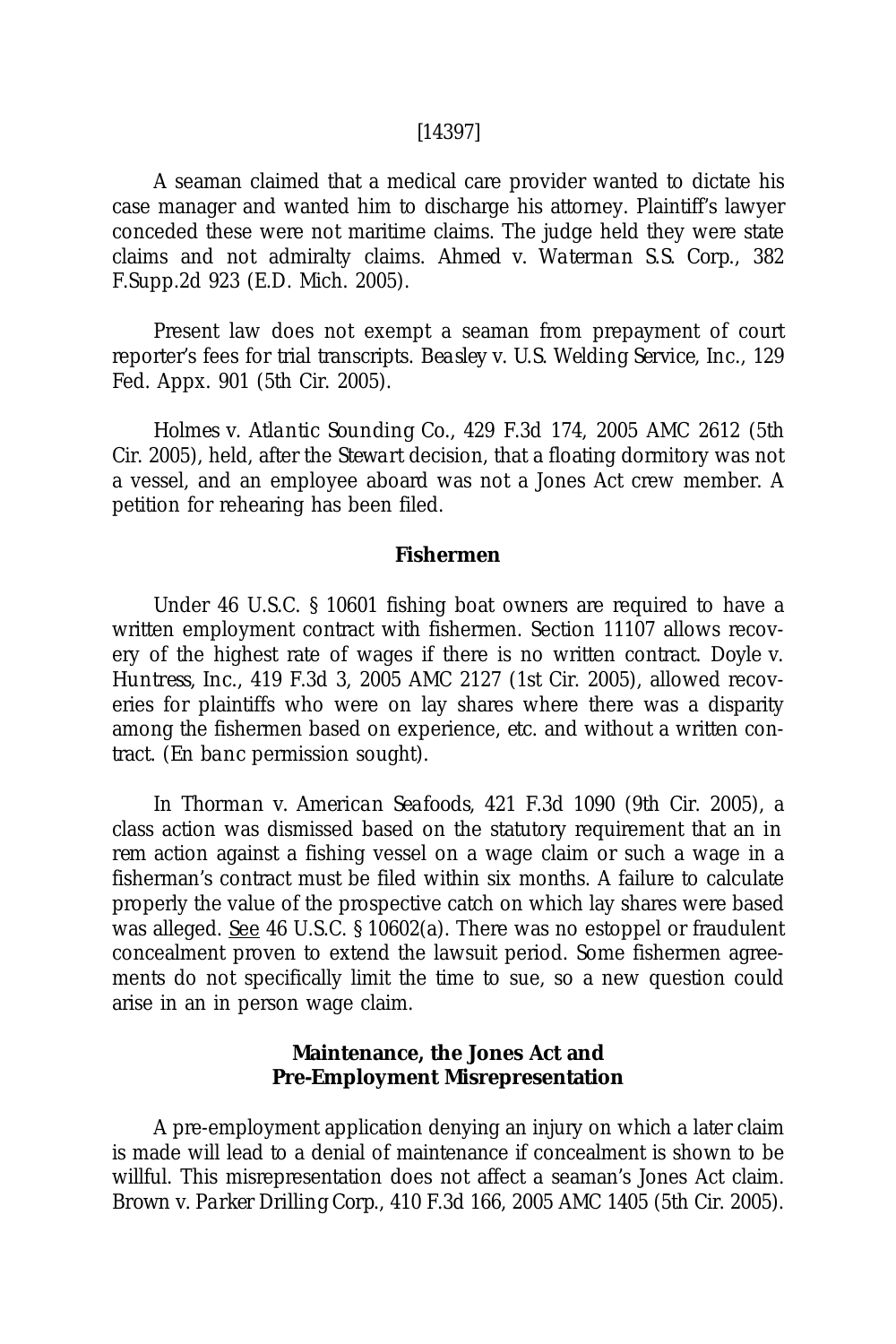### [14398]

### **Longshore 905(b) Actions**

*Lockheed Martin Corp. v. Morganti*, 412 F.3d 407, 2005 AMC 1655 (2d Cir. 2005), decided the status of a test engineer who tested acoustic devices in Lake Cayuga, New York. Morganti died due to the condition of a shuttle boat used to go to and from a platform that was not fixed to the ground. The court held that there was Longshore Act jurisdiction, consonant with pre- and post-1972 changes in the Act. He was a professional not a data processing clerk, which is an exception to jurisdiction under the Act. Implicit in the decisions is that the estate had a case against the employer under 905(b), since the waters were federal navigable waters—part of the Erie Canal system.

#### **ISM Code Compliance**

In *Kyles v. Eastern Car Liners, Inc.*, 266 Ga. App. 784, 598 S.E. 2d 353 (2004), the Georgia Court of Appeals reversed the trial court and held, on a defense motion for summary judgment, that there were material issues of fact as to whether the shipowner had a duty of active control that was breached, whether the duty to intervene was breached, and whether the owner violated the International Safety Management Code. Back at the trial court, the defendant sought to show that as to its vessel the ISM Code was not yet mandatory. The trial court precluded any new argument concerning the issue. Plaintiff is a longshoreman. His lawyers are claiming violations of the Code and the ship's ISM manual.

In August the Coast Guard issued a press release indicating that port facilities should not delay a ship or file a penalty except for major nonconformities with the ISM Code.

### **Cruise Ships**

The Athens Convention was involved in *Henson v. Seabourn Cruise Line Ltd., et al.*, 2005 AMC 1964 (S.D. Fla. 2005). The plaintiff was on a cruise from Canada to New York. He was injured while still in Canadian waters. The Athens Convention is applicable in many foreign cruises, especially on foreign cruise lines. However, 46 U.S.C. § 183(c) does not allow a ticket limit on liability if the ticket involves a U.S. port of embarkation or debarkation—unlike the Athens Convention, which has a limit in Special Drawing Rights of about \$70,000. The court held that the ticket provision prevailed and denied the Convention coverage, even though the plaintiff never reached New York or even U.S. waters. The Convention also has a two-year statute of limitations.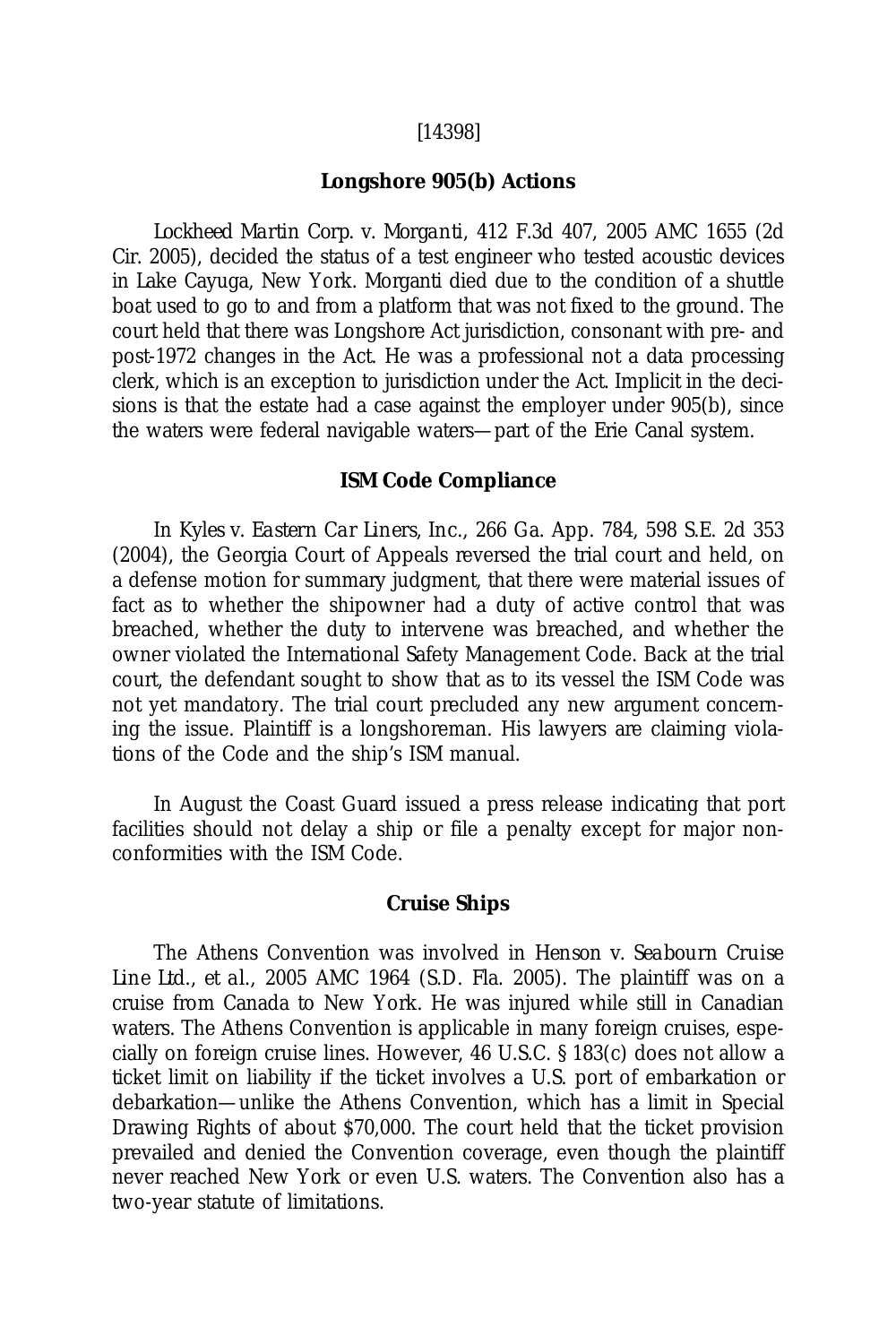#### [14399]

#### **Suits in Admiralty Act**

The Fourth Circuit has joined other circuits in applying the discretionary function exception (DFE) to the SAA despite the fact that it is not provided in the text of the Act. *McMellon v. U.S.*, 387 F.3d 329 (4th Cir. 2004), reported previously. However, if the accident is due to failure to warn, the exception will not apply, although a vessel's design would be covered. *Carney v. U.S.*, 368 F.Supp.2d 439, 2005 AMC 1443 (D. Md. 2005). In the *McMellon* case on remand, the Army Corps of Engineers' decisions concerning warning signs upstream from a dam were not protected by the DFE. 395 F.Supp.2d 422.

The DFE was also applied in *Simmons v. U.S.*, 2005 WL 1243760 (M.D. Fla. 2005), where plaintiff in a motorboat collided with a piling structure, not lit, adjacent to the Jacksonville Naval Air Station.

#### **Limitation of Liability**

A letter to a shipowner indicating a claim being made that may exceed the value of the vessel starts the six months during which the owner must file his limitation proceedings. *Paradise Divers Inc. v. Upmal*, 402 F.3d 1087, 2005 AMC 1063 (11th Cir. 2005).

A river towboat's owner and manager sought exoneration and/or limitation where the towboat had a collision with a harbor barge and another collision by one or more runaway barges that struck a moored gaming vessel. The Court of Appeals for the Eighth Circuit held that (1) a manager did not have sufficient control to be considered an owner *pro hac vice*; (2) the towboat pilot's navigational error finding was not clearly erroneous; (3) the owner was not in privity with the captain; and (4) moored gaming vessel owner could be partly at fault. In a bench trial findings are reviewed for clear error while legal determinations are viewed *de novo*. *Matter of American Milling Co., Ltd.*, 409 F.3d 1005, 2005 AMC 1217 (8th Cir. 2005).

The trial court in *In re Livolsi*, 2005 AMC 1070 (D. Ct. 2005), held that even with the owner at the helm privity is not presumed as a matter of law in a recreational boating accident. The court also disallowed a venue change to the state court where claimant failed to stipulate to the value of the vessel. The limitation action was also held timely when the claimant's attorney provided notice to an insurance adjuster but not to the owner himself.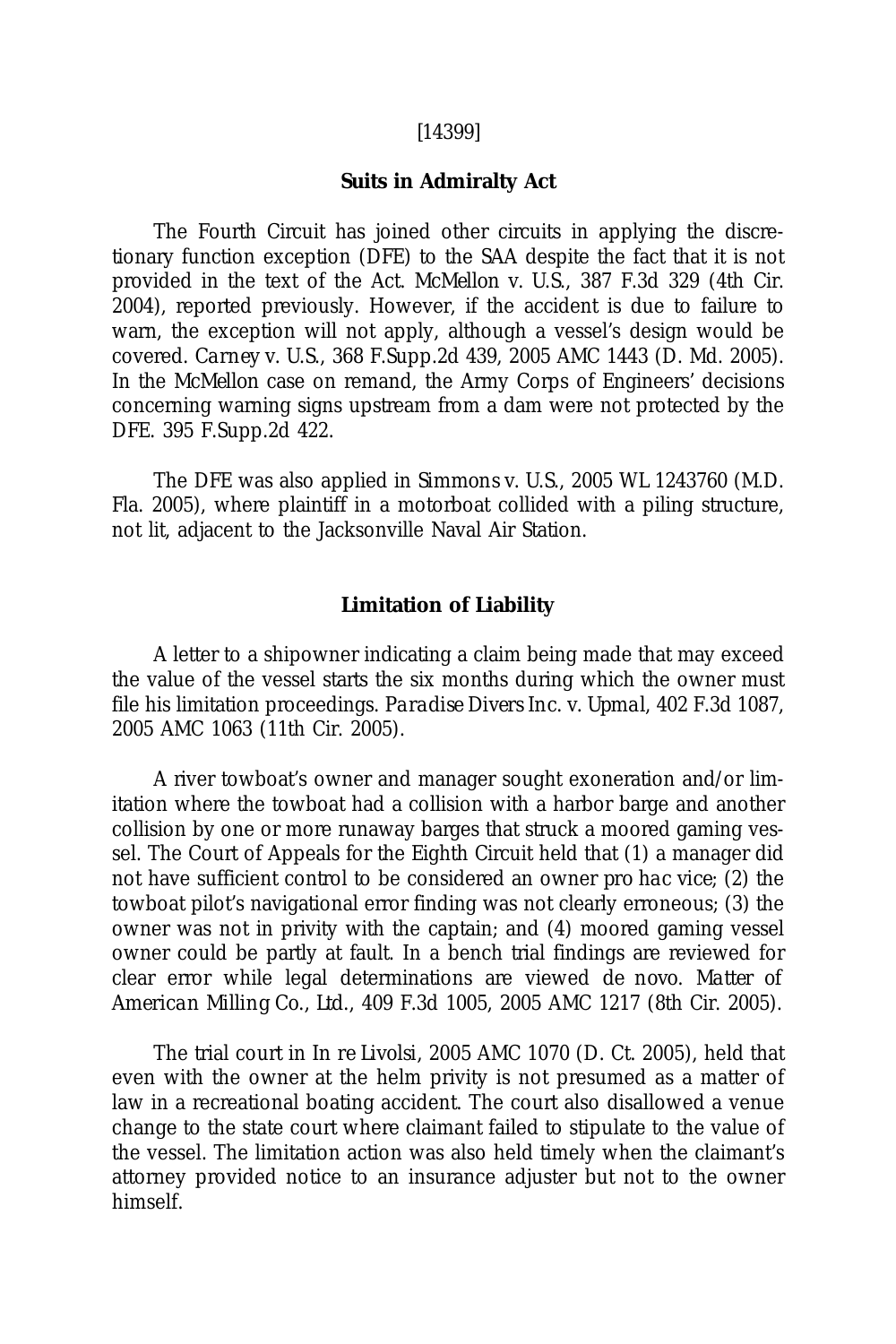### [14400]

A letter of representation from the injured party's attorney to vessel owner requesting relevant documents does not trigger the six-month period to bring suit. *Norfolk Dredging Co. Limitation Proceedings*, 2005 AMC 769 (E.D. Va.).

Notice of claim need not be served on a vessel owner in a manner consistent with federal rules for service of complaint or process. Delivery of notice by certified mail to the owner's employee was sufficient to commence six month time period, even if management claimed it never received the letter. *In re: Waterfront License Corp.*, 2005 AMC 2013 (S.D. Fla.).

A federal court can apply foreign limitation law if (1) foreign law applies to the liability aspect of the case and (2) the foreign limitation law is deemed to be substantive, rather than procedural. In this case, the court analyzed the qualifications and reasoning of the Nigerian law experts and declined to apply Nigerian law, because it was procedural rather than substantive. [Good thing for the claimant, since the limitation fund under Nigerian law was \$265.78, and the claim was allegedly valued at \$4.5 million!] *Nigeria National Petroleum v. M/V SEABULK MERLIN*, 2005 AMC 1092 (S.D. Fla. 2005).

Applying the Supreme Court's reasoning in *McDermott v. AmClyde*, a district court denied a motion by a potentially liable tugboat owner to file a late claim against the limitation plaintiff for indemnity or contribution after the limitation plaintiff settled with the injured seaman. The court held that the tugboat owner had no claim for indemnity or contribution, since any judgment against it would be reduced by the proportionate fault of the settling tortfeasor. *In re: J.A.R. Barge Lines*, 2005 AMC 830 (W.D. Pa. 2005).

After toxic fumes were allegedly emitted into a community, a class action was initiated against the barge owner, who filed a limitation action. Counsel for the class filed claims and and an answer on behalf of the class members, after which he amended his answer on four separate occasions to add claimants. After the time for filing claims had passed, counsel filed nine motions to add additional claimants. The Court exercised its discretion and denied the late claims, since no excuse was given and no proof offered that these claimants had not received notice. *In re: River City Towing Services, Inc.*, 2005 AMC 2083 (5th Cir. 2005).

Where the vessel owner filed its limitation action in one district, and was unaware that suit had been started in another, upon claimant's motion, the action would be transferred to the district in which the suit had been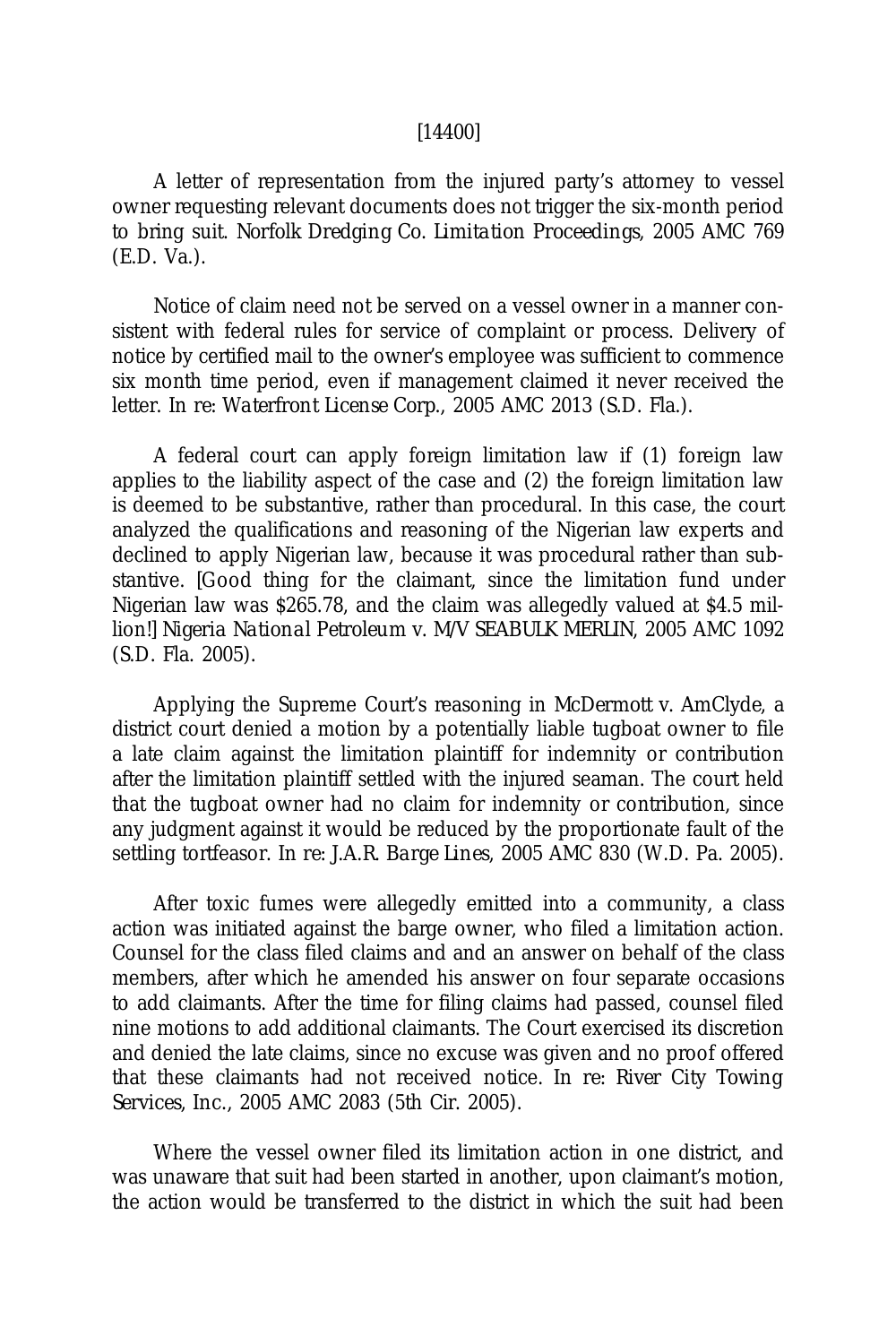#### [14401]

brought. The admiralty rules require such a result. *Campbell Transp. Co., Inc. v. Wilds*, 2005 AMC 786 (W.D. Pa. 2005).

The Second Circuit affirmed a district court that had exonerated the owner of a pleasure boat that had been in severe weather. Evidence as to foreseeability was ambiguous. A failure to check marine weather forecasts before launching is not negligence *per se. Cornfield v. Cornfield,* 2005 AMC 2702 (2d Cir. 2005), aff'g, 365 F. Supp.2d 271, 2005 AMC 201 (E.D. N.Y. 2004).

#### **The** *Pennsylvania* **and** *Oregon* **Rules**

The *Pennsylvania* Rule creates a presumption of fault where the shipowner violates a statutory rule. It may be rebutted and is unnecessary where evidence is put in. The *Oregon* Rule is a presumption against a vessel owner whose vessel collides with a stationary vessel. Findings of proximate cause by a judge in a limitation proceeding are reviewed only for clear error. Credibility determinations are for the trier of fact. The trial court's determination of liability and proximate cause were affirmed. *In re: Matter of Mid-South Towing Co.*, 418 F.3d 526, 2005 AMC 1894 (5th Cir. 2005).

### **Longshoremen's Act and Defense Bases Act**

Contractor employees injured abroad on U.S. business may have injuries covered by the Defense Bases Act, which provides for recoveries under the Longshoremen's Act. In *Nordan v. Blackwater Security Consulting*, 382 F. Supp.2d 801 (E.D. N.C. 2005), four security personnel were killed in Iraq. State law death claims were filed alleging wrongful death and fraud. The court held that the Defense Bases Act did not completely preempt the state law claims. Removal to the federal court was denied.

### **Collision Law**

*In re Otal Investments Ltd.*, 2005 AMC 1926 (S.D. N.Y. 2005), dealt with three vessels involved in a collision resulting in a sinking with the loss of 2,000 cars. All three vessels were flagged in countries that were signatories of the 1910 Brussels Collision Convention. The Convention applies comparative fault unless the degrees cannot be determined. At issue in this decision was whether Article 6 applies, which does away with presumptions of fault in light of the *Pennsylvania* Rule, which places a burden on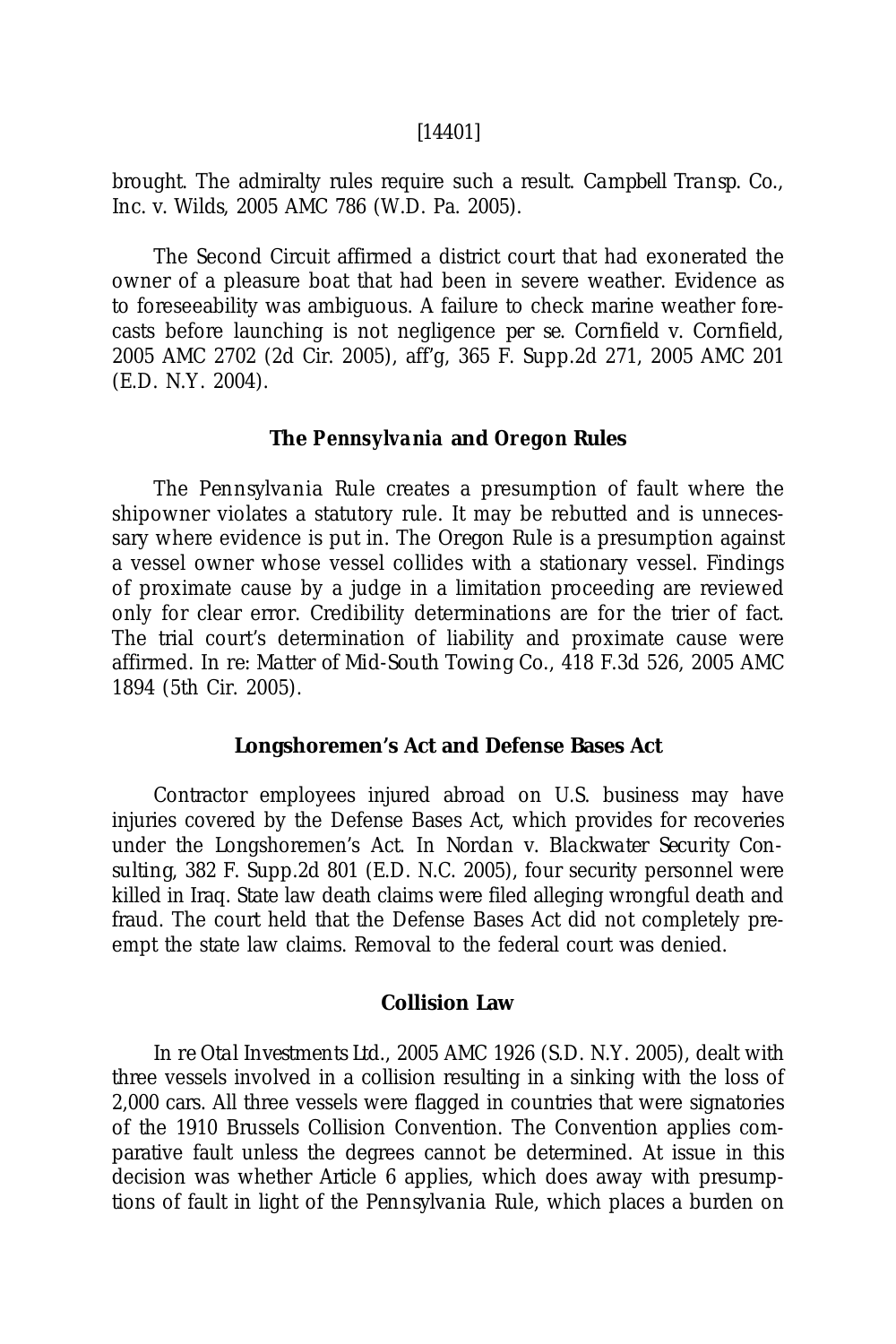#### [14402]

a party held to violate a statutory rule. The burden requires the violator to show that the violation could not have caused the casualty. Judge Baer followed a Ninth Circuit precedent that held that the Convention did away with judge-made presumptions as well as statutory presumptions. U.S. courts have applied the Convention where applicable although the U.S. is not a signatory.

### **Proof of Foreign Law**

A claim of application of foreign law need not be specific initially. *Rationis Enterprises v. Hyundai Mipo Dockyard*, 476 F.3d 580, 2005 AMC 2516 (2d Cir. 2005) (Place of negligence predominates over the flag in this case).

### **Punitive Damages**

Where a defendant shipowner in a Jones Act case failed to pay maintenance, alleging that the claimed accident was very questionable, it could not be held liable for punitive damages. The case also discussed *dicta* in a Third Circuit case questioning whether punitive damages are recoverable in a Jones Act or other statutory maritime claim. *Kopacz v. Delaware River & Bay Authority*, 2005 AMC 2481 (D. Del. 2005).

### *In Rem* **Liability**

A case was mentioned involving a limitation fund set up in the Netherlands where there is no in rem liability. A ship that was arrested in the U.S. and gave an undertaking, would not lead to a separate fund. Comity was in issue. *Vestoil Ltd. v. M/V M. Pioneer*, 148 Fed. Appx. 898, 2005 AMC 2404 (11th Cir. 2005).

### **Foreign Seamen on U.S. Ships**

The House of Representatives passed a bill allowing non-American citizens to serve on U.S. ships. This sent alarm bells ringing. Apparently the bill was meant to allow foreign maintenance workers to work short periods on U.S. ships as riding crews. A suit has been started alleging violation of wage statutes.

> Respectfully submitted, John P. Schaffer, Chair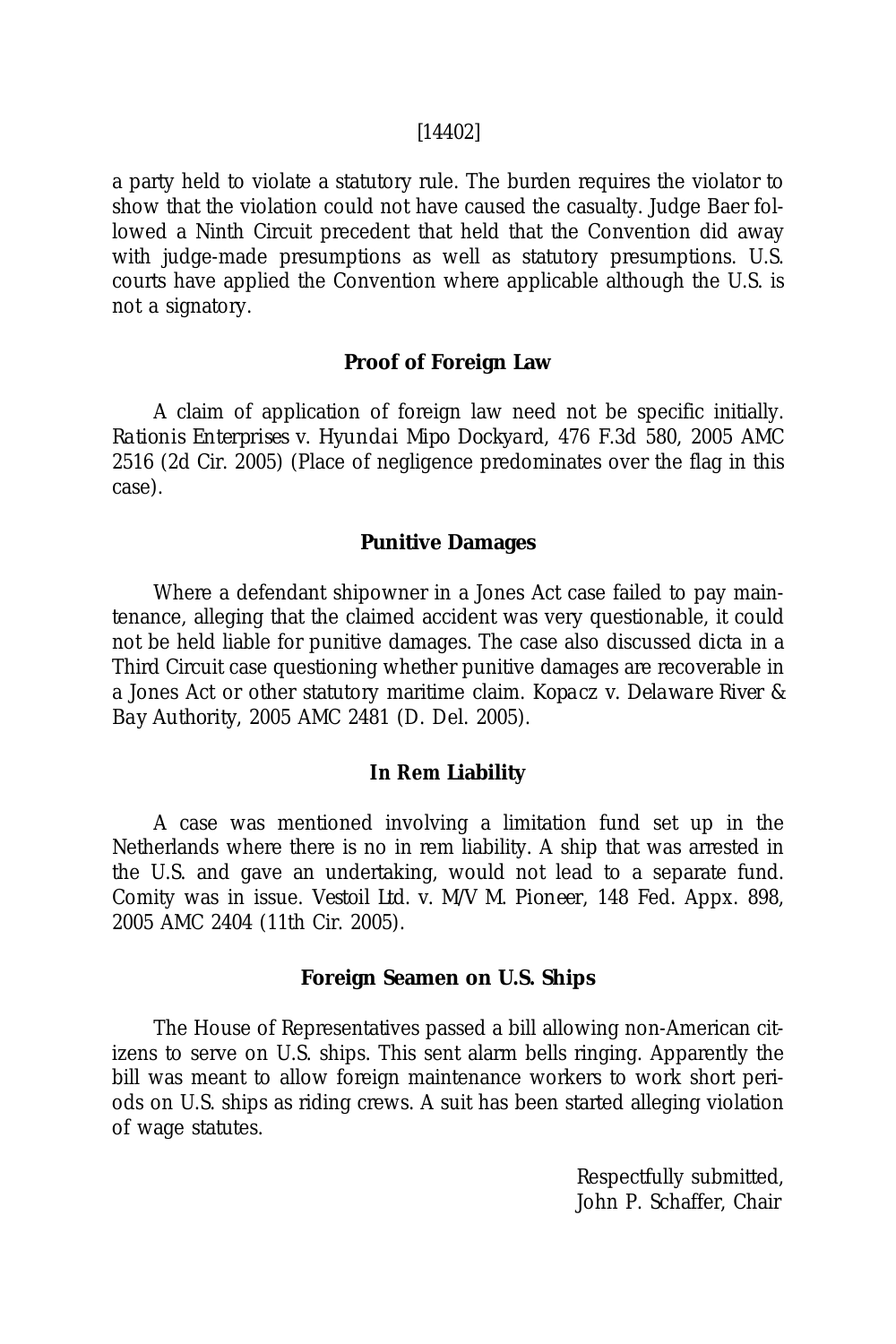### [14403]

# **FORMAL REPORT OF THE REPRESENTATIVE OF THE MARITIME LAW ASSOCIATION OF THE UNITED STATES TO THE AMERICAN BAR ASSOCIATION HOUSE OF DELEGATES**

This written report is to supplement in greater detail the oral report that was presented in Scottsdale, Arizona at the Fall Meeting of the MLA. The report covers in greater detail the circumstances of the ABA Resolution on Ocean Policies.

#### **Background Information of the ABA**

The House of Delegates is the sole policy-setting organization of the ABA. It is composed of state delegates that probably total about 350. Included in the state delegation groups are voluntary bar associations that have over 2000 members. Each organization is entitled to one vote. If the voluntary bar is over 6000, it is entitled to two and so on. Each of the substantive law sections, depending on size, is entitled to several delegates each. This probably accounts for another hundred.

Other delegates are affiliated organizations such as MLA. These organizations are required to have fifty percent of their members ABA members. A list of a few of the organizations includes: American Immigration Lawyers, the Association of American Law Schools, the Federal Communications Bar Association, the Federal Bar Association, the Judge Advocates Association, and the National Association of Attorneys General. Other smaller affiliate organizations also include the National Association of Bar Executives, the Conference of Chief Justices and other special interest groups. There are twenty-eight affiliated organizations, including the MLA.

The affiliated groups' delegates sit with their own home state. The House of Delegates meetings are closed to the extent that each delegate has a badge authorizing admittance, and the media is in controlled areas.

The current Chair of the House is from Florida. He ran a very effective meeting that principally involved issues of ABA governance. It is required that every ten years the governance structure be considered, modified or left the same. This was a very heated discussion for a long time. There were only a few resolutions outside of the governance issue that took the time of the House. One of those was the three composite resolutions of our concern.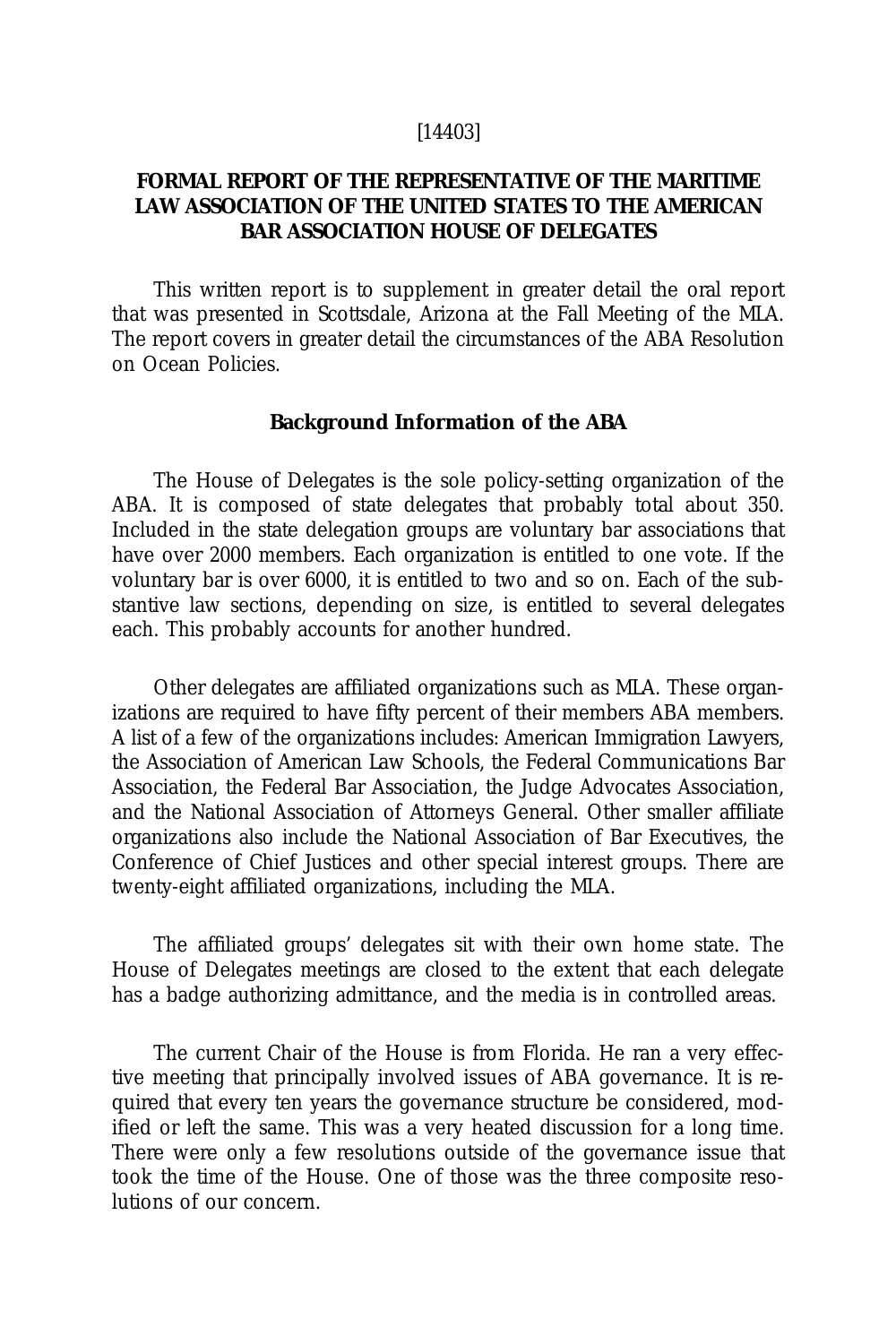#### [14404]

### **Committees and Sections**

There are also approximately forty standing and about half that number of special committees and commissions. There are also thirty-six sections, divisions and forums, of which the Litigation Section is the largest, about 90,000. TTIPS, until recently chaired by Jim Carroll, has about 60,000. Each of the sections has a "council" that consist of subcommittee chairs.

There is a Standing Committee on Environmental Law. This Committee is chaired by Ronald Golemon of Austin, Texas. There are eleven members including the chair plus a staff person. The other ten members are from the following areas: one from Canada, two from San Francisco, one from Los Angeles, one from Houston, one from Vienna, Virginia, one from Wilmington, Delaware, one from Raleigh, North Carolina, one from Columbus, Ohio and one from Washington, DC. From my research, none hold current membership in MLA.

There is also an Environment, Energy, and Resources Section chaired by Michael B. Gerrard of New York. This Section has many Substantive Environmental Committees covering numerous subjects of which, the "closest one" that bears upon admiralty might be Water Quality and Wetlands, chaired by a person from Washington, D.C. It also has a grouping of committees entitled "Energy and Resource" of which one is entitled "Marine Resources", whose chair is a gentleman from Indianapolis.

There is also an International Law Section currently chaired by a gentleman from Washington, D.C. Most of the active leadership of that committee is centered in either New York City or Washington. The International Section has a Committee on the Law of the Sea that is chaired by David J. Bederman, who is a MLA academic member.

It also appears that many sections have committees that at first glance would indicate some nodding acquaintance to maritime; for example, the Real Property Section has an Environmental Committee, the Science and Technology Law has an Environmental Law Committee, the Tort Trial and Insurance Practice Committee has both an Admiralty Law General Committee and an Environmental Law Committee. There may be a few more sections that have environmental interest; however, this gives you the flavor of every section creating their own committee that more than likely has a limited perspective that does not impact the MLA area of expertise.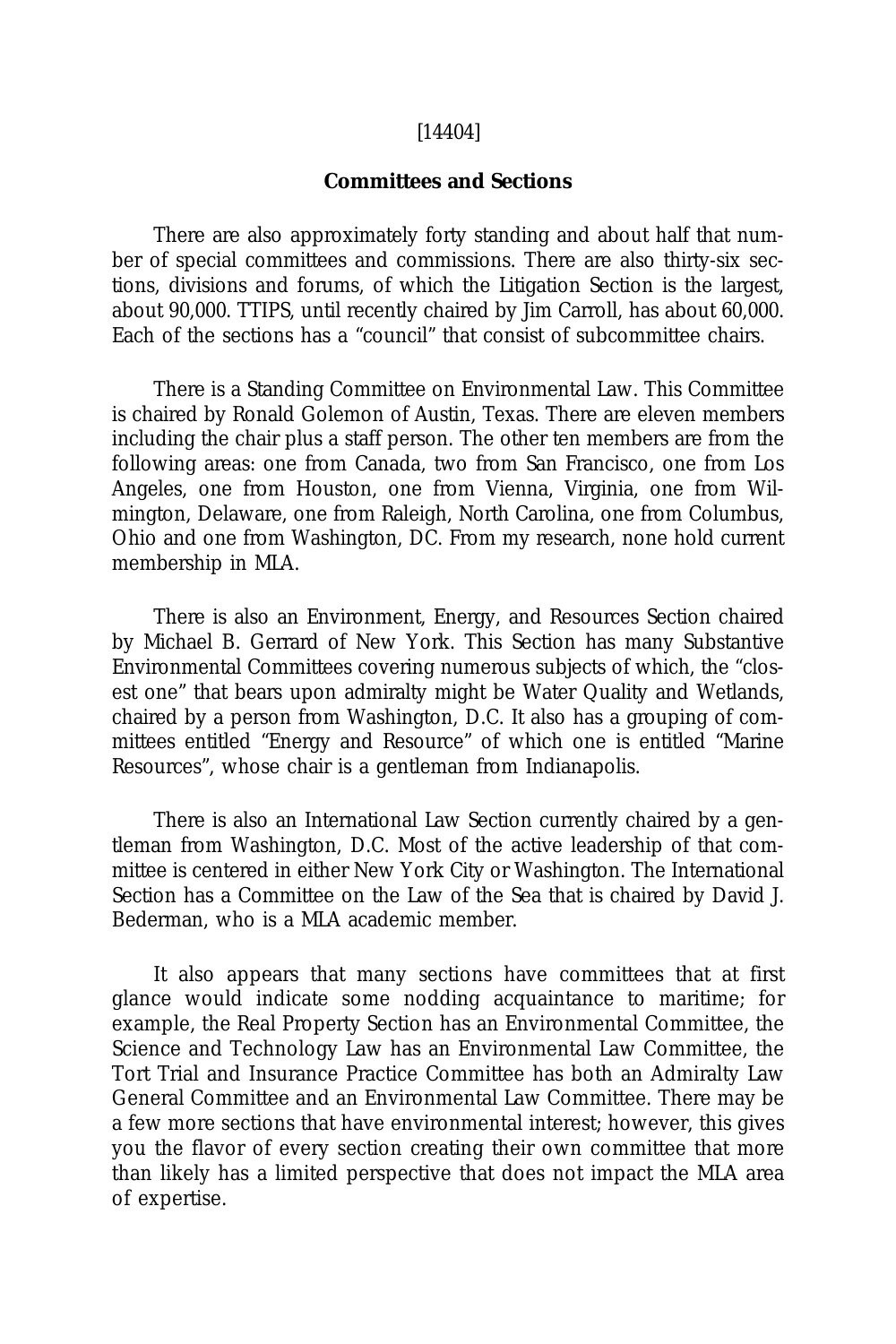### [14405]

To refresh your recollection, the Standing Committee on Admiralty was abolished some ten or fifteen years ago. This committee had been chaired previously by various MLA members.

# **Report of Action at the ABA Meeting in Chicago, August 8, 2005**

I used the letter of the President and Board (see Appendix) as an outline to address, by telephone, the TTIPS Council on Saturday morning, chaired by Jim Carroll. There was an opposing view expressed prior to mine that did not, in my opinion, add any substantive comments. TTIPS decided not to endorse the Resolution or oppose it. I greatly appreciate the help of Jim Carroll in trying to guide his section into the proper position on behalf of the instant resolutions. He was most helpful.

Secondly, I spoke to the Florida delegation at the 7:30 o'clock meeting on Monday morning.

Thereafter, I addressed the House of Delegates. At 10:30 o'clock I was placed on the first row to be the second speaker. The first speaker was Mr. Golemon who addressed the House of Delegates. He felt that this was a worthwhile resolution, predicated upon the Pew Report and the U.S. Commission.

This debate was continued due to a scheduled address by the Attorney General of the United States, who gave a general address on law and his activities but not the instant resolutions.

I was the next speaker after the continuance. I addressed all three resolutions at the same time. Chairman Zack allowed me to do it in that fashion, and I reiterated the same objections to the final two resolutions.

There was rebuttal.

# **Result of Vote**

We objected to each and every resolution, provided substantial support for the objections, and provided our written objections in the letter signed by you, approved by the Board and delivered to each and every state's delegation. We should have no issue of estoppel or that MLA gave approval to any of the three ABA resolutions by anyone at any time. Basically, I stated that we had objections . . . very principled objections . . . and other serious concerns. As with almost every vote, there was a voice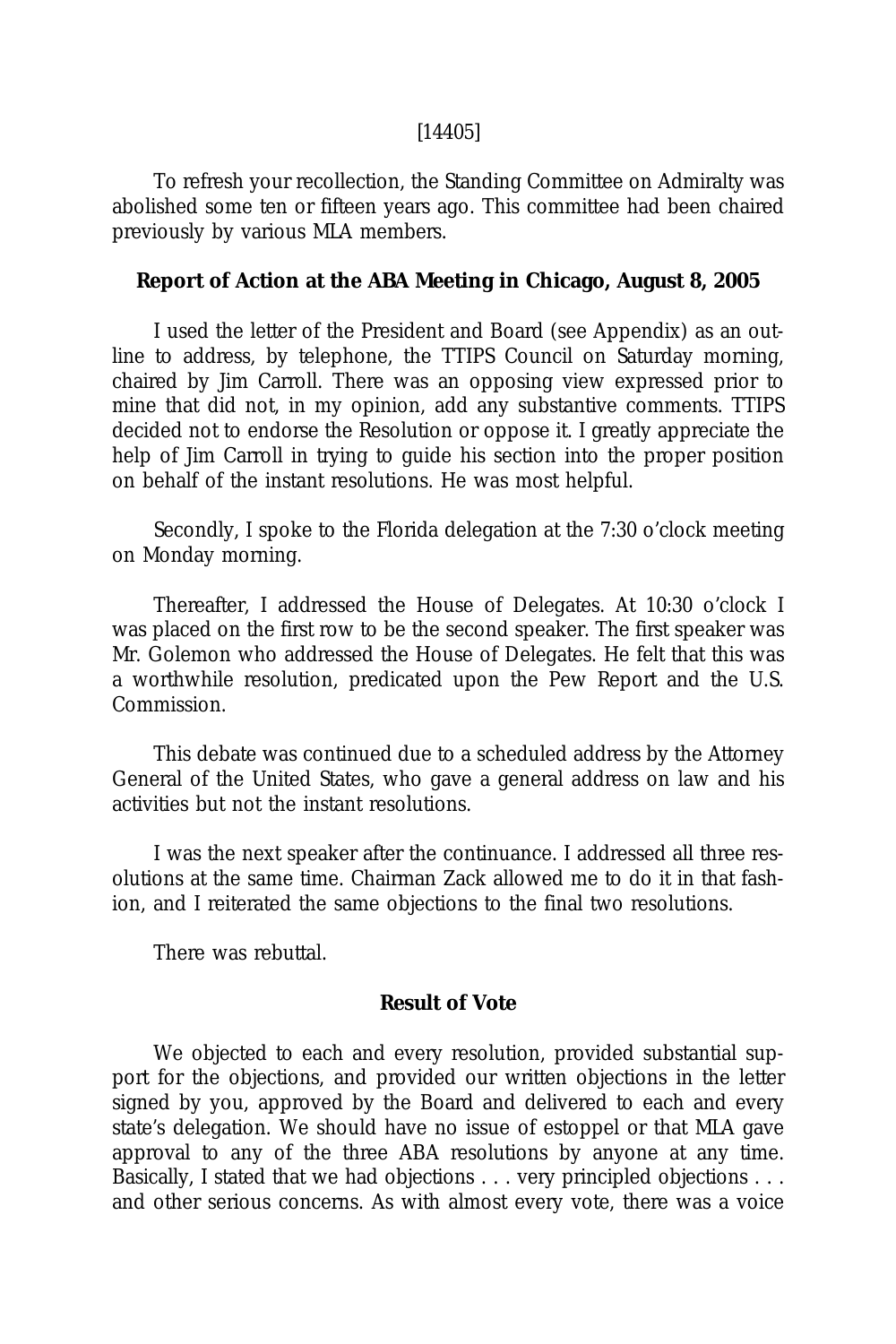### [14406]

vote. We did not prevail. I have no way of informing you how many votes we received. It appeared to me to be about a third in opposition. I voted against all three, of course.

# **Post Vote Conference with Committee Chair**

After the debate, I met with Mr. Golemon and congratulated him on prevailing. We then had a lengthy talk that preceded the next activity. The gist of the talk was as follows: he would approve an MLA member becoming a non-voting ex officio member of the Standing Committee on Environment. This could be done without any other political red tape other than suggesting a name to him. Alternatively or additionally, he also suggested that a letter could be written to the current President-Elect of the ABA so that a full member with voting privileges could be made a member of the Standing Committee as soon as the next appointments are made.

Thus, we may have either or both opportunities. It would seem to me that the best approach would be to take the non-voting member now, since that is less red tape. However, we could always write to the President-Elect and get approval for another replacement member as a voting member. This would depend upon what you and the Board feel is the best policy. I have drafted a letter for you to Mr. Golemon accepting his offer of a nonvoting member and stating that you will provide a name within thirty days. I have also asked him for any meeting schedule and dates that his Standing Committee might have within the next months and also whether these could be attended by telephone.

I will also draft a letter to Karen Mathis of Colorado, if you so direct, if we wish to have a voting member appointed for next year.

### **Postscript**

Since my report was submitted in Scottsdale the offer of a non voting member has been withdrawn by Mr. Golemon based upon his perception that he is not authorized to make such an appointment.

The MLA will coordinate our efforts with the President-Elect Mathis.

Respectfully submitted, James F. Moseley MLA Delegate to ABA House of Delegates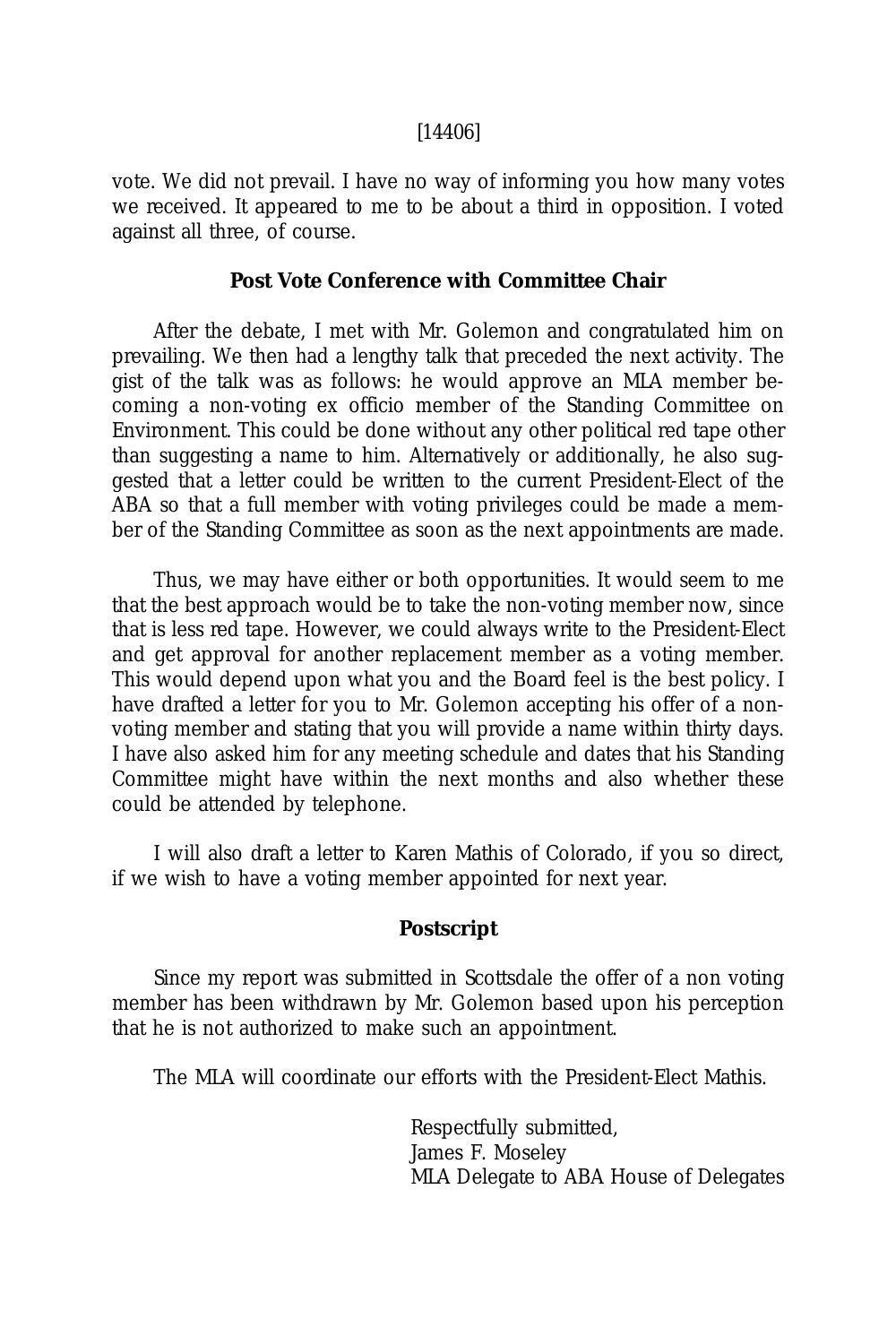### $[14407]$

#### THE MARITIME LAW ASSOCIATION OF THE UNITED STATES

THOMAS 5 RUE PRESIDENT AND COMPUTERS ON A STATE OF A STATE OF A STATE OF A STATE OF A STATE OF A STATE OF A STATE OF A STATE OF A STATE OF A STATE OF A STATE OF A STATE OF A STATE OF A STATE OF A STATE OF A STATE OF A STATE OF A STATE Manuf, AL 388002<br>Manuf, AL 38802<br>Z5t-441-9203 - KAX: 251-432-2800 ре@орнияльпармия соч LIZABETH L. BURRELL FIRST VICE PRESIDENT THE VICE PRESIDENT<br>
BOD THIRD WENDER TO THE NEW YORK N.Y. TOOP 2<br>
212 505 6273 THAT 212 505 6280<br>
212 505 6273 THAT 212 505 6280<br>
-BURREL WILM COM

WARREN J. MARWEDEL SIZOND WOR PROSIDENT Ch.ckco, II. 6D6O8<br>P-1 600 - FAX. 312-902-9900 312402-1600 WHATWEDEL@IMMALLAW.COM



July 28, 2005

JAMES W. BARTLETT, III SCORTAGE 11 SCORTAGE 1674 F.COM BOOT TRATISTICS, TOM SOLD SATISFIES JOARD FTT C'SCHMES COM

PATRICK J. BONNER **TREASUDER BO PINE STREET NEW YORK, N.Y. 10000-1759**<br>**NEW YORK, N.Y. 10000-1759**<br>**212-425-1900 FAX: 212-425-1901**<br>**REMULT**20 PERICE COP PHILIP A BERNS

HE HELPSHIP SERETARY<br>ASO GIXOUN GARE AVEL STE 7:5395 SAN FRANCISCO, CA 94102-3463<br>415-436-6630 FAX: 415-436-6932 PEP RHING @ILGON SOV

R. Kinnan Golemon, Chair Standing Committee on Environmental Law Brown McCarroll LLP 1111 Congress Avenue, Suite 1400 Austin, Texas 78701-4043

> Resolutions 101A, 101B and 101C Re:

Dear Mr. Golemon:

I write to you as the President of The Maritime Law Association of the United States, an affiliated organization of the ABA, about the three above-cited Resolutions.

We appreciate the opportunity to have discussed these Resolutions on July 18, 2005. You and your members were most cordial and forthright. Nevertheless, The Maritime Law Association has serious reservations about the Resolutions. We are also concerned that there has been insufficient time to prepare and present a full analysis of the effect of these Resolutions. In this regard we were first apprised of the proposed Resolutions on or about April 19, 2005.

As an affiliated organization, we have supported many ABA resolutions in the House of Delegates. The issues raised by the instant Resolutions, however, fall peculiarly within our area of expertise.<sup>1</sup> impelling us to voice concerns.

<sup>&</sup>lt;sup>1</sup> In an enclosure to this letter, we have provided a brief description of our organization's goals and activities.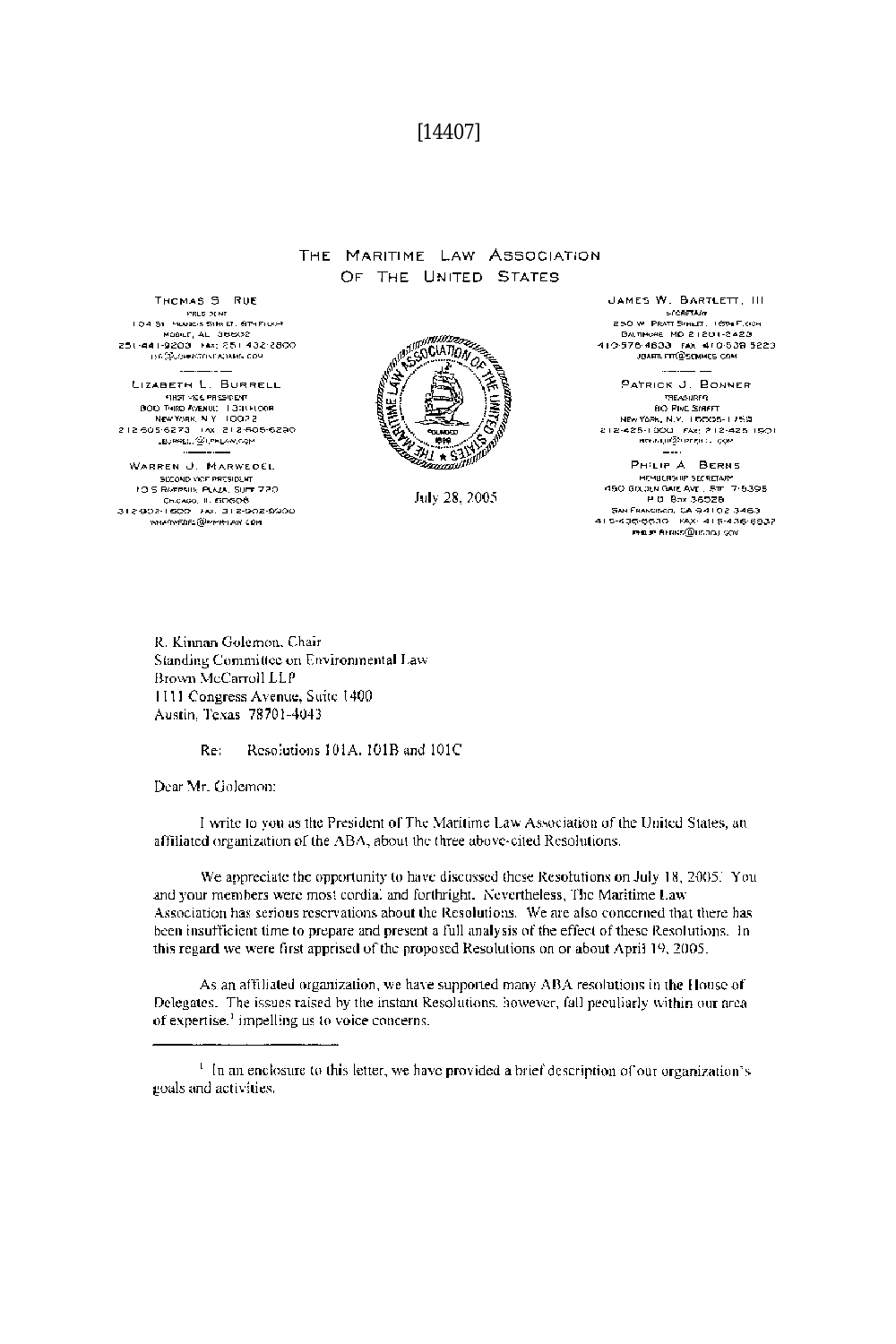$[14408]$ 

July 28, 2005 Page 2

Please understand that we agree in principle that the United States Government needs a coordinated and comprehensive ocean policy. The central issue is how can this be effected, taking into account all affected interests.

While the preliminary report of the U.S. Commission on Ocean Policies and the Pew-Report cover a great deal, each is incomplete, making the three proposed Resolutions predicated upon these two reports similarly incomplete.

These deficiencies include the following:

- More traditional uses of the sea do not appear to have been considered. In the  $\mathbf{L}$ government report, maritime commerce and transportation are mentioned on only a few of the report's 500 pages. Despite the fact a majority of U.S. imports and exports travel by ship and that this commerce supports the economic well-being of our country, maritime commerce and transportation are almost ignored.
- Active federal agencies with comprehensive and longstanding involvement in 2. maritime commerce were barely addressed. The U.S. Coast Guard is mentioned a few times and the Maritime Administration (MARAD) is referred to even less. The Federal Maritime Commission (FMC) is never discussed.
- 3. The critical need for improvements in U.S. port infrastructure received only glancing attention.
- $4.$ The Commission Reports and Resolutions assume that the existing system of fisheries management has failed or will not continue to be efficient in the future. This is not a matter that can be solved, if a problem exists, by appointing or creating an overarching agency. Much of the rhetoric addressing fisheries appears to evince a hostility towards commercial fishing and alarmism concerning the current state of fisheries resources.
- 5. While the report discusses certain aspects of concern, such as offshore wind energy products, it fails in other areas. As a result, significant subjects such as future planning for offshore terminals are not adequately addressed.
- The U.S. government's immense and on-going difficulty in scrapping and 6. recycling its numerous excess and obsolete ships does not appear to be addressed in the ABA Resolutions.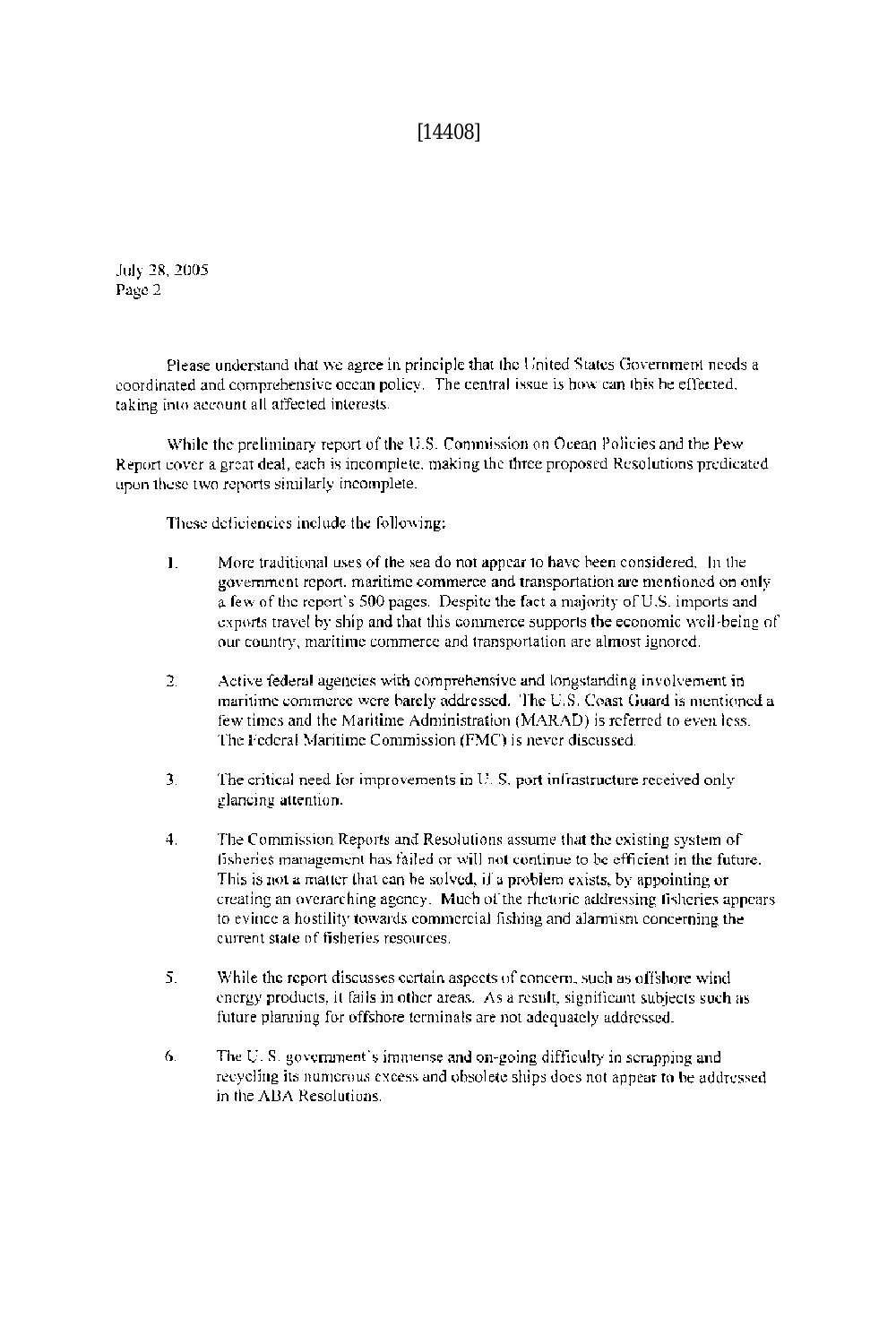# $[14409]$

July 28, 2005 Page 3

- $7<sup>1</sup>$ The places or ports of refuge and the process for responding to requests for access by ships in distress is not discussed.
- 8. The International Convention Relating to Intervention on the High Seas in Cases of Oil Pollution Casualties, 1969, is not discussed.
- The Resolutions do not address pollution that enters into the oceans that originates 9. on shore. There needs to be a more balanced set of issues.
- There also remains the significant issue of cabotage. It is impossible to deal with 10. ocean matters without considering cabotage.

Having stated what we perceive as deficiencies, we also want to share our other concerns:

 $\mathbf{1}$ The ABA appears to have taken the two Commission Reports as wholly accurate without having made an independent legal or factual analysis of the oceans policy issues addressed by the two Commission Reports. We believe that it is fundamental to any analysis that the ABA go behind the Reports and at least make an evaluation of their conclusions in light of the existing law. It seems to us that the ABA should add something to the discussion, based on the expertise of its members, rather than simply making a political statement in support of the conclusions of one or both the Commission Reports.

 $\overline{2}$ . We note that the U.S. Oceans Commission Report does not support the Pew-Report's conclusion that a more centralized decision-making process is required on fisheries management issues. The ABA Resolutions as drafted adopt the Pew Report position even though it is not supported by the U.S. Oceans Commission Report in this regard. We are concerned that the ABA does not appear to have made any analysis of NOAA's existing authority or the requirements of existing law with respect to rebuilding depleted stocks, habitat profection or ecosystem management.

The ABA Resolutions support an "overarching" preservationist goal that would 3. require many of the Nation's fisheries to be closed or radically restricted as a default option where potential ecosystem interactions are uncertain or relevant data is unavailable. We point out that this is not consistent with national environmental policy for land-based economic activity. The requirements for on-shore activities are that the environmental impacts be disclosed and taken into account, but the development activity is not automatically prohibited if potential environmental impacts are uncertain.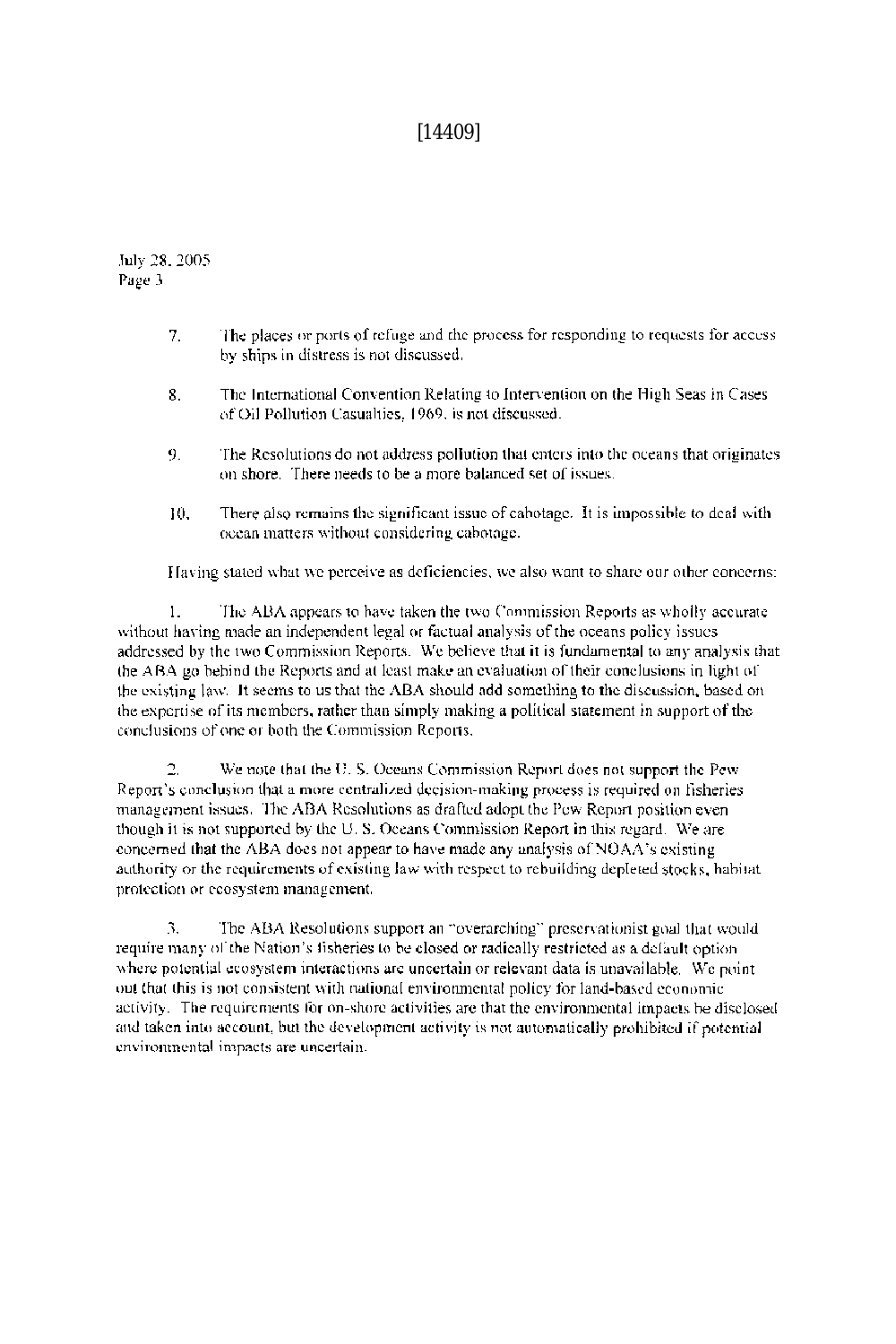### $[14410]$

July 28, 2005 Page 4

Creating new agencies, restructuring old agencies, and involving many players in  $4.$ this complex matter, seems to be non-productive. The ABA proposed Resolutions do not appear to correct this state of affairs.

The creation of another regulatory agency will likely further fragment the  $5.$ implementation of a comprehensive, uniform ocean policy. There might also be a negative impact on the funding of existing agencies which are already hampered in achieving their assigned goals by inadequate funding.

There are other matters that can be expanded on and set forth, but the foregoing reasons are themselves cause enough for us to consider that the proposed ABA Resolutions 101A, 101B and 101C are not well taken at this time.

We have not yet decided as to whether we will discuss this from the floor of the House of Delegates in the August meeting, but we will certainly let you know should such be the case.

In order to protermit a debate premised on inadequate factual and legal analysis at the House of Delegates, we request that you defer action on these Resolutions so that we can work with you to resolve the deficiencies and concerns noted above. If you take the Resolutions off the House of Delegates docket for August, 2005, we pledge to work diligently with you to prepare more cogent oceans policy resolutions that can be presented at the next House of Delegates meeting.

If legislation proceeds in Congress, the Maritime Law Association of the United States and/or its Committee Chairs and/or its members will be called upon to testify. The Maritime Law Association does not wish to take any position in the ABA or its House of Delegates that will in any way limit the Maritime Law Association's freedom of expression before the United States Government on matters regarding ocean policy. In other words, we do not want our impending vote (even though not yet decided) to be a limit on our free expression to the United States Government on these Resolutions or any changes in current ocean policy.

We appreciate the opportunity to discuss these matters with you. We look forward to our continued work with you and trust that you will find our comments of assistance. Enclosed herewith are comments from committees within the Maritime Law Association. These comments are solely the expressions of the committees or their chairs and do not represent the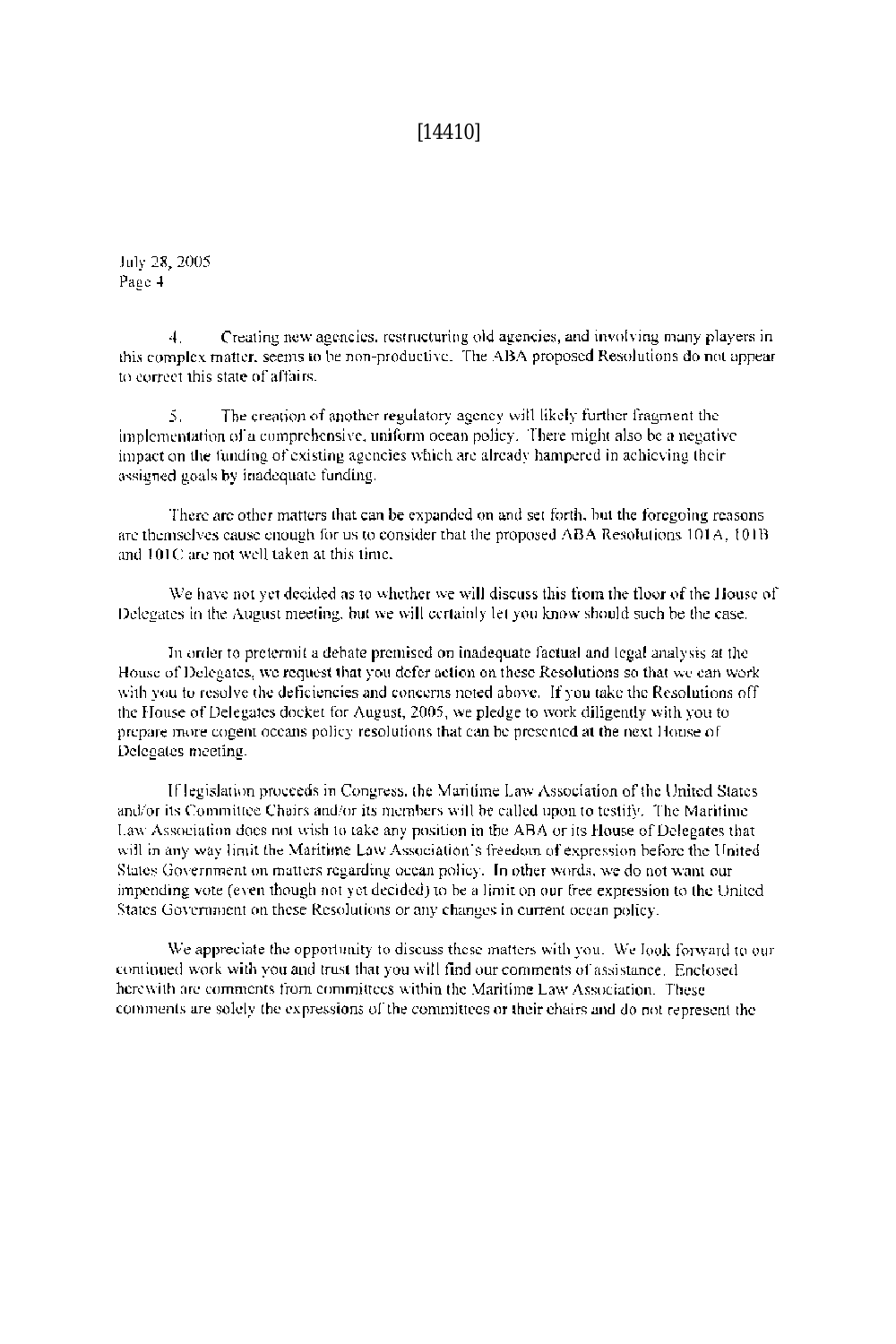# $[14411]$

July 28, 2005 Page 5

official position of the Maritime Law Association. You may also receive other comments directly from MLA committees.

Very truly your

Jennes Rue

TSR/jn/308118.WPD ce: John B. Weiner, Esq. Robin Craig, Esq. Elissa Lichtenstein, Esq. James K. Carroll, Esq. All State Delegates

Enclosures:

History of MLA Comment from James F. Moseley, Jr. of MLA Committee on Marine Ecology & Maritime Criminal Law Summary of Comments of MLA Committee on Fisheries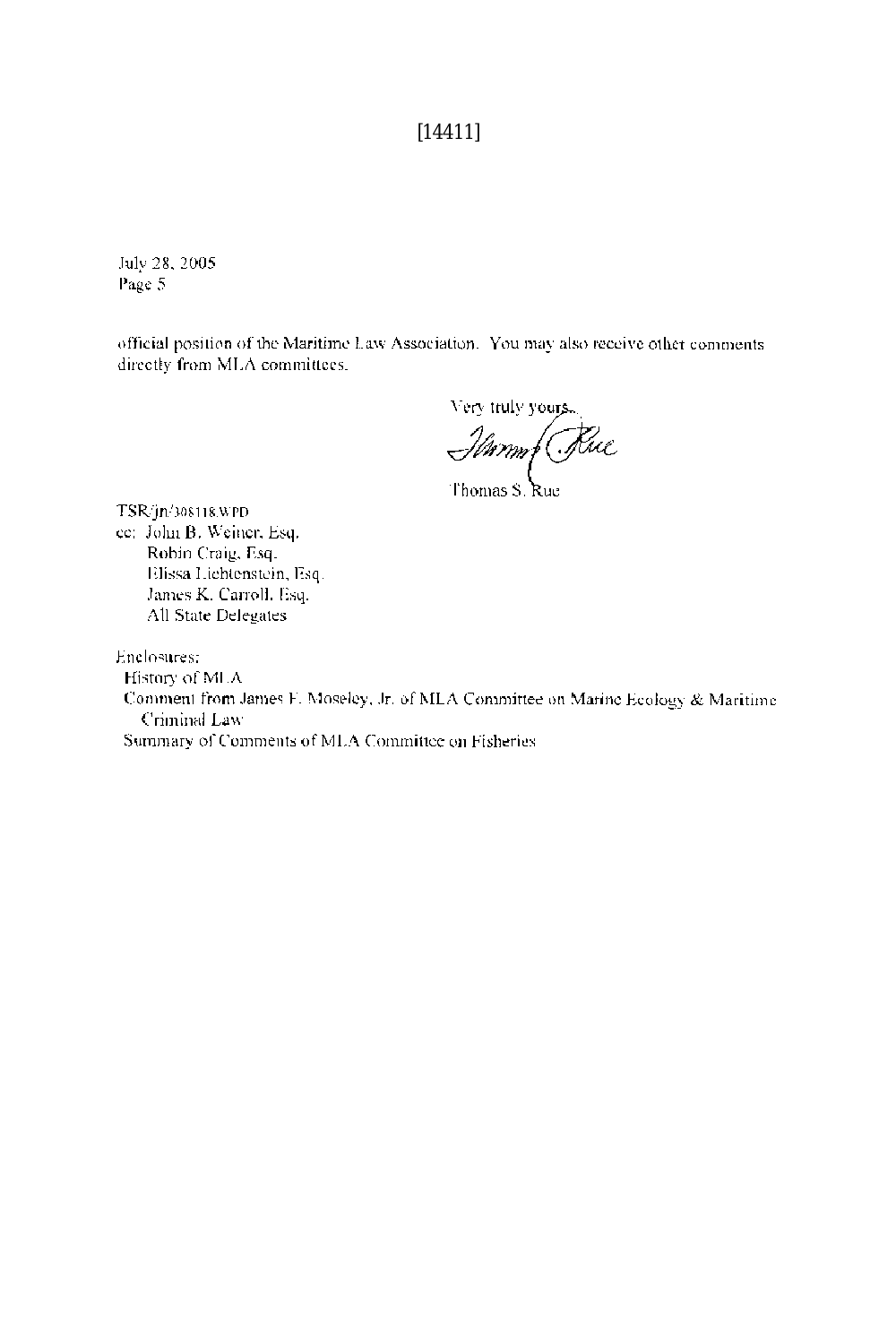### $[14412]$

#### THE MARITIME LAW ASSOCIATION OF THE UNITED STATES.

The Maritime Law Association of the United States was founded in 1899 with the intention of becoming a constituent member of the Comité Maritime International. The Association remains a supporter of uniformity in domestic and international maritime law and provides research into proposed and existing conventions and international agreements.

Our Association is composed of seventeen standing committees, including: Fisheries; Marine Feology: Carriage of Goods by Sea; Regulation of Vessel Operations; and International Organizations, Conventions and Standards. Because of our expertise, we are called on by various governmental agencies to advise them on various aspects of maritime law. We are presently a private sector advisor to the Department of State in regard to the UNCHRAL. initiative on carriage of goods by sea. We have been a supporter since the early 1980's of the Law of the Sea Convention of 1983. We remain a supporter of UNCLOS until this day.

We have also drafted and/or sponsored legislation concerning maritime atfairs, some of which has been adopted into law, including the Carriage of Goods by Sea Act, the Maritime Lien-Act, the Salvage Act, the Death on the High Seas Act, the Jones Act, the Suits in Admiralty Act, and the Public Vessels Act, to name a few. Most recently, we advised on the recodification of Fitle 46 of the U.S. Code. We continue to propose laws that will allow for the smooth functioning of maritime commerce. The U.S. Supreme Court has also considered our amicus briefs on important issues of maritime law.

307663.WPD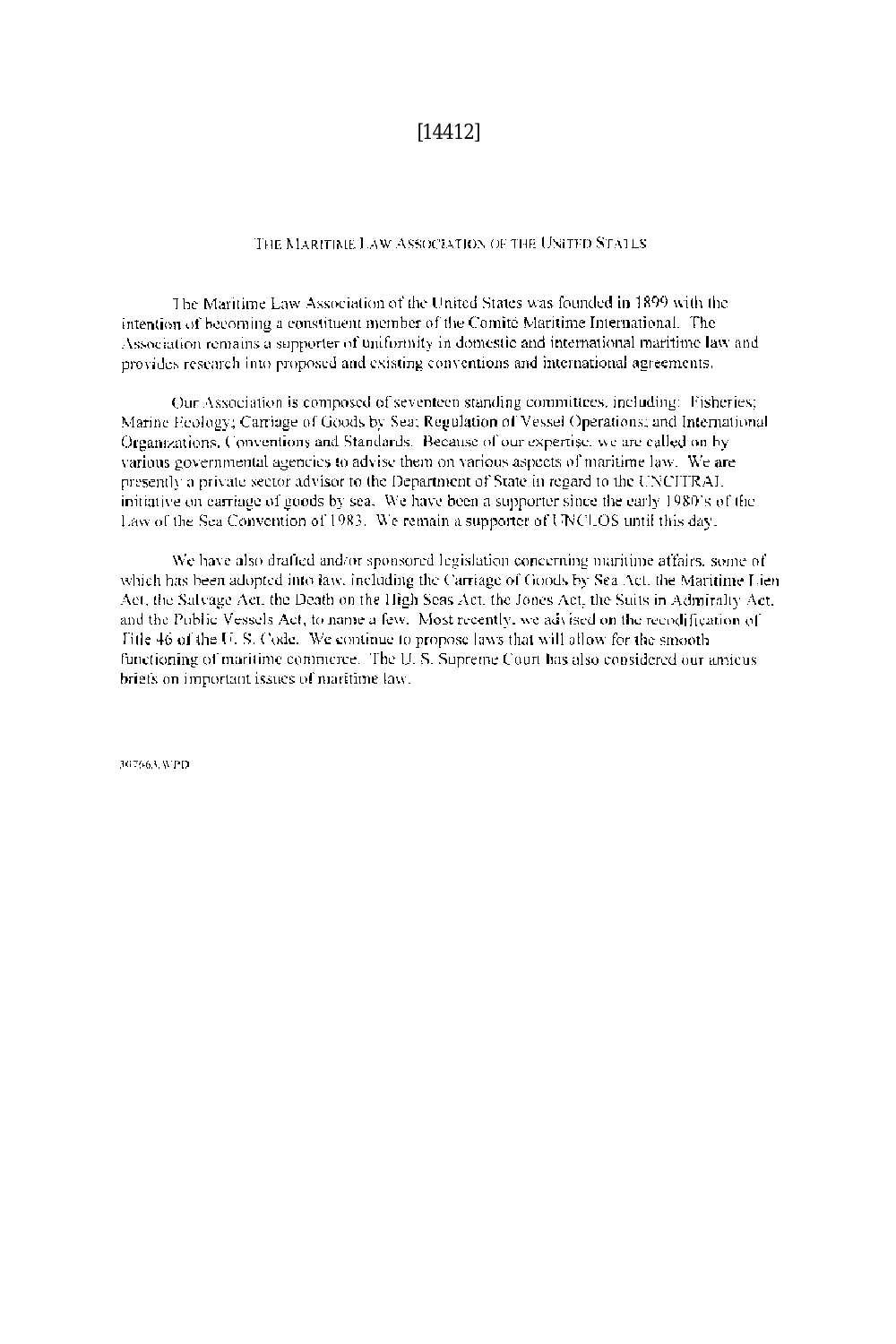$[14413]$ 

### MOSELEY PRICHARD PARRISH KNIGHT & JONES

501 W. Bay Street Jacksonville, FL 32202 James F. Moseley, Jr. (904) 356-1306

E-Mail: jmoselevjr@mppki.com

http://www.mppkj.com

July 28, 2005

### COMMENT ON ABA RESOLUTIONS 101A, 101B, AND 101C **OCEAN POLICY**

The American Bar Association Resolutions 101A, 101B, and 101C urge Congress and the President to pass comprehensive legislation on United States Ocean Policy. This memorandum is a brief comment submitted on behalf of the undersigned as Chairman of the Maritime Law Association Committee on Marine Ecology & Maritime Criminal Law.

Our Committee reviews legal and practical developments at the international, national, and state levels affecting liabilities arising from damage to the environment. Our Committee promotes uniformity in the area of environmental and criminal law and educates the general membership on issues and problems that arise in this area. In the past, our Committee has made submissions to Congress on proposed legislation on issues the Association felt were important including the ratification of proposed treatises and proposed statutory law. After reading documentation concerning the above-referenced resolutions, it is respectfully submitted that there are serious reservations about same that should be addressed.

While the resolutions do address an important issue dealing with a coordinated and comprehensive ocean policy, these three resolutions are incomplete concerning marine ecology. The resolutions do not address the needs and operations of agencies currently involved in ocean matters such as the United States Coast Guard, the U.S. Army Corps of Engineers, the Environmental Protection Agency, the Maritime Administration, and the Federal Maritime Commission. In order to implement a comprehensive ocean policy, the needs and resources of these agencies must be addressed. Next, ocean pollution which originates from shore-based facilities is a significant issue that the resolutions fail to address. Any comprehensive ocean policy must address shore-based ocean pollution. Further, these resolutions do not adequately address the places or ports of refuge for ships in distress, or the process for responding to requests for entry to such ports. The International Convention relating to Intervention on the High Seas in Cases of Oil Spill Casualties, 1969 is also not addressed. Finally, it is important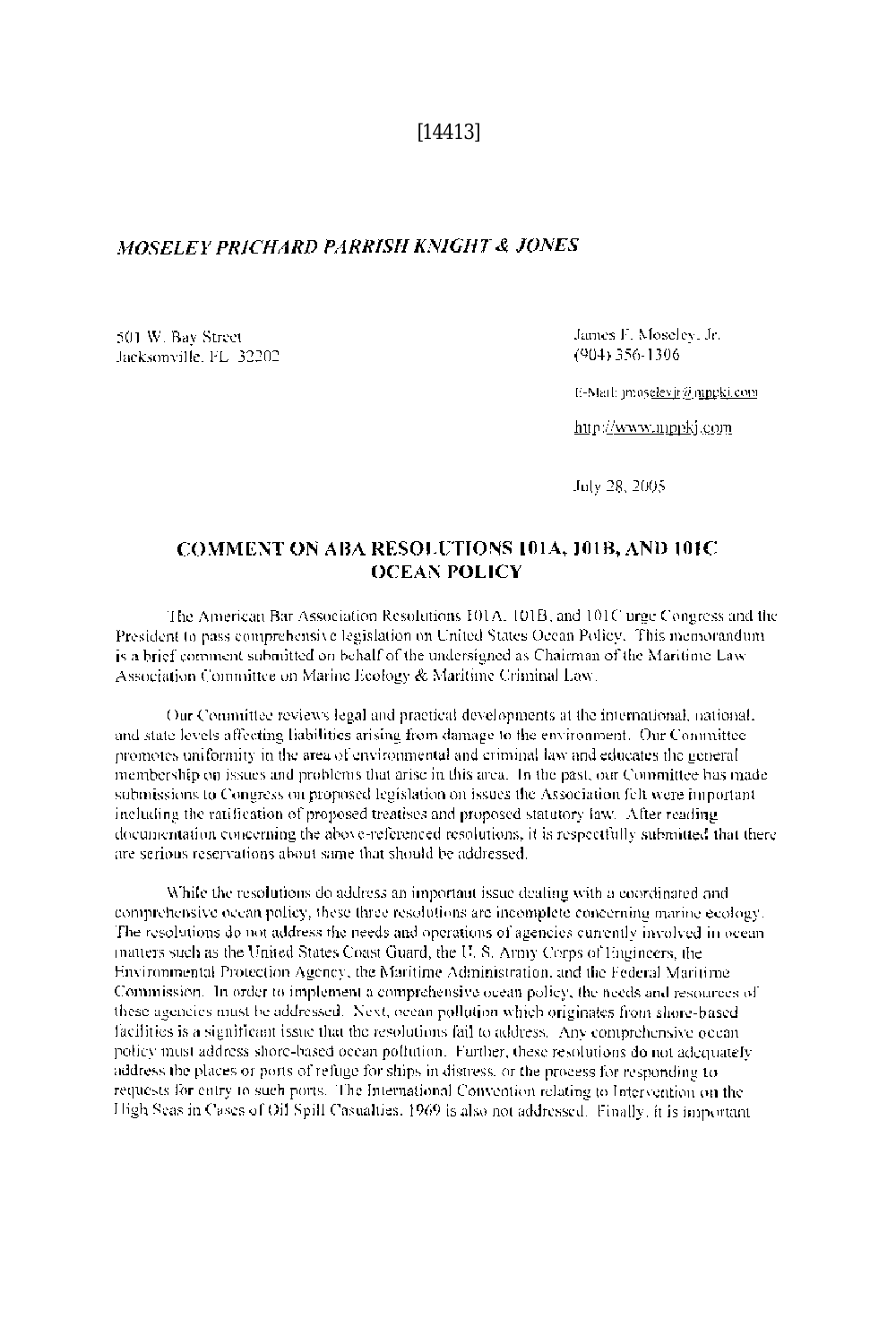$[14414]$ 

Ocean Policy Comment July 28, 2005 Page 2

that such a comprehensive uniform ocean policy should not negatively impact existing agencies. in their crucial role of protecting our oceans.

While a comprehensive national ocean policy is indeed important, it must address in a uniform manner certain issues raised above. If the Marine Ecology & Maritime Criminal Law Committee of the Maritime Law Association of the United States can assist with any of these issues, we stand ready to act.

The above comments represent the personal opinion of the undersigned and not the entire Committee.

Respectfully submitted.

James F. Moselev, Jr., Chairman Marine Ecology & Maritime Criminal Law Committee

308096 WPD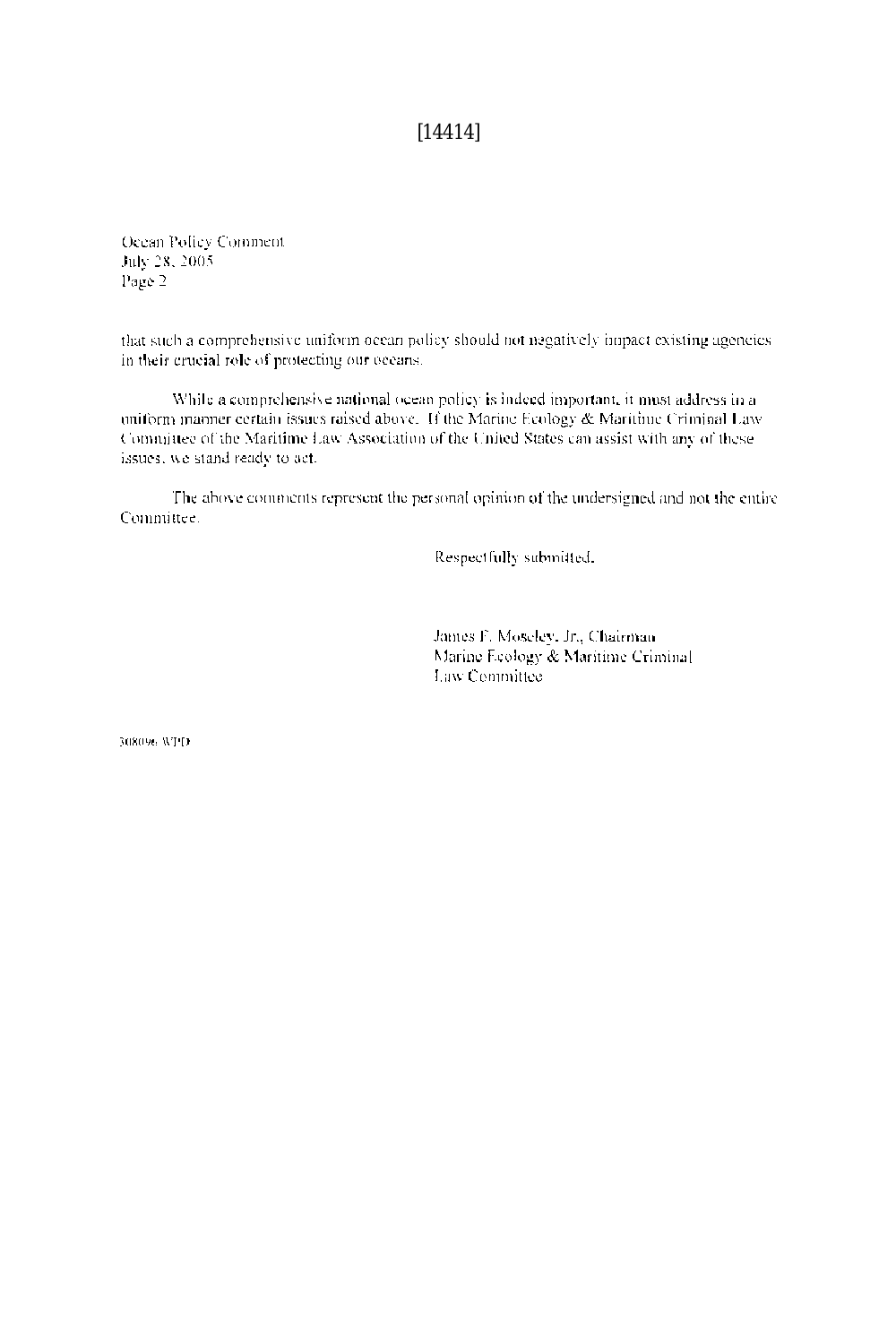# $[14415]$

#### Summary of the Comments of the MLA's Committee on Fisheries on the Proposed ABA Resolutions on Oceans Policy

We onpose the proposed resolutions on governmental restructuring and the management of domestic fisheries for the following reasons:

 $\mathbf{L}$ Governmental restructuring is unnecessary to ensure central federal coordination and oversight of fishery management. Under the Magnuson-Stevens Act, NOAA already provides central federal oversight of fishery management plans and regulations for the fisheries of the U.S. exclusive economic zone. See 16 USC §1854(a), (b), (c). The existing governmental structure, in which regional fishery management councils make recommendations for implementation by NOAA, is entirely consistent with sound management. NOAA has the authority under existing law to reject regional council recommendations that are not protective of the Nation's living marine resources and to initiate regulation where necessary if a regional council fails to do so. Further centralization of management decision making would not ensure better management decisions. Proposals to concentrate authority for fishery management decisions in Washington, D.C. seek to reduce the influence of coastal states and communities on fishery management decisions and increase the influence of remote environmental activists hostile to fishing. This is not desirable.

 $\overline{2}$ . Existing governmental structures are compatible with sustainable fisheries. management. We do not accept the assumption of the draft resolutions and accompanying Reports that the existing system of fisheries management has failed or cannot be trusted to manage the Nation's fishery resources to achieve sustainability. The Reports accompanying the draft resolutions overstate the extent to which the Nation's fishery resources have been depleted by overfishing. In fact, the Nation's largest fisheries -- those of the EEZ off Alaska<sup>1</sup> -- are universally acknowledged to be healthy and well-managed. Existing governmental structures are capable of producing sound management decisions.

Ã. An "overarching national oceans policy" that is hostile to commercial fishing is not in the national interest. The Magnuson-Stevens Act currently requires that federal fishery management measures "prevent overfishing while achieving on a continuing basis, the optimum yield from each fishery."  $16$  USC  $\S 1851(a)(1)$ . The proposed resolutions would abandon this balanced approach in favor of an "overarching" protectionist policy that would require decision makers to resolve all uncertainties against commercial utilization of fishery resources. We do not believe that such a policy shift is desirable.

Preventing overfishing and promoting sustainable use are core objectives of existing national fisheries policy. We oppose shifting to a policy, reflected in the draft resolutions, that would require fisheries to be closed or radically restricted as the default option, solely because there is no reliable scientific data on ecosystem interactions or the data are inconclusive -circumstances which are the norm rather than the exception in fisheries management.

<sup>&</sup>lt;sup>1</sup> These fisheries generate harvests in excess of 2 million ntt, annually; i.e., more than four hitlich pounds.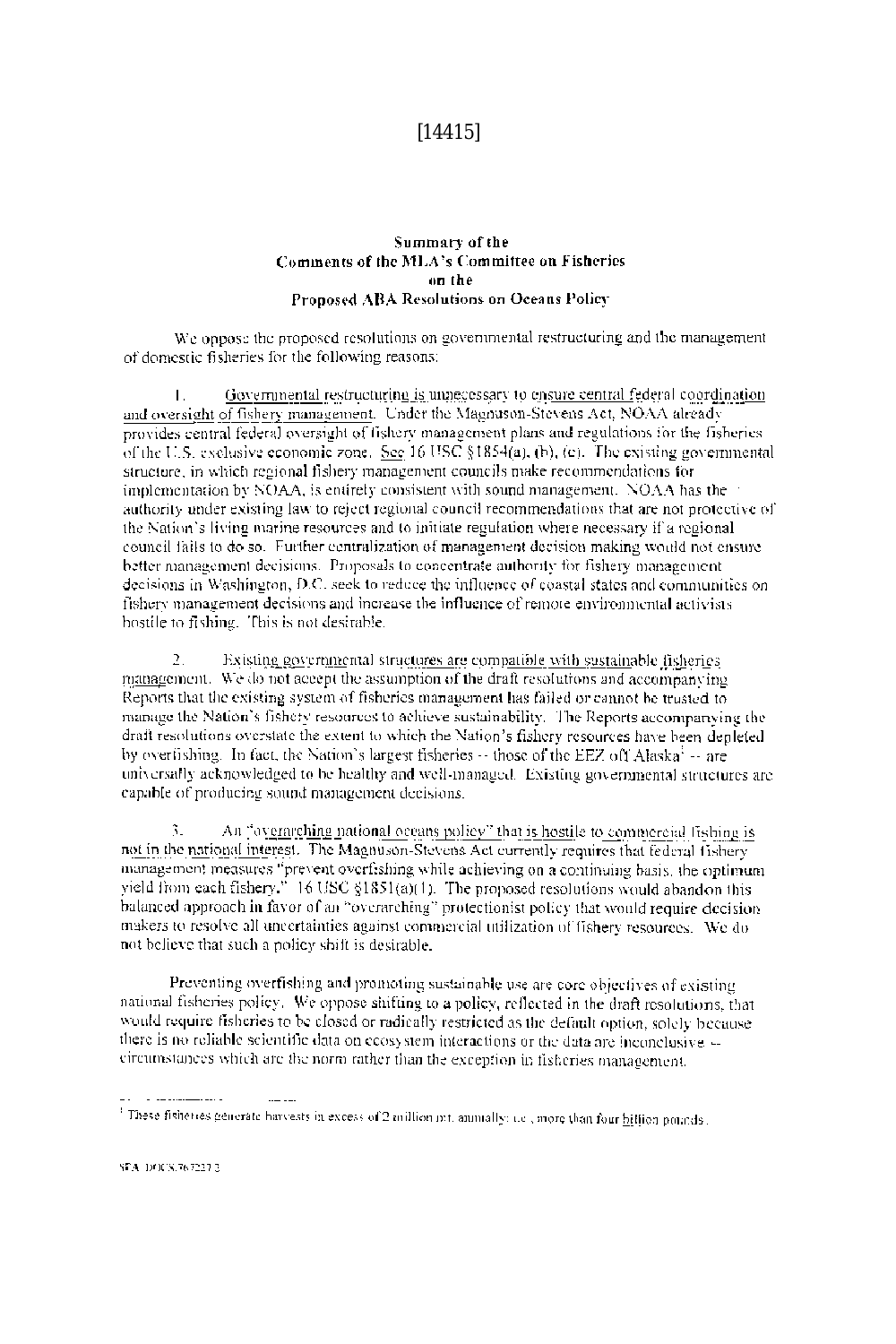# $[14416]$

Marine protected areas should be used in only limited circumstances where their  $\mathbf{I}$ benefits can be demonstrated. The hostility of the draft resolutions and accompanying Reports to commercial fishing is reflected in their uncritical acceptance of the benefits touted for marine protected areas (MPAs). With a few exceptions, MPAs are not useful for preserving or restoring depleted fish stocks for the simple reason that fish can and do typically move over extensive ocean areas in response to changing ocean conditions, the distribution of prey species, etc. In their greater mobility, fish are generally very different from land animals. The ability of numans to nermanently occupy and alter terrestrial habitat is very different from the impact of transient fishermen on the ocean environment. The analogy of the National Park system is inant. Flexible, temporary area closures, gear restrictions or quota reductions are more likely to be protective than permanent MPAs, when special protections for depleted fish stocks are warranted. Use of nermanent, fixed MPAs should be limited to the protection of unique benthic environments, such as those that support deep water coral beds or coral reefs.

 $\overline{S}$ . The draft resolutions are purely political statements unsupported by an independent analysis of either the facts or the law. The credibility of the ABA's resolutions is dependent on a close connection with the legal expertise of the ABA's members. However, the proposed resolutions are almost purely political statements. The proposed resolutions are not supported by an analysis of the legal issues relevant to the proposals. For example, there is no analysis of the existing authority of NOAA under the Magnuson-Stevens Act to ensure sustainable fishing practices or to introduce ecosystem management.<sup>2</sup>

The drafters of the proposed resolutions rely heavily on the Pew Oceans Commission for their facts and conclusions. In this regard, they appear to have been overly influenced by the Pew Commission's hostility toward commercial fishing and alarmism about the current state of the Nation's fishery resources.

Existing management structures are capable of effectively managing the Nation's fishery resources, rebuilding depleted stocks where they exist and implementing ecosystem-based. management. Fisheries management should not be governed by an "overarching" national policy hostile to tishing. The existing balanced policy of the Magnuson-Stevens Act -- which requires fishery managers to meet environmental objectives while minimizing disruption of the Nation's fisheries -- is sound.

 $^3$  Relevant provisions of the Magnusen-Stevens Act already require that fishery management plans "(1) contain the conservation and management measures . . . necessary and approprime . . . to prevent overfishing and rebuild overlished stocks, and to protect, restore, and promote the long-term health and stability of the fishery; ... (7) describe and identify essential fish habital for the fishery . . . , minimize to the extent practicable adverse effects on such habitat caused by fishing, and identify other actions to encourage the conservation and enhancement of such habitat;  $\ldots$  (9) ... minimize by eatel),  $\ldots$ ; (10) specify objective and measurable criteria for identifying when the fishery to which the plan applies is overfished ... and, in the case of a fishery which the Council or the Scoretary has determined is approaching an overfished condition or is overfished, contain conservation and management ineasures to prevent overfishing or end overfishing and rebuild the fishery; ... " 16 USC §1853(a)(1), (7), (9), (10), "Optimum yield" is the harvest level that will produce "the greatest overall benefit to the Nation ... taking into necount the protection of marine ecosystems." 16 USC §1802(28)(A). In the case of an overfished fishery, the determination of optimum yield must provide for rebuilding of the population to a level sufficient to produce maximum sustainable yield. 16 USC §1802(28)(C). See also 16 USC §1854(e) (rebuilding overfished fisheries).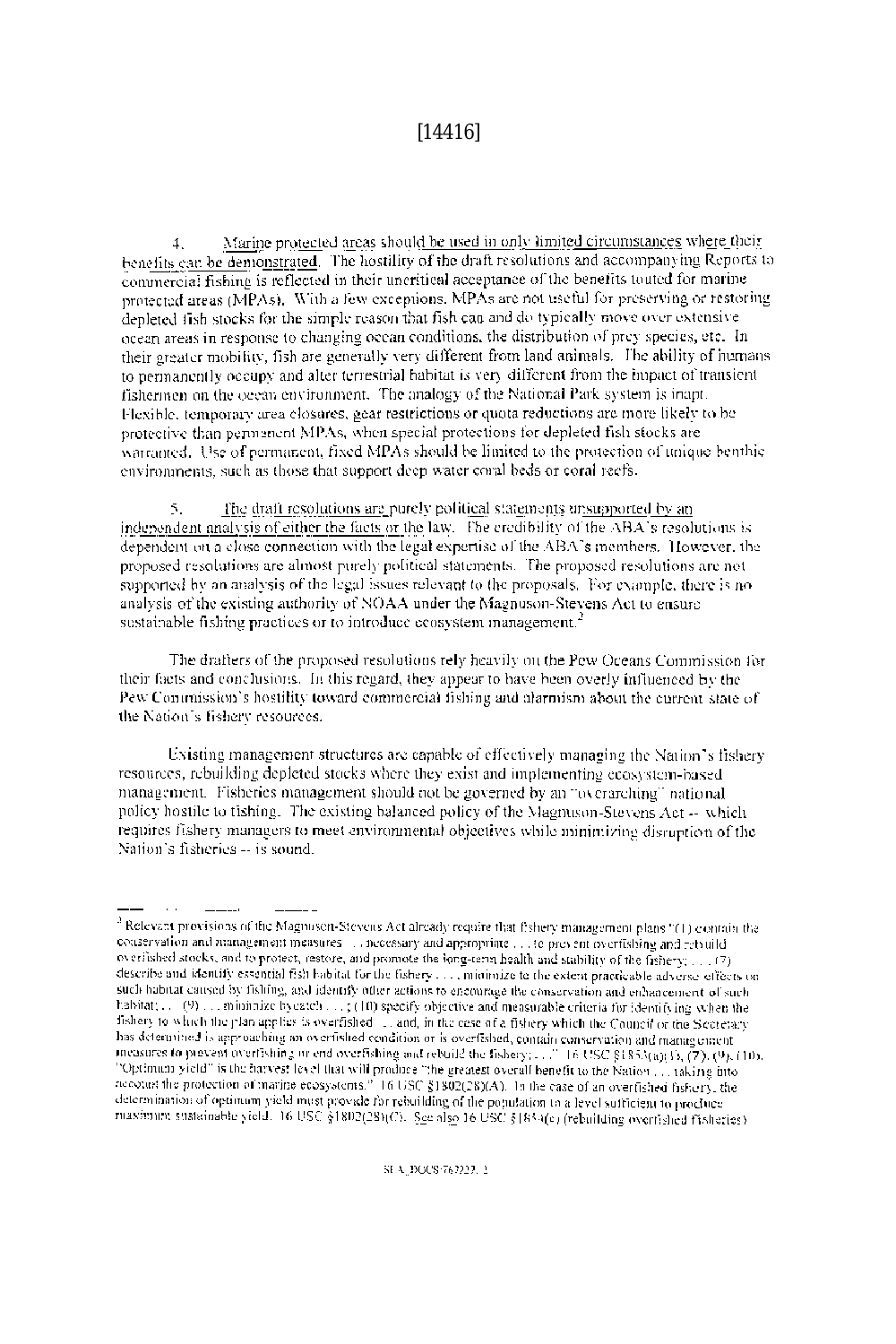### [14417]

# **MINUTES OF THE BOARD OF DIRECTORS MEETING OF THE MARITIME LAW ASSOCIATION OFTHE UNITED STATES**

Held in the Québec Room Fairmont le Château Montebello 392 Notre Dame Montebello, Québec on August 20, 2005  $8:30 a.m.$ 

The August 20, 2005 meeting was called to order by President Thomas S. Rue at 8:30 a.m. In addition to President Rue, the following officers also were present:

> Lizabeth L. Burrell, First Vice President Warren J. Marwedel, Second Vice President James W. Bartlett, III, Secretary Patrick J. Bonner, Treasurer Philip A. Berns, Membership Secretary Raymond P. Hayden, Immediate Past President

The following directors also were present:

Dennis L. Bryant John M. Ryan Christopher O. Davis Harold K. Watson Edward F. Lebreton, III John M. Woods Stephen V. Rible

Allan R. Kelley M. Hamilton Whitman, Jr.

At the invitation of President Rue, Past Presidents Chester D. Hooper and James F. Moseley also attended the meeting.

### **SECRETARY'S REPORT**

Upon motion duly made and seconded, the minutes of the May 5, 2005 meeting were unanimously approved and accepted. The minutes of the May 5, 2005 meeting of the Board of Directors will be published in the Spring 2005 issue of the PROCEEDINGS.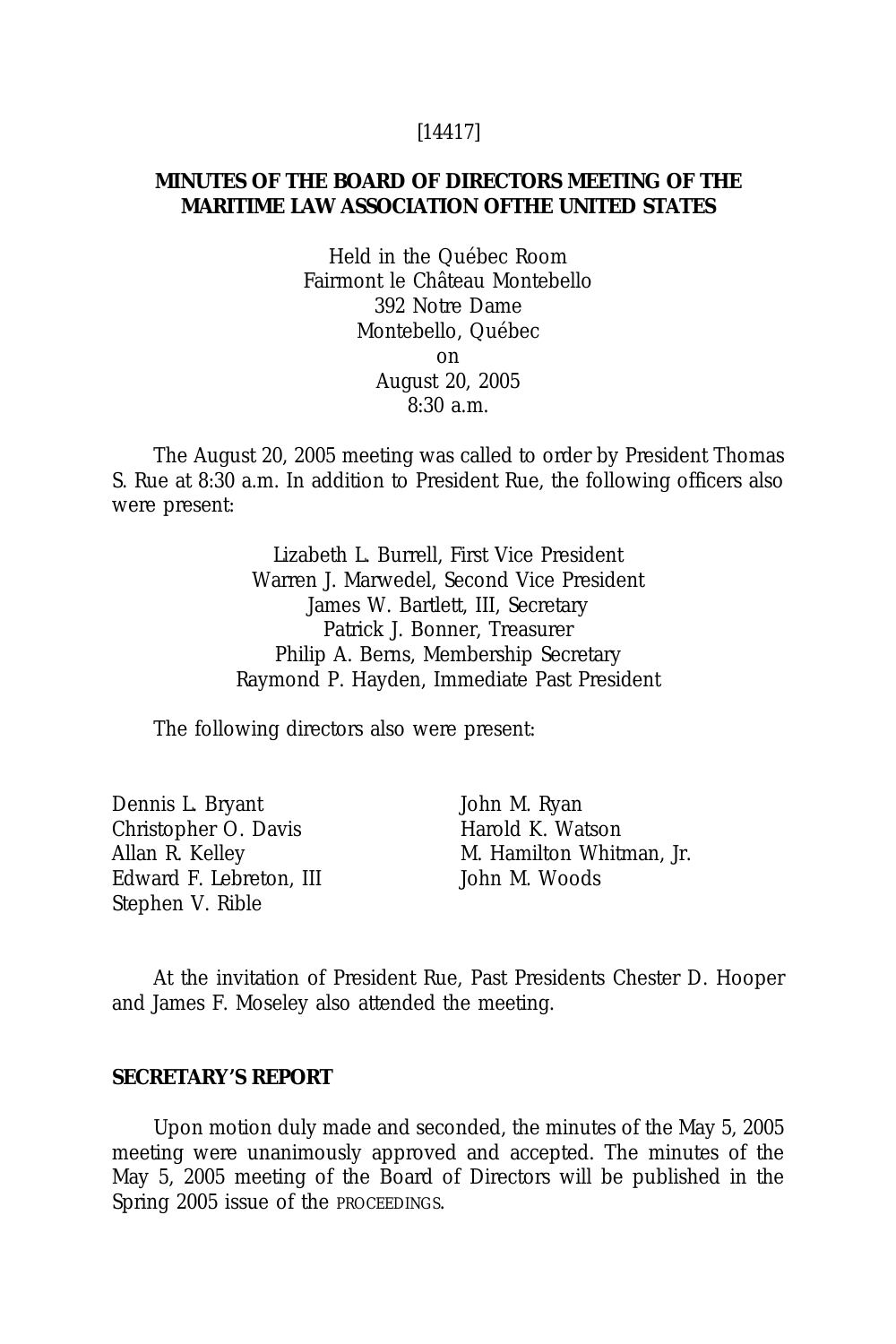### [14418]

# **TREASURER'S REPORT**

Treasurer Patrick J. Bonner of New York presented the Treasurer's Report for the three months ended April 30, 2005. He reported that as of April 30, 2005, the MLA had cash and investments of approximately \$356,783.98, which represents an improvement over that figure for this time last year.

Treasurer Bonner reported that approximately 85% of this year's dues have been collected.

The annual audit of the MLA books was recently completed, and all went well.

Upon motion duly made and seconded, the Treasurer's report was unanimously approved and accepted. A copy of the Treasurer's formal written report for the three months ended April 30, 2005 will be appended to the original of these minutes.

## **MEMBERSHIP SECRETARY'S REPORT**

Membership Secretary Philip A. Berns of Henderson, Nevada recommended the admission of nine lawyers nominated for Associate membership. Upon motion duly made and seconded, the applications of the following nine Associate members were approved:

> Antonios C. Backos of New York, New York Michael J. Daly of Providence, Rhode Island John T. Jozwick of Scottsdale, Arizona Paul G. Kratzig of Corpus Christi, Texas E. Richard Ogrodowski of Pittsburgh, Pennsylvania Kevin L. Mcgee of Philadelphia, Pennsylvania Lisa O'Neill of Miami, Florida Kevin J. Philbin of New York, New York H. Jake Rodriguez of New Orleans, Louisiana

Mr. Berns reported that a former member, Terence K. McGee, of Seattle, Washington, had applied for reinstatement. Upon motion duly made and seconded, the reinstatement of Terence K. McGee was approved.

Mr. Berns recommended approval of the nomination of the Honorable Richard J. Arcara of the United States District Court for the Western District of New York as a Judicial member. Upon motion duly made and seconded,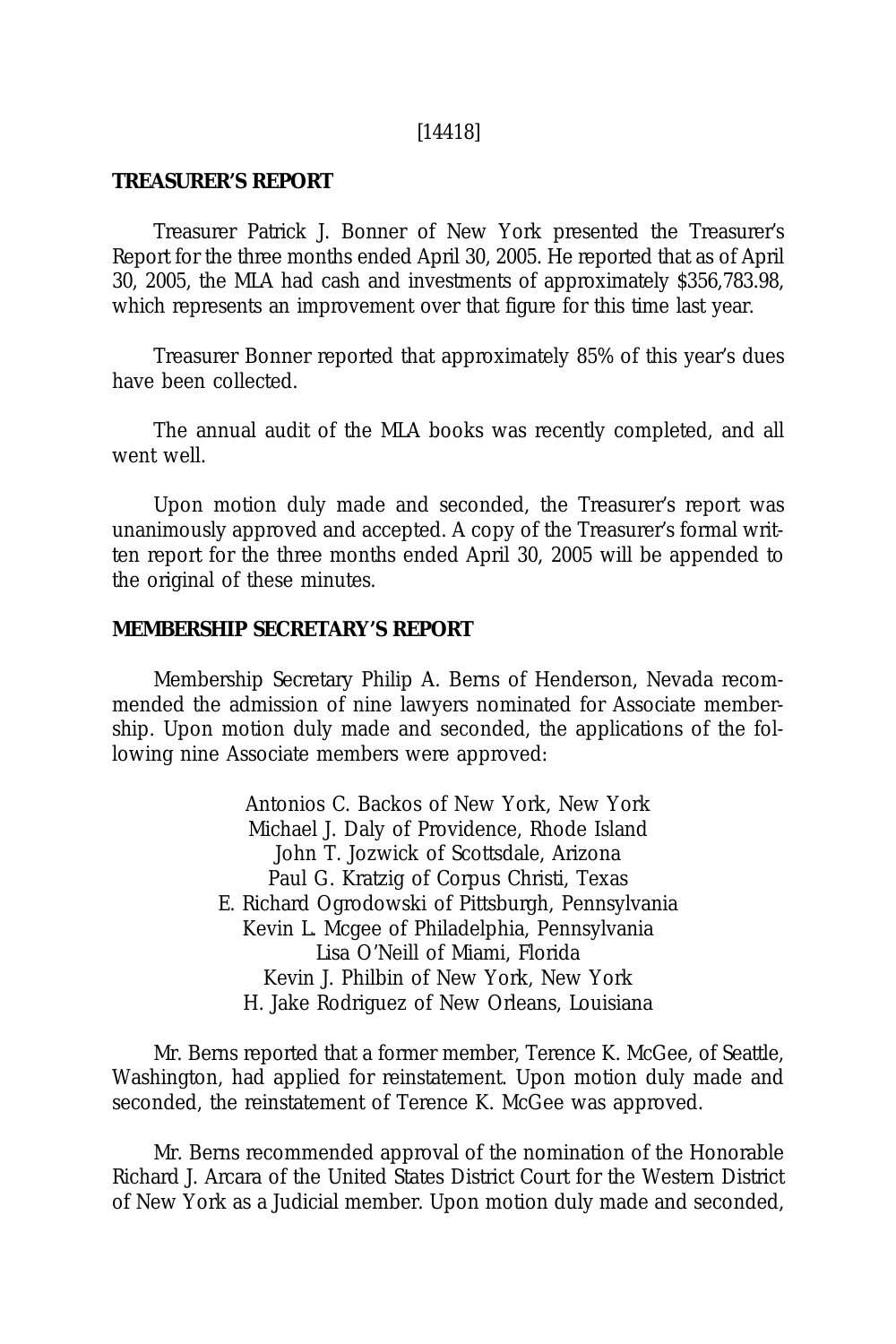## [14419]

the nomination of the Honorable Richard J. Arcara as a Judicial member was approved.

Mr. Berns reported with regret the deaths of the following MLA members:

> Edward L. Tubens of Unadilla, New York Francis M. Shea of Washington, D.C. The Honorable Morris E. Lasker of New York, New York The Honorable Nina Gershon of New York, New York

Mr. Berns recommended that the MLA directory be printed biannually rather than annually. Considerable savings will be realized if the directory is printed only every two years. The most current information relating to members can now be found on the MLA website. If the MLA directory were to be printed biannually, the next directory would be printed in August 2006. Upon motion duly made and seconded, the biannual printing of the MLA directory was approved.

After the admission of the nine new associate members, the reinstatement of Terence K. McGee, and the admission of the honorable Richard J. Arcara as a Judicial member, the total membership of the MLA is 3,117.

Upon motion duly made and seconded, the Membership Secretary's report was unanimously approved and accepted. A copy of the Membership Secretary's written report will be appended to the original of these minutes.

### **DISCUSSION ITEMS AND REPORTS**

### **Title 46 Codification**

Director Dennis J. Bryant, who also is Chair of the MLA A*d Hoc* Committee on the Title 46 Codification, reported that the bill was reported out of the House Judiciary Committee on July 14, 2005. He expects Congress will vote to codify the uncodified portions of Title 46 of the United States Code during the current session.

### **2005 Fall Meeting**

President Rue reported that the arrangements for the 2005 Fall Meeting in Scottsdale Arizona are going well. The CLE programs that will take place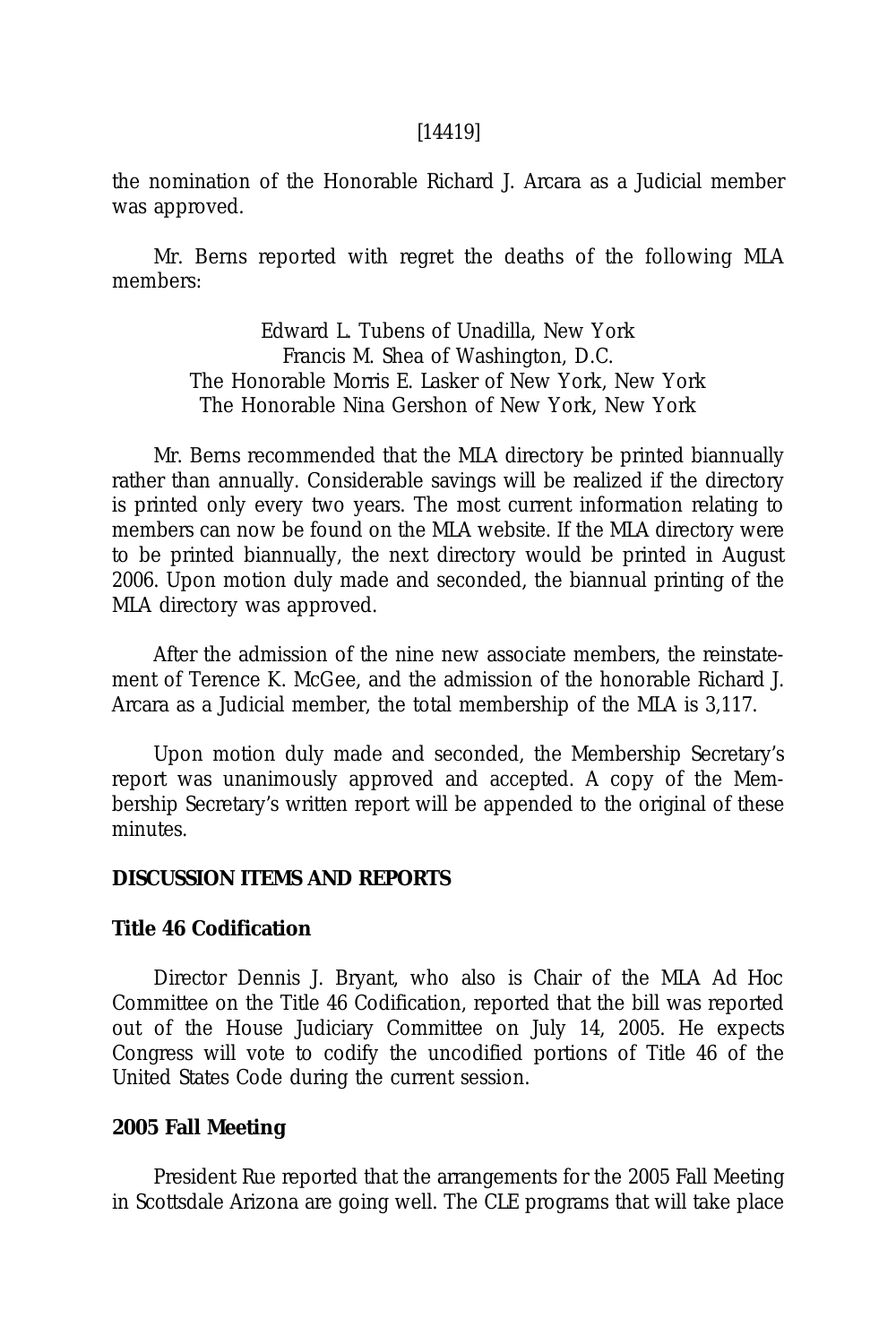#### [14420]

on Thursday, November 3 and Friday, November 4 will feature speakers Gregory Linsin of the Environmental Crimes Section of the Department of Justice and Mary Helen Carlson of the Office of the Assistant Legal Advisor for Private International Law of the Department of State. President Rue has sent invitations to numerous foreign guests.

### **Comité Maritime International**

Director Christopher O. Davis, who is Chair of the Committee on International Organizations, Conventions, and Standards and is a Councillor on the Executive Council of the CMI, reported that a CMI Colloquium will take place in Cape Town, South Africa on February 12-15, 2006. Some of the issues that will be addressed will be fair treatment of seafarers, places of refuge, wreck removal, marine insurance, limitation, and transport law.

### **Proposed ABA Resolution on U.S. Oceans Policy**

Past President James F. Moseley of Jacksonville, Florida reported on his attendance at the recent American Bar Association in Chicago, at which he voiced the MLA's concerns relating to three proposed resolutions that were before the ABA House of Delegates. President Rue had earlier expressed the MLA's concerns in a letter dated July 28, 2005 to the Chair of the ABA Standing Committee on Environmental Law, the content of which had been approved by the MLA Board of Directors. Mr. Moseley reported that the resolutions were approved by the ABA House of Delegates on a voice vote. Mr. Moseley, as the MLA's delegate to the House of Delegates, voted against the three resolutions. As a result of meetings following the House of Delegates vote, the MLA received an invitation to have a non-voting membership on the ABA Standing Committee on Environmental Law.

#### **UNCITRAL**

Past President Chester D. Hooper reported on the progress of the working group dealing with choice of law relating to the proposed carriage of goods convention. It is the position of the MLA that the convention should preserve cargo's right to choose between the law of the place of origin, the place of destination, the principal place of business of the carrier, or the form chosen in the contract for arbitration of the dispute.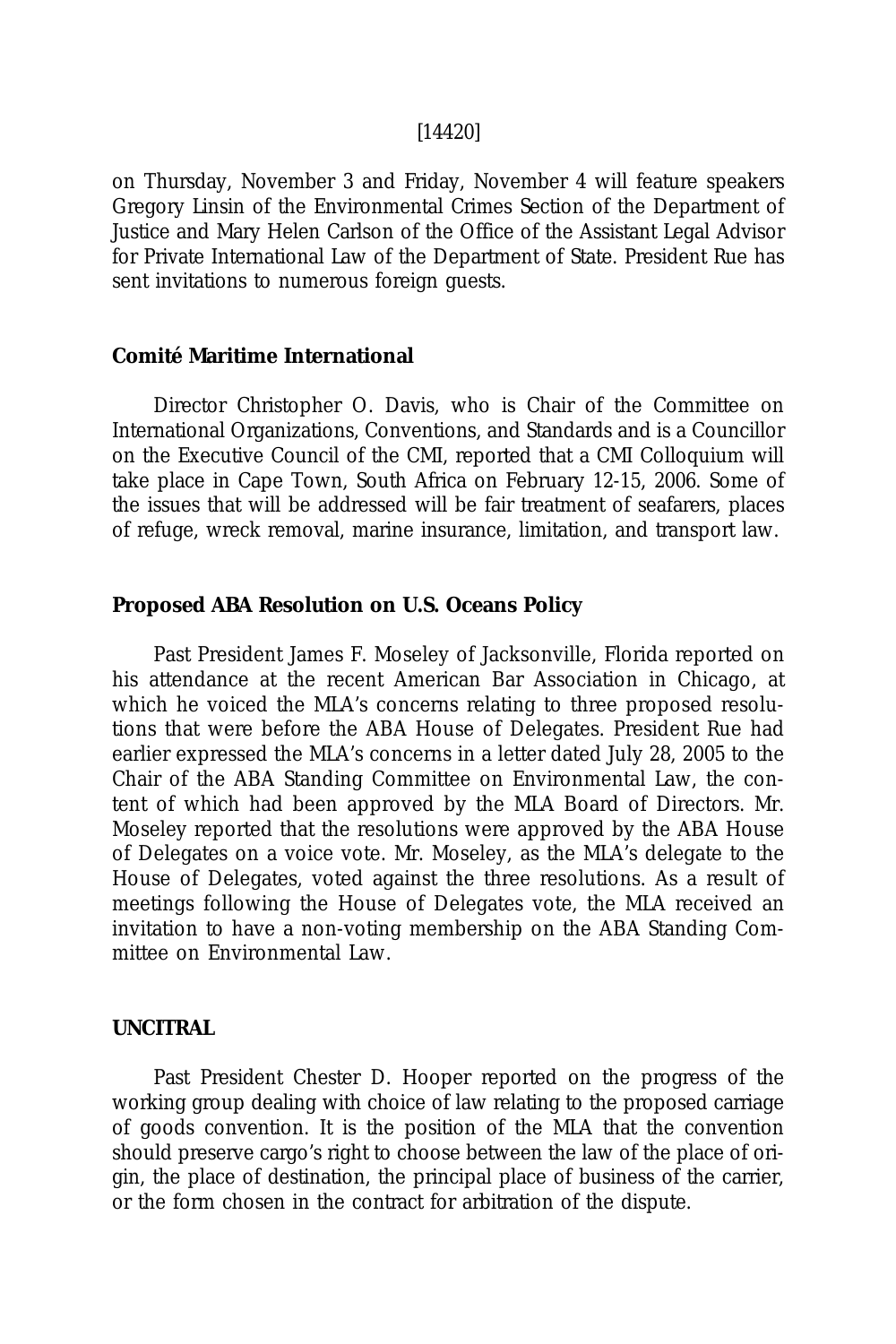### [14421]

## **MLA Website**

Treasurer Bonner reported that the upgrade of the MLA website should be completed by November, so as to allow us to introduce it to the membership at the Fall Meeting in Scottsdale.

# **2006 Spring Meeting**

Negotiations are underway to hold the reception and dinner in connection with the 2006 MLA Spring Meeting in New York at Pier 60 at 20th Street and the Hudson River.

### **2006 Fall Meeting**

As reported in the minutes of the May 5, 2005 meeting of the Board of Directors, it has been proposed that the 2006 MLA Fall Meeting be held in San Francisco on October 4–7, 2006. This meeting would be held in conjunction with the Pacific Admiralty Seminar and also would coincide with Fleet Week In San Francisco. Upon motion duly made and seconded, the Board unanimously approved holding the 2006 MLA Fall Meeting in San Francisco.

# **Hague Convention**

President Rue reported that on behalf of the MLA Alan Van Praag of New York attended a U.S. State Department Advisory Committee meeting in Washington on May 9, 2005. Mr. Van Praag reported that it appears that the Advisory Committee will adopt the position of the MLA that contracts for carriage of goods and passengers at sea will be exempted from the draft convention.

# **Law Student Division**

Membership Secretary Berns will prepare a letter to be sent to admiralty law professors.

# **Board Liaisons**

Board members are to monitor the Committees for which they are the liaisons and provide Board of Directors meeting agenda items to address subjects their Committees want addressed. Board liaisons also are to ensure that Committee Chairs are following the Committee Chair's Guide.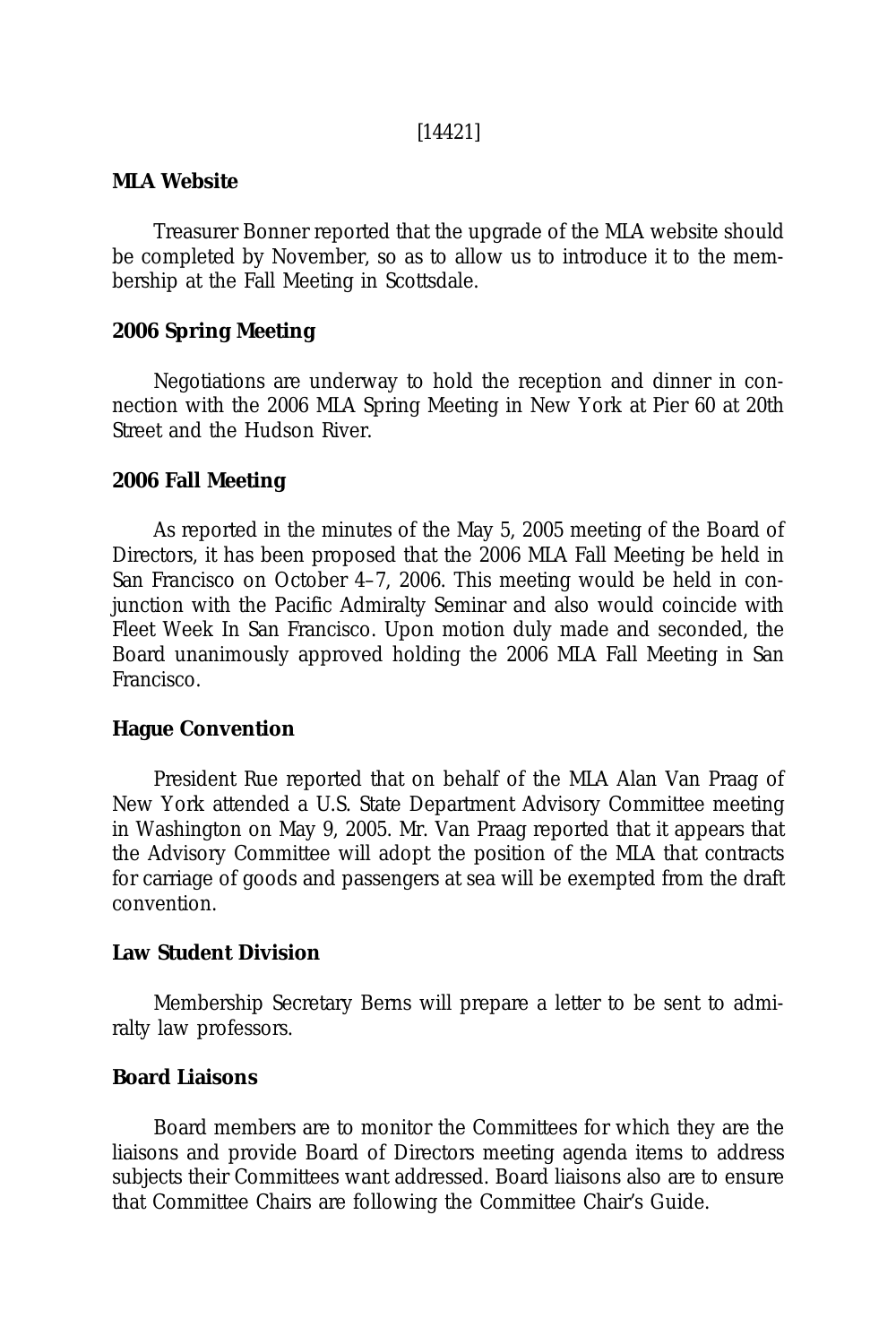# [14422]

# **Presidential Activities**

President Rue reported that he had attended the following meetings or events:

- A. Average Adjusters Association Meeting and Dinner, London—May 12, 2005.
- B. SEALI Seminar—June 24, 2005.

# **Future Officer and Board Meetings**

- A. MLA Fall Meeting, Scottsdale, Arizona—November 2–6, 2005.
- B. Officers Meeting, Washington, D.C.—January 2006.

There being no further business to come before the Board of Directors, the meeting was adjourned at 10:55 a.m.

> Respectfully Submitted, James W. Bartlett, III, Secretary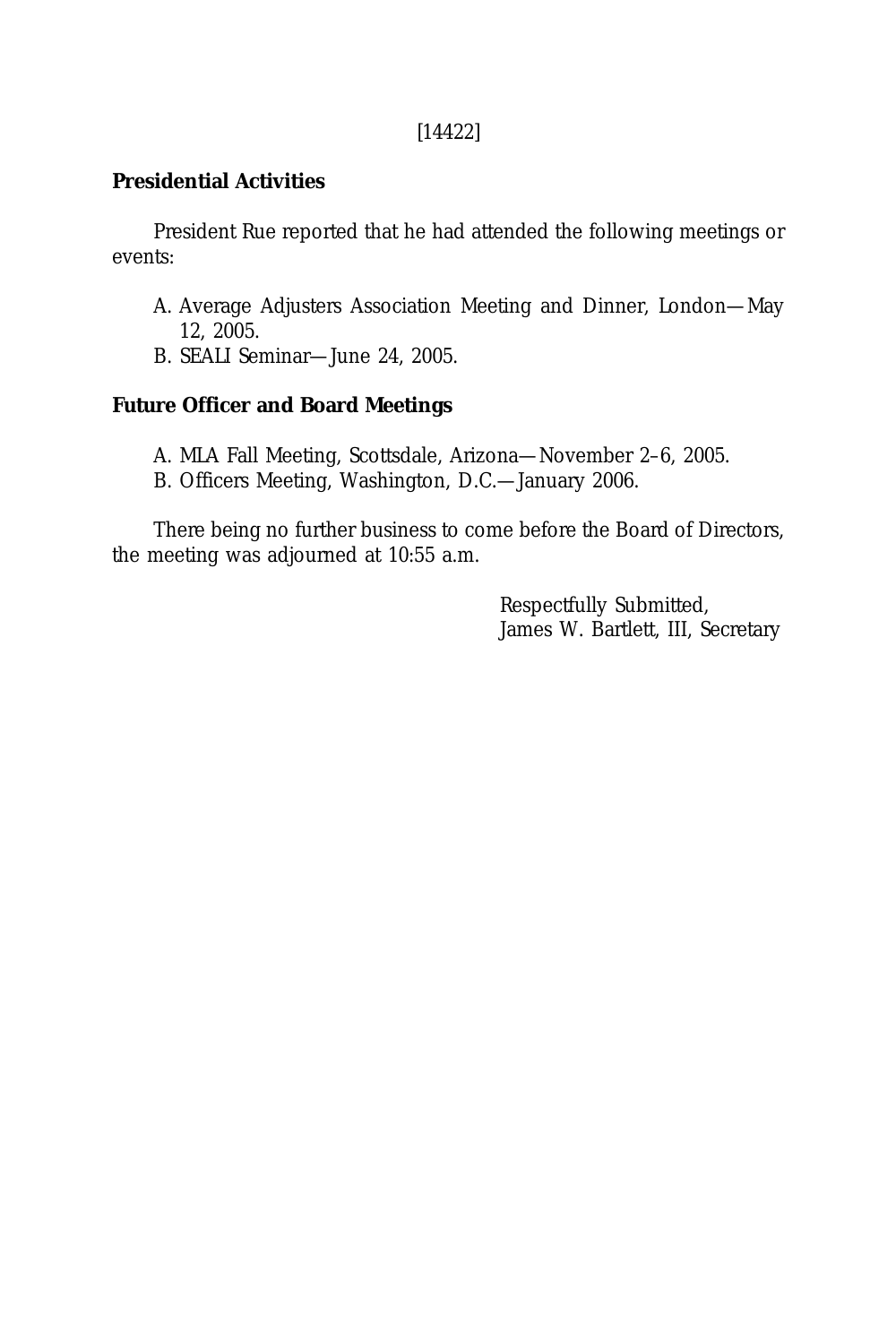#### [14423]

## **MINUTES OF THE BOARD OF DIRECTORS MEETING OF THE MARITIME LAW ASSOCIATION OF THE UNITED STATES**

Held in the Salon Princesa The Fairmont Scottsdale Princess 7575 East Princess Drive Scottsdale, Arizona on November 3, 2005 2:00 p.m.

The November 3, 2005 meeting was called to order by President Thomas S. Rue at 2:08 p.m. In addition to President Rue, the following officers also were present:

> Lizabeth L. Burrell, First Vice President Warren J. Marwedel, Second Vice President James W. Bartlett, III, Secretary Patrick J. Bonner, Treasurer Philip A. Berns, Membership Secretary Raymond P. Hayden, Immediate Past President

The following directors also were present:

| Dennis L. Bryant     | Stephen V. Rible         |
|----------------------|--------------------------|
| Robert J. Gruendel   | John M. Ryan             |
| Christopher O. Davis | Harold K. Watson         |
| Allan R. Kelley      | M. Hamilton Whitman, Jr. |
| Sandra L. Knapp      | John M. Woods            |

At the invitation of President Rue, Marion E. McDaniel, Jr., John A. Edginton, Ben L. Reynolds, Dennis Minichello, and Kevin G. O'Donovan also attended the meeting.

### **SECRETARY'S REPORT**

Upon motion duly made and seconded, the minutes of the August 20, 2005 meeting of the Board of Directors were unanimously approved and accepted. The minutes of the August 20, 2005 meeting of the Board of Directors will be published in the Fall 2005 issue of the PROCEEDINGS.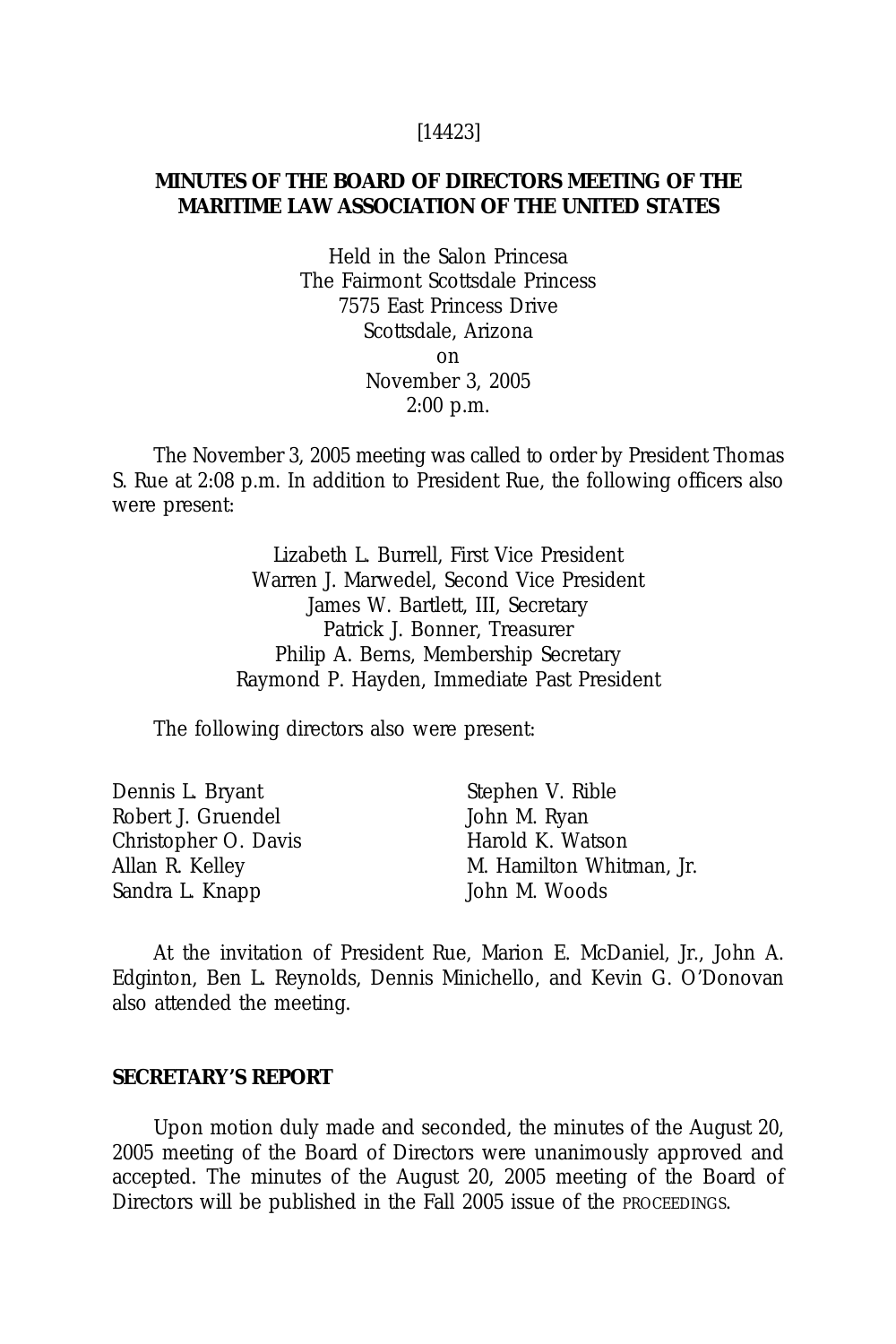#### [14424]

## **TREASURER'S REPORT**

Treasurer Patrick J. Bonner of New York presented the Treasurer's report for the three months ended July 27, 2005. He reported that as of July 27, 2005, the MLA had cash and investments of \$334,066.01, which represents an improvement of approximately \$40,000 over that figure for this time last year. Since July 27, 2005, the MLA has incurred various additional expenditures in the form of Comité Maritime International dues, an advance for the spring MLA dinner at Pier 60 in New York, and a working account for the Scottsdale meeting.

Treasurer Bonner reported that approximately 86.7% of this year's dues have been collected. Treasurer Bonner provided a copy of the statement of cash receipts and disbursements as of April 30, 2005 prepared by the MLA's independent auditors.

Upon motion duly made and seconded, the Treasurer's report was unanimously approved and accepted. A copy of the Treasurer's formal written report for the three months ended July 27, 2005 will be appended to the original of these minutes.

### **MEMBERSHIP SECRETARY'S REPORT**

Membership Secretary Philip A. Berns of Henderson, Nevada reported that six Associate member applications for Proctor status were received and approved by the Proctor Admissions Committee. Mr. Berns moved for the approval of the elevation of the six Associate members to become Proctor members. The motion was seconded, and the following Associate members were approved for Proctor status by a unanimous vote of the Board of Directors:

> John A.C. Cartner of Washington, D.C. Anthony R. Filiato of New York, New York F. Max Hardberger of Lacomb, Louisiana Robert B. Hopkins of Baltimore, Maryland Christopher W. Nicoll of Seattle, Washington Jason P. Waguespack of New Orleans, Louisiana

Pursuant to Section 203 of the MLA By-laws, an application was received nominating Mary Helen Carlson of the Office of Legal Advisor for Private International Law of the United States Department of State for mem-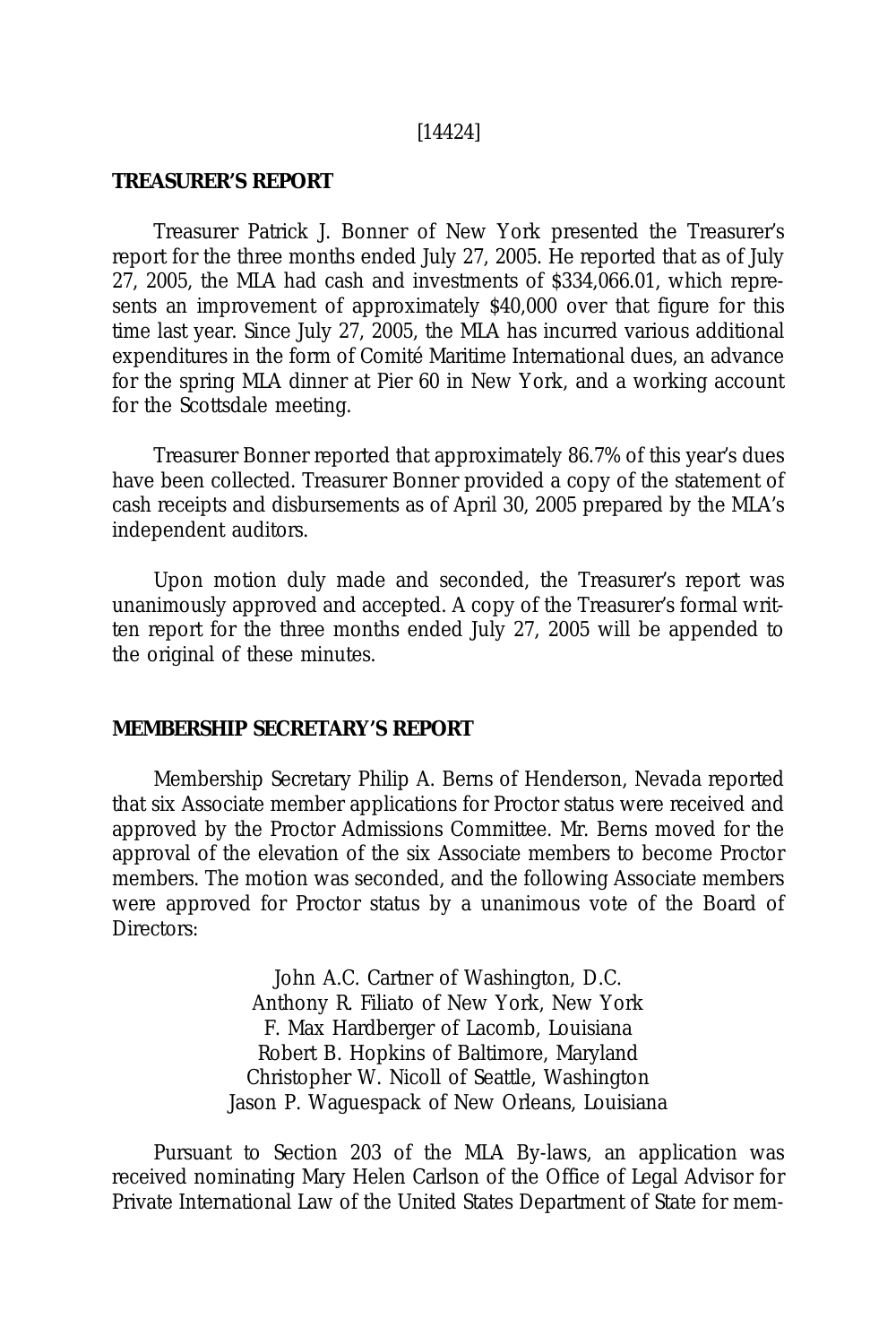bership in the MLA and requesting a waiver of the four-year requirement for achieving Proctor status. The Proctor Admissions Committee recommended that the four-year requirement be waived. By a unanimous vote of the Board of Directors, Mary Helen Carlson was approved as a Proctor member.

Mr. Berns recommended the admission of 18 lawyers for Associate membership. Upon motion duly made and seconded, the applications of the following 18 Associate members were approved:

> Kim A. Alexander of San Francisco, California Timothy J. Bergere of Philadelphia, Pennsylvania Keith A. Brady of New York, New York Conte Cicala of San Francisco, California John H. Cigavic of San Francisco, California Mark J. Condon of Minneapolis, Minnesota Michael D. Eriksen of West Palm Beach, Florida Edward P. Flood of New York, New York Matthew Johnson of Minneapolis, Minnesota Brian Judge of Washington, D.C. Atlantis Tillman Langkowski of San Francisco, California Ian James Lennard of New York, New York John J. Levy of Cherry Hill, New Jersey Thomas P. Marian of The Woodlands, Texas Anthony J. Mazzeo of Washington, D.C. Jean Claude Mazzola of White Plains, New York Thomas Kent Morrison of New Orleans, Louisiana Eric Troels Wiberg of Charlestown, Massachusetts

The application for reinstatement of a former member, Stephen J. Maher of Albany, New York was received, Mr. Berns reported. Upon motion duly made and seconded, the reinstatement of Stephen J. Maher as an Associate member was approved.

Mr. Berns reported that three applicants had been recommended as Non-lawyer members. Upon motion duly made and seconded, the following three persons were approved as Non-lawyer members:

> James V. McGuire of New York, New York John Stanley Poulson of New York, New York Mark A. Cheglikov of New York, New York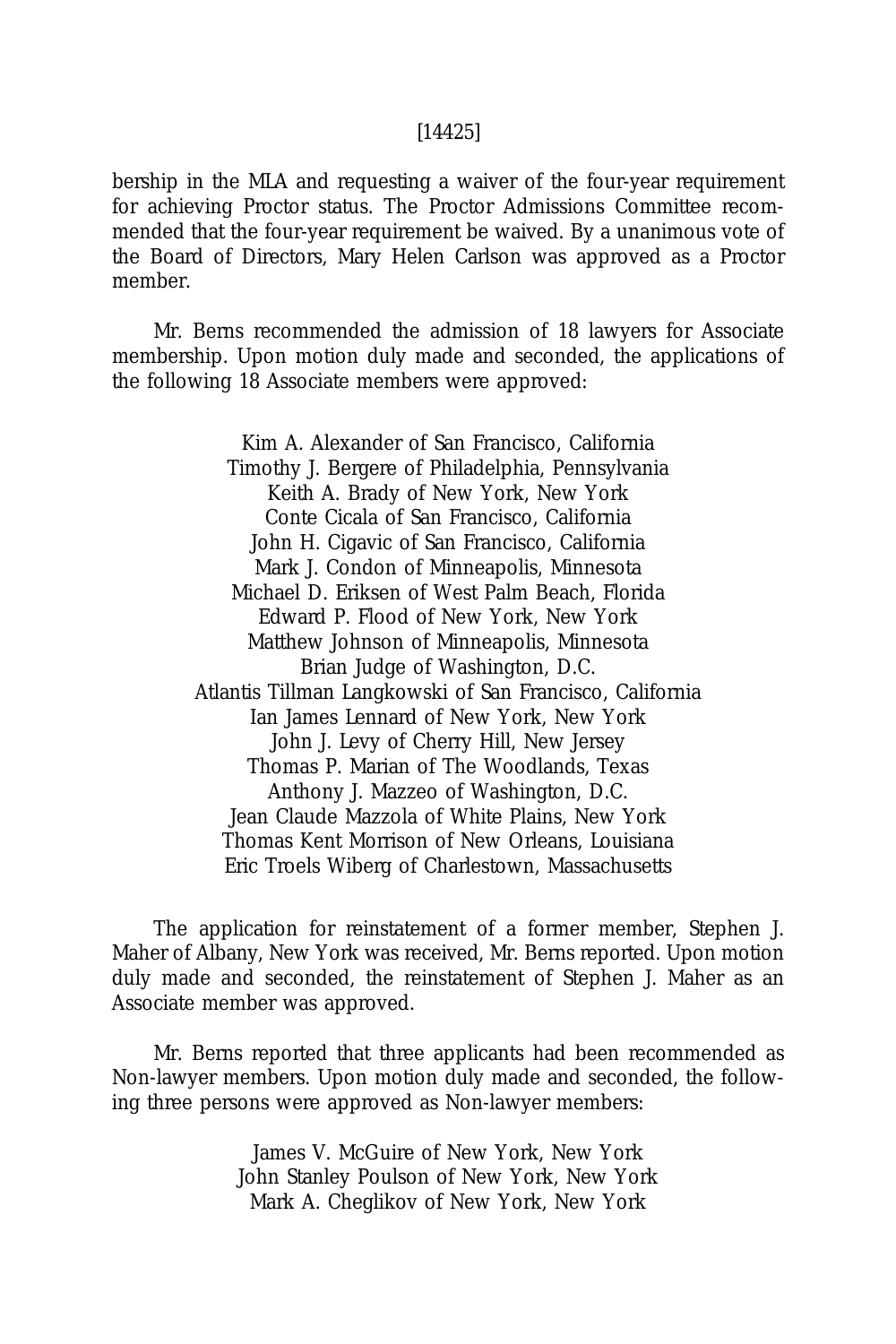### [14426]

Mr. Berns reported with regret the death of the following MLA member:

The Honorable Constance Baker Motley of New York, New York

After the admission of the 18 new Associate members, the reinstatement of one Associate member, and the admission of three Non-lawyer members, the total membership of the MLA is 3,142.

Upon motion duly made and seconded, the Membership Secretary's report was unanimously approved and accepted. A copy of the Membership Ssecretary's written report will be appended to the original of these minutes.

## **DISCUSSION ITEMS AND REPORTS**

### **Title 46 Codification**

Director Dennis L. Bryant, who also is Chair of the MLA *Ad Hoc* Committee on the Title 46 Codification, reported that the bill, which was reported out of the House Judiciary Committee on July 14, 2005, is languishing somewhat in Congress, but it is still expected that Congress will approve the bill during the current session.

## **Comité Maritime International**

Director Christopher O. Davis, who is Chair of the Committee on International Organizations, Conventions, and Standards and is a Councillor on the Executive Council of the CMI, reported that the CMI Colloquium on February 12-15, 2006 in Cape Town, South Africa will address the subjects of fair treatment of seafarers, places of refuge, and other timely subjects.

President Rue reported that he had received a questionnaire from the CMI concerning the clarification of procedural rules in limitation conventions, specifically the LLMC Convention, CLC, and HNS Convention. The United States is not a signatory to any of these conventions, and therefore it was felt by the Board of Directors that the MLA need not respond to the CMI questionnaire.

### **UNCITRAL**

A meeting of the UNCITRAL Working Group on Transport Law will be held in Vienna in late November 2006. A determination will be made of whom the MLA will send as its representatives to this meeting.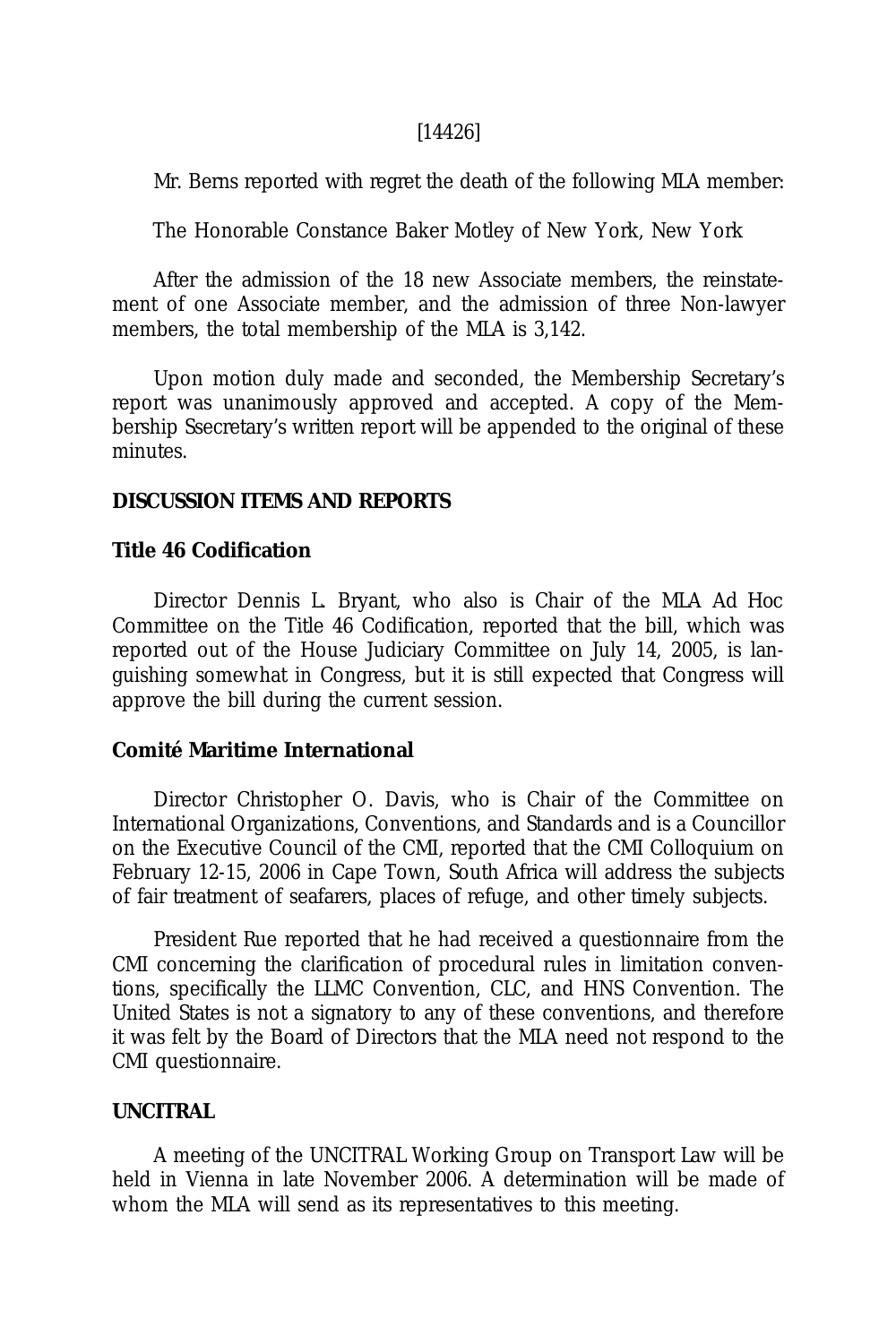## [14427]

## **Proposed ABA Resolutions on U.S. Oceans Policy**

President Rue, Past President James F. Moseley, and First Vice-President Burrell will be following up on the MLA's cooperation and communication with the ABA Standing Committee on Environmental Law relating to the three resolutions passed by the ABA House of Delegates in August 2005. The MLA also will monitor developments with respect to these resolutions in Congress.

#### **MLA Website**

Kevin G. O'Donovan of Philadelphia, Chair of the MLA Website and Technology Committee, reported to the Board of Directors concerning the upgrade of the MLA website and demonstrated the interactive features of the website.

### **2005 Fall Meeting**

Marion E. McDaniel, Jr., Chair of the 2005 Fall Meeting Arrangements Committee, reported that 151 MLA members and 34 invited guests had registered for the meeting.

### **2006 Spring Meeting**

The dinner in connection with the 2006 MLA Spring Meeting in New York will be held on May 5, 2006 at Pier 60 at 20th Street and the Hudson River.

#### **2006 Fall Meeting**

John A. Edginton of Point Richmond, California, a member of the Arrangements Committee for the 2006 MLA Fall Meeting, reported that the meeting will be held at the Sheraton Palace Hotel, 2 New Montgomery Street, San Francisco, California 94105 on October 3-7, 2006. The meeting will be held in conjunction with the Pacific Admiralty Seminar, which will take place on Friday, October 6. The MLA dinner will take place on Thursday, October 5, 2006 at the Sheraton Palace Hotel, and a separately ticketed dinner will take place at the California Culinary Academy on Friday, October 6. Committee meetings will take place on October 4 and October 5 at the Sheraton Palace Hotel. The General Meeting will be held on Saturday, October 7, 2006.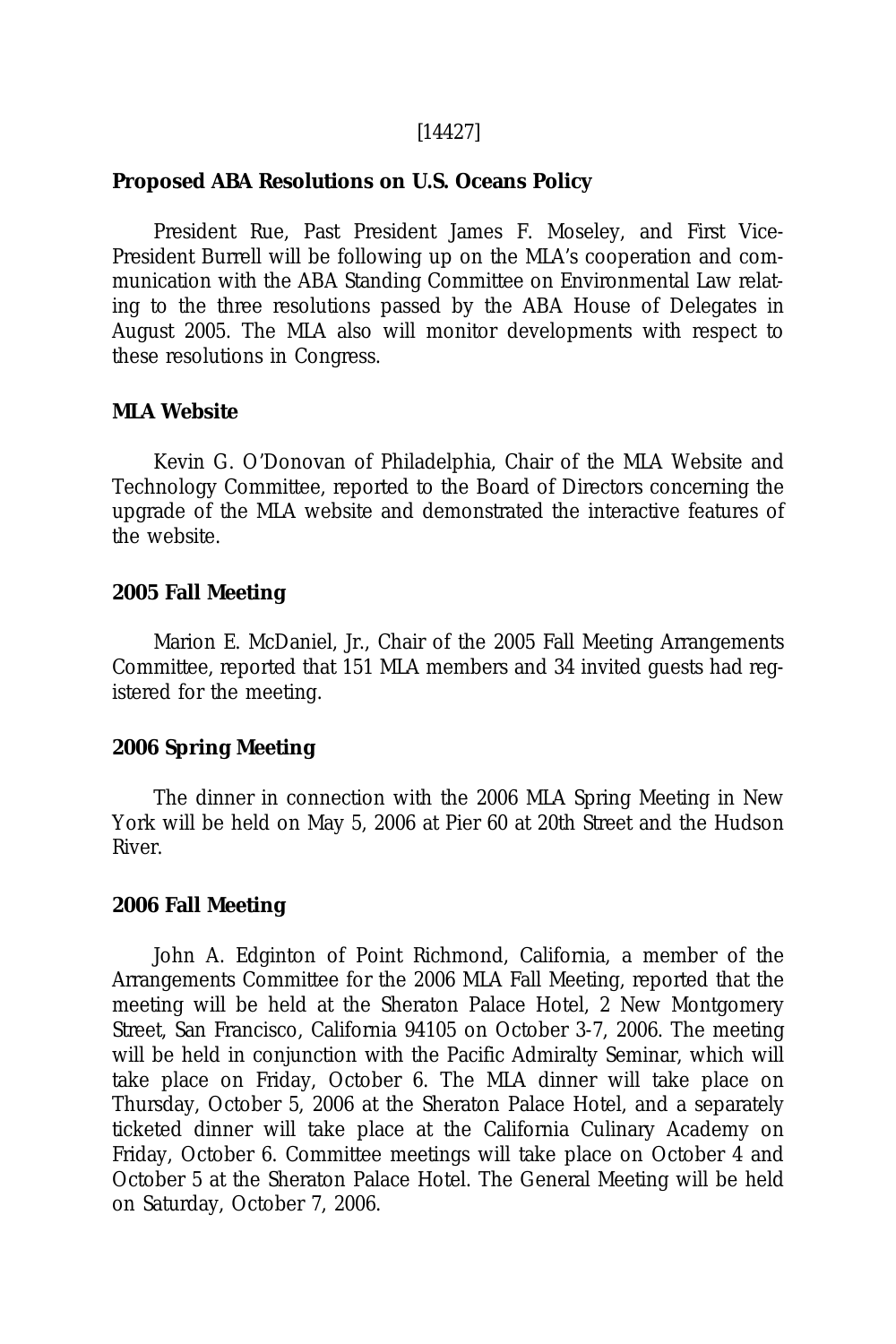## [14428]

Upon motion duly made and seconded, the Board of Directors authorized Mr. Edginton to negotiate the best terms possible with the Sheraton Palace Hotel and to present the proposed contract to the Officers for approval and signature.

## **Fall 2007 Meeting**

Ben L. Reynolds of Houston and Dennis Minichello of Chicago, members of the Site Selection Committee for the Fall 2007 MLA Meeting, reported concerning possible sites for the meeting. The Board of Directors authorized the site Selection Committee to further investigate two possible sites and to enter into preliminary negotiations concerning meeting arrangements and costs.

## **Hague Convention**

President Rue reported that Alan Van Praag of New York attended a U.S. State Department Advisory Committee meeting in Washington relating to the Hague Convention on Exclusive Choice of Court on May 9, 2005. The Advisory Committee adopted the MLA position that contracts for carriage of goods and for passengers at sea should be exempted from the Convention. This position was adopted by the State Department and ultimately was incorporated into the Convention. Also excluded are salvage contracts. All other types of contracts, including insurance and reinsurance contracts, are covered by the Exclusive Choice of Court Convention.

### **Arbitration and ADR Committee**

The MLA Arbitration and ADR Committee proposed that it be authorized to prepare a list of approved maritime mediators or arbitrators to present to the United States District Court for the Southern District of New York. After discussion and a motion duly made and seconded, the Board of Directors voted that the Arbitration and ADR Committee should not provide a list of approved maritime mediators and arbitrators to the United States District Court for the Southern District of New York.

## **Presidential Activities**

President Rue reported that he had attended the following meetings or events:

- A. Marine and Insurance Claims Association Meeting and Dinner— September 30–October 1, 2005
- B. U.S. Average Adjusters Association Meeting and Dinner—October 5–7, 2005.